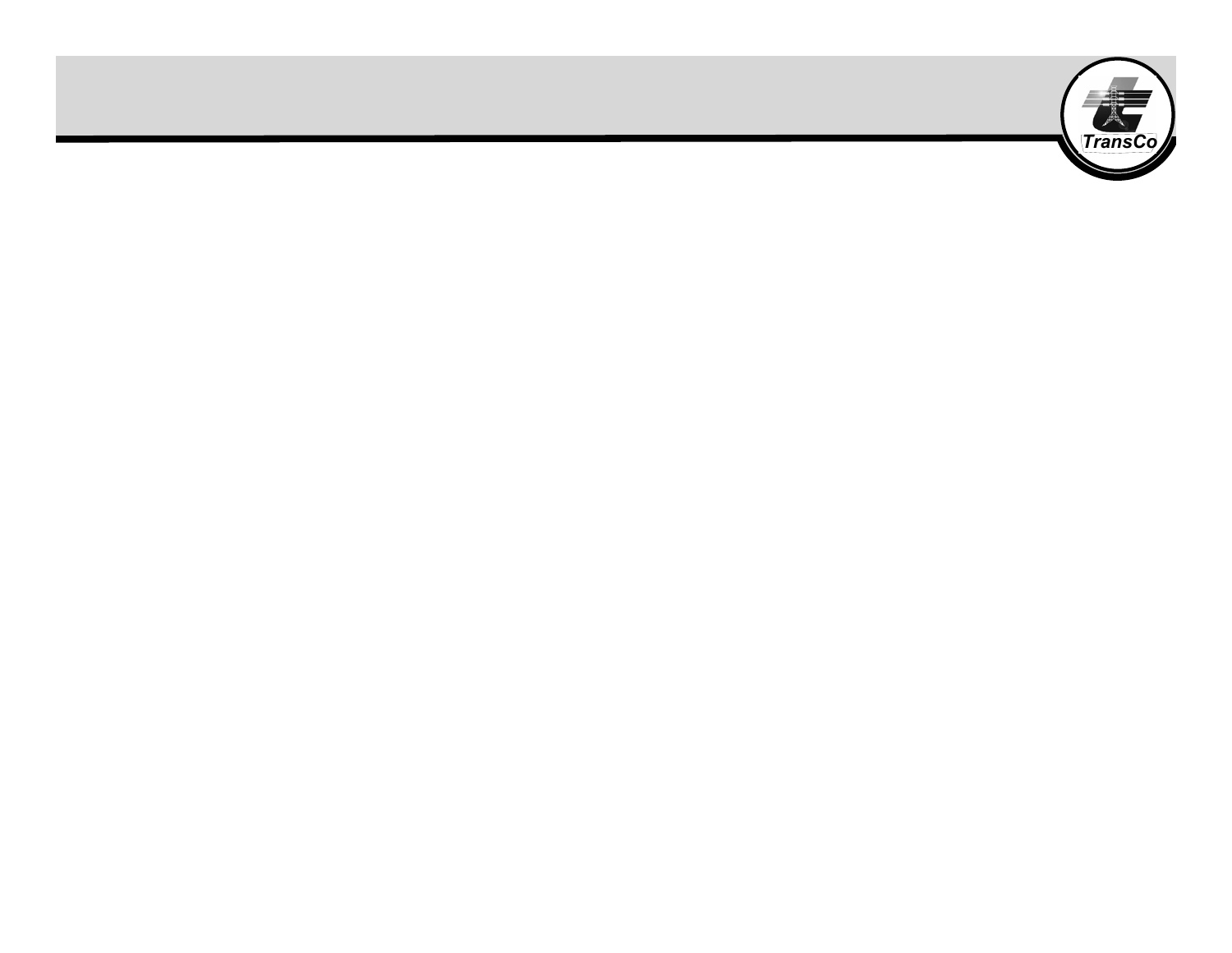## APPLICATION FOR THE ALTERNATIVE RATE SETTING METHODOLOGY FOR THE 2ND REGULATORY PERIOD (2006-2010)



## **Transmission Wheeling Rate Guidelines (TWRG)**

National Transmission Corporation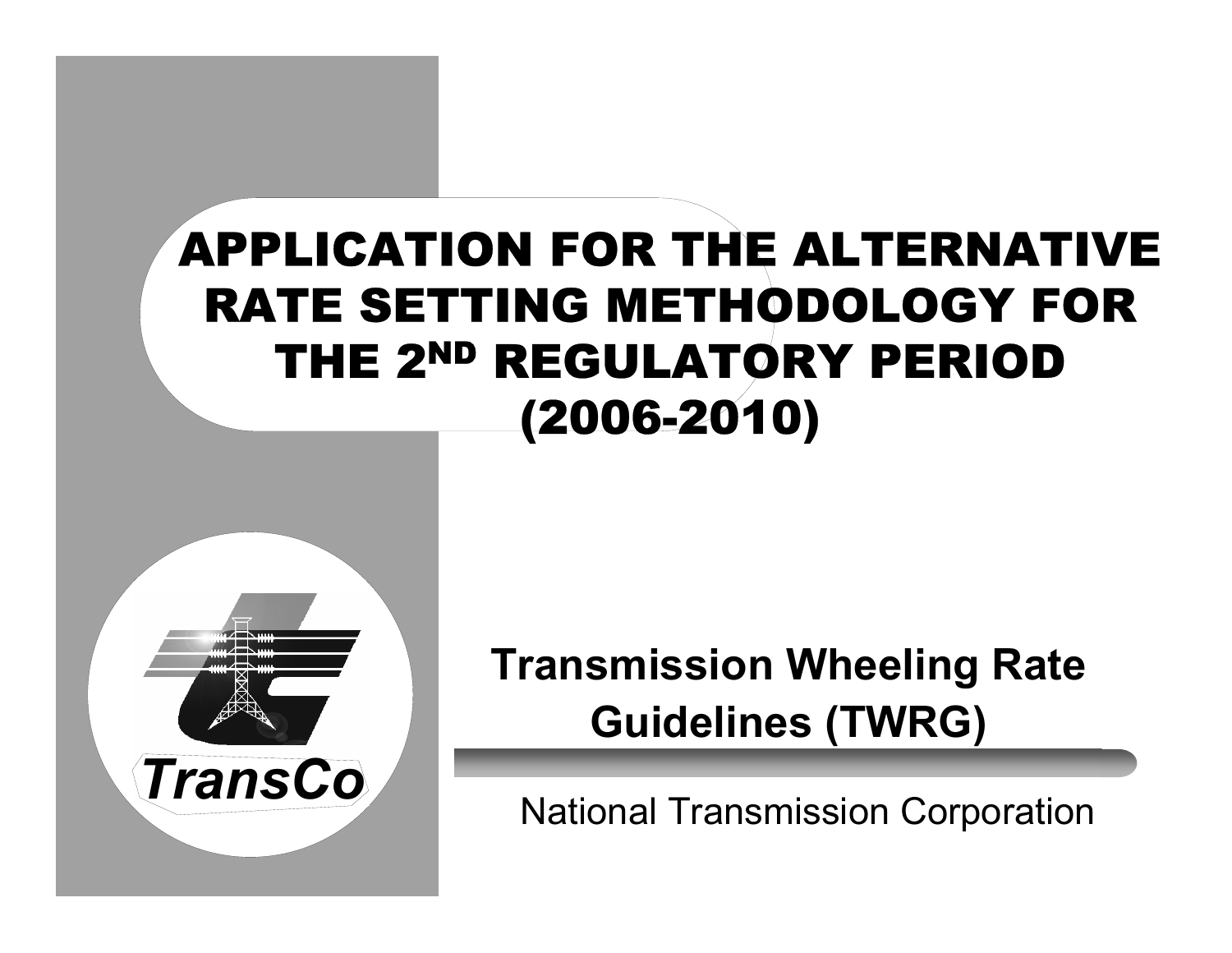# ERC's Performance Based Regulation requires a price control arrangement determined prior to the start of a five year regulatory period.

*TransCo*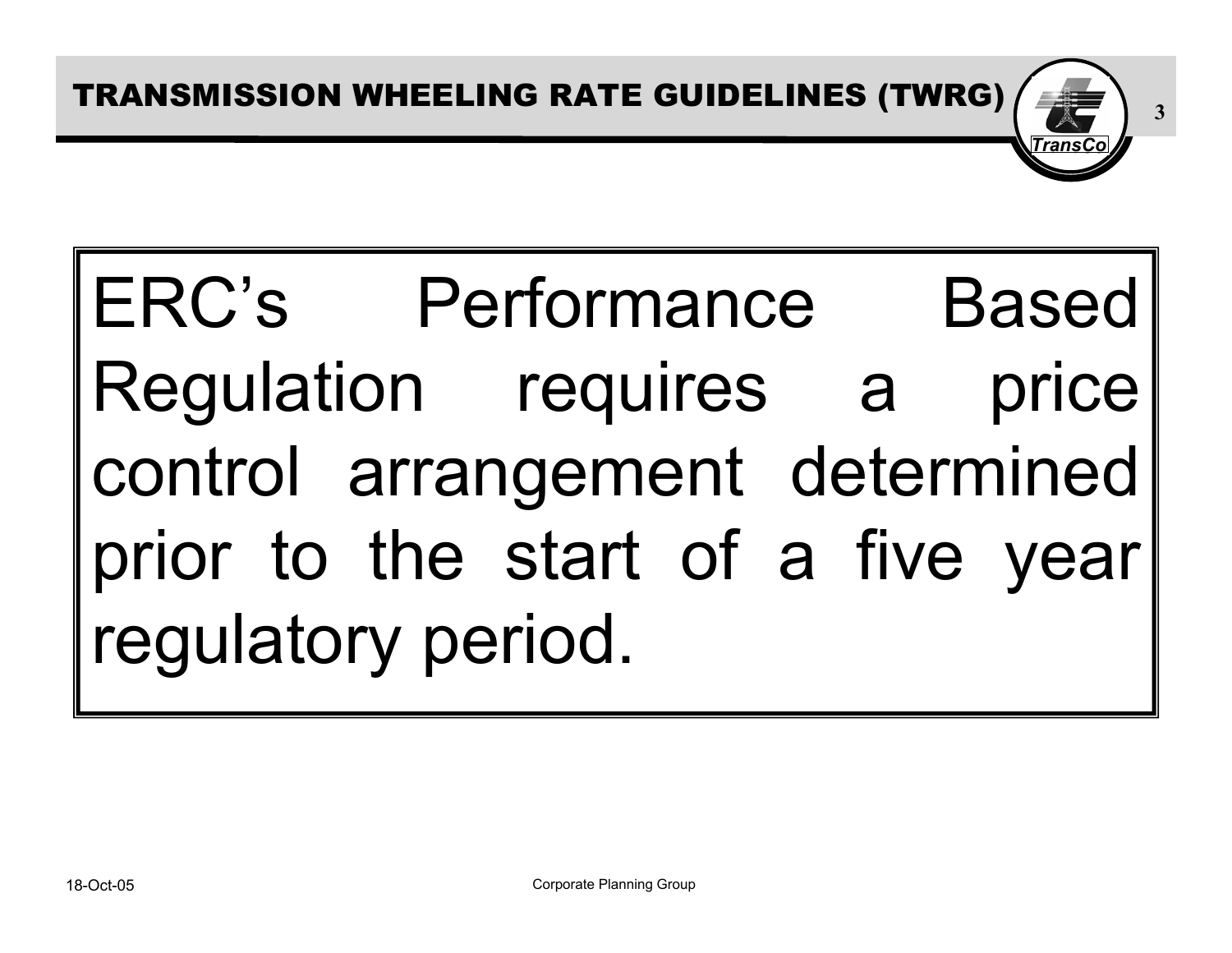## OUTLINE OF THE PRESENTATION

- 1. TransCo Business Process
- 2.Regulated Entity Assumptions
- 3. Annual Revenue Requirement (ARR)

*TransCo*

- Demand Forecast
- Forecast OPEX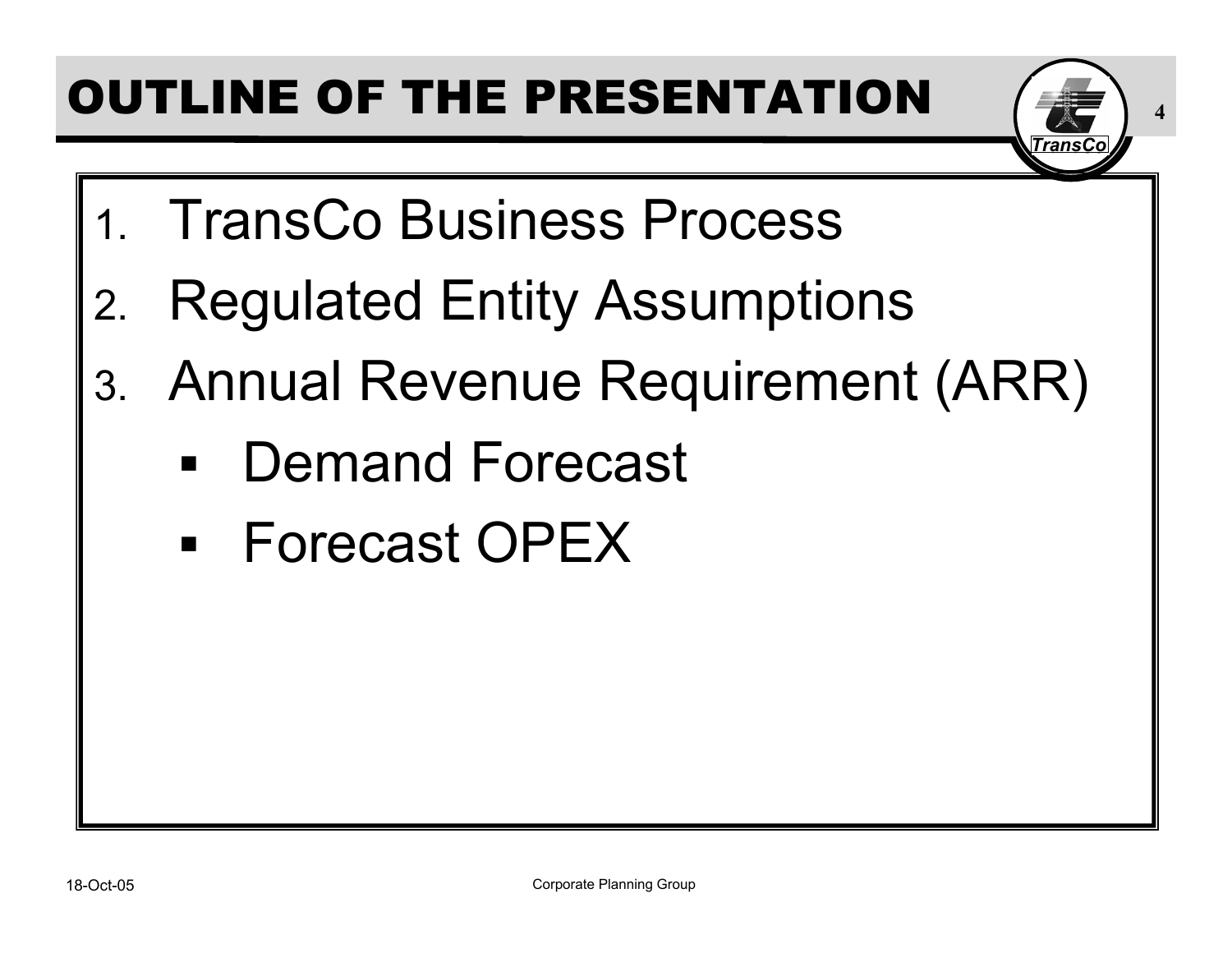## OUTLINE OF THE PRESENTATION **10** (40)

 Return of Capital (depreciation) and Return on Capital

*TransCo*

- •Regulated Asset Base (RAB)
- •Capital Expenditures
- Regulatory Depreciation
- •Working Capital
- •Weighted Average Cost of Capital

Taxes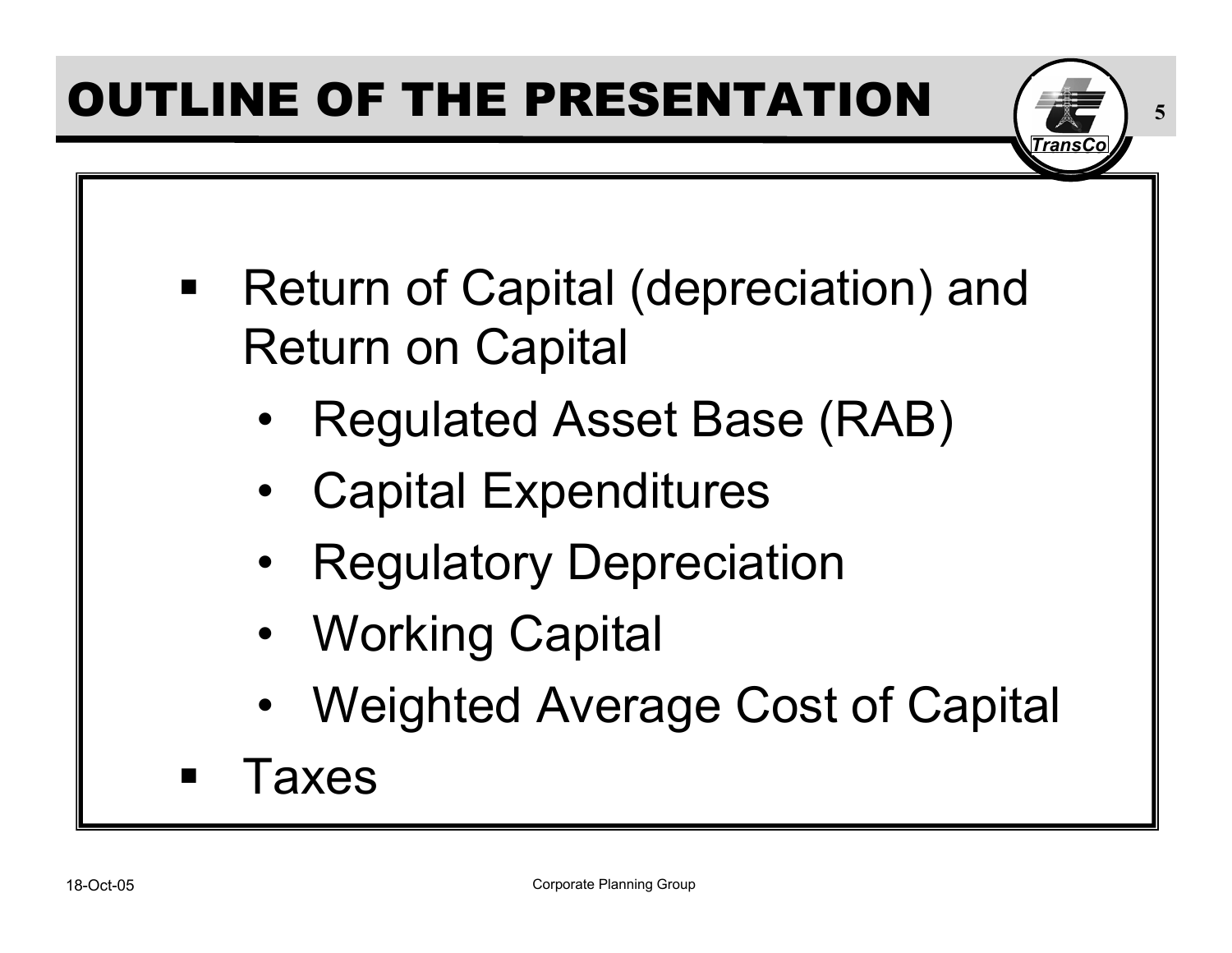## OUTLINE OF THE PRESENTATION

# 4. Price Control – Estimated Maximum Allowable Revenue (MAR)

# 5. Proposed Service Incentive Scheme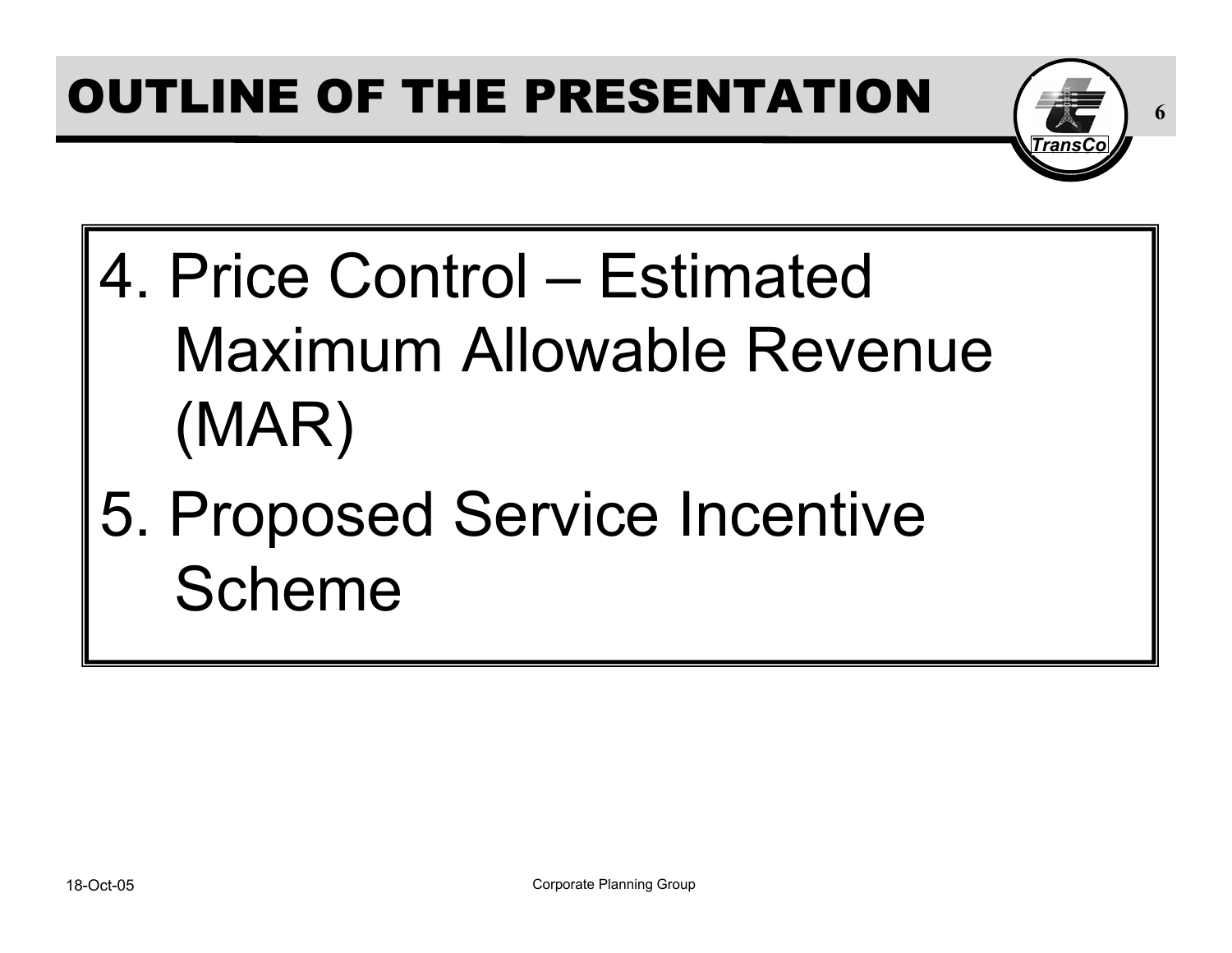# TRANSCO BUSINESS PROCESS



National Transmission Corporation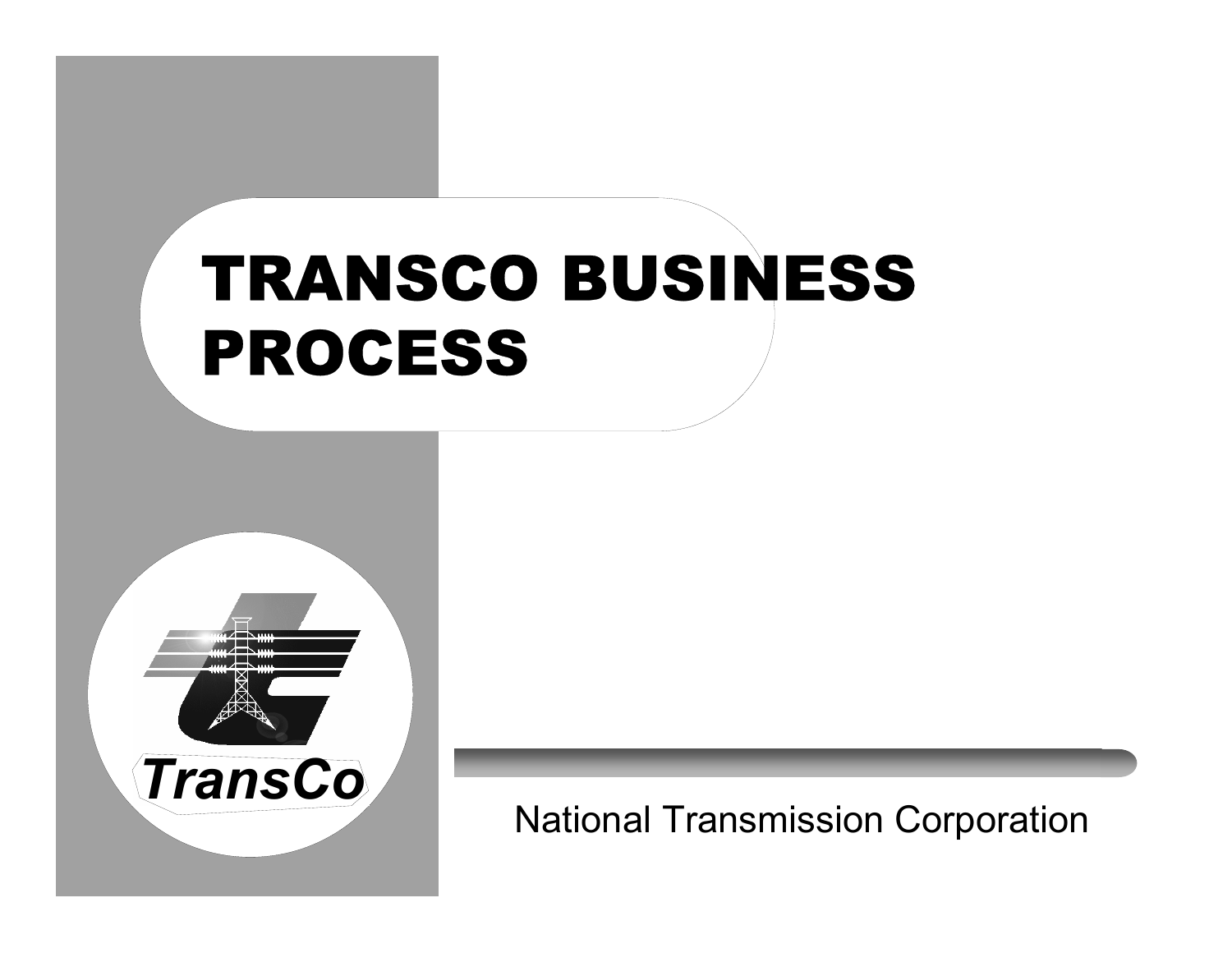# TRANSCO BUSINESS PROCESS **8**

¾TransCo's transmission service delivery process starts with planning and ends with customers satisfaction.

*TransCo*

¾In between are operation and maintenance, system operations, engineering design, construction and project monitoring, replacement/ decommissioning/disposal of existing assets, and support functions.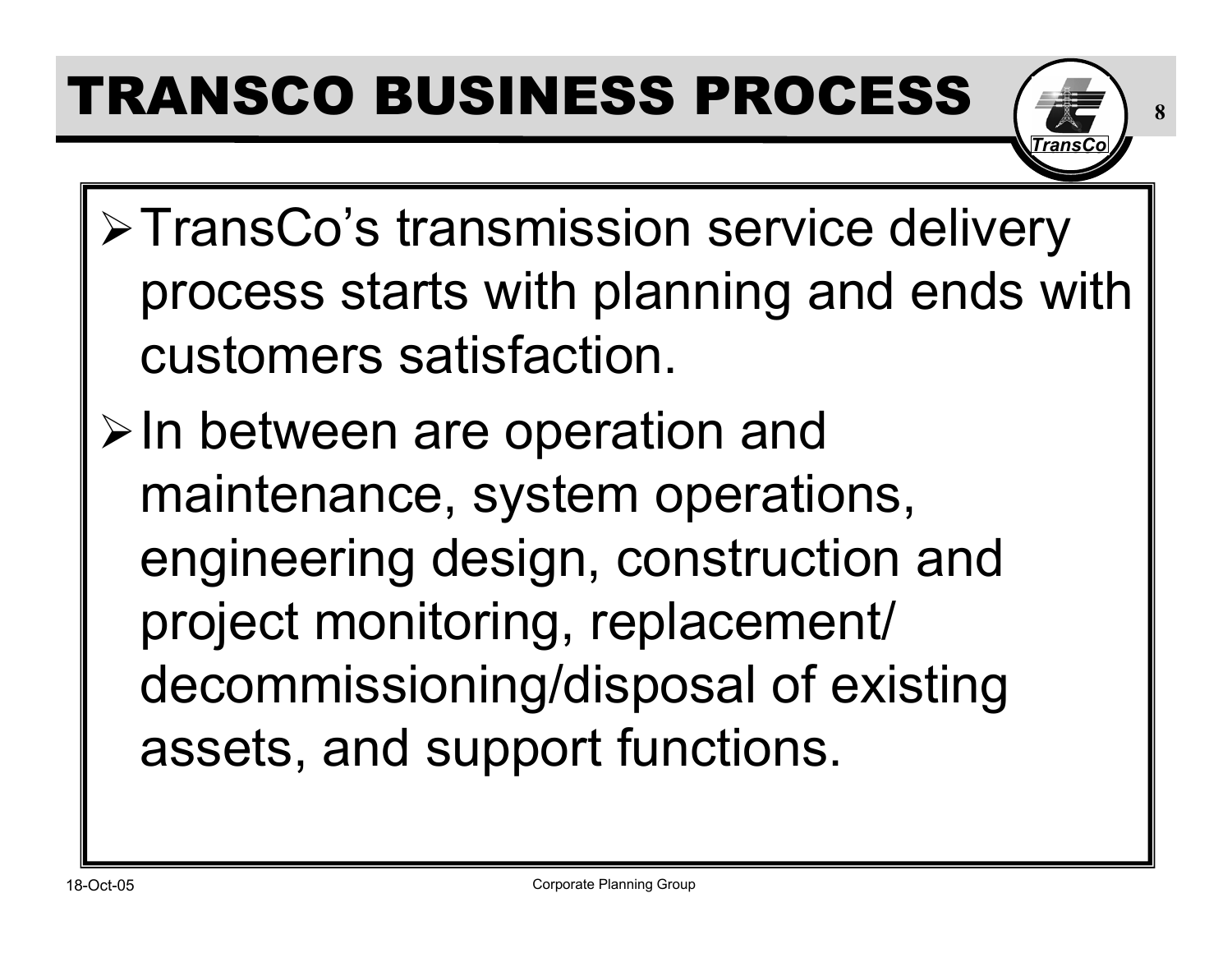#### TRANSCO'S BUSINESS PROCESS**9**

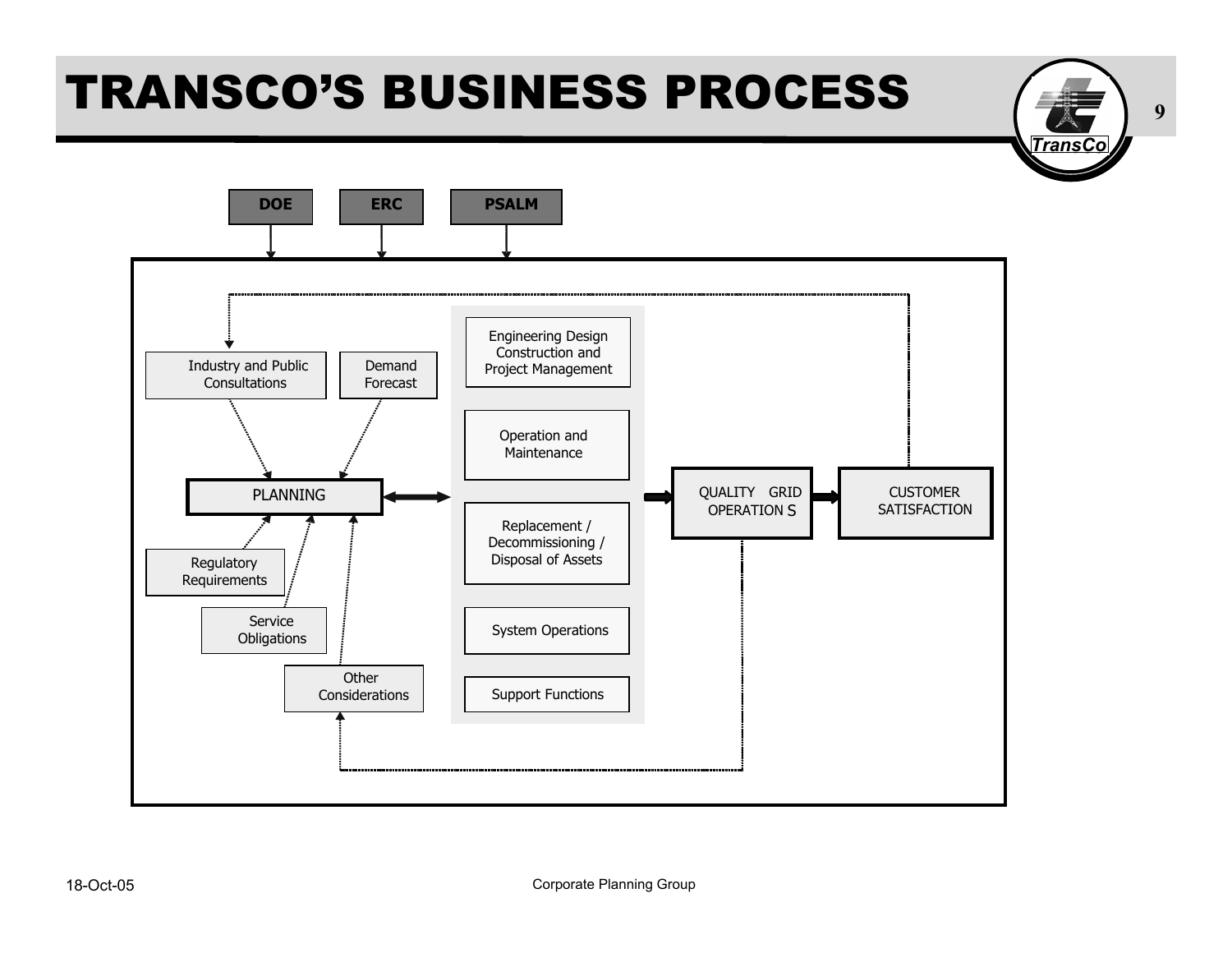# REGULATED ENTITY ASSUMPTIONS



National Transmission Corporation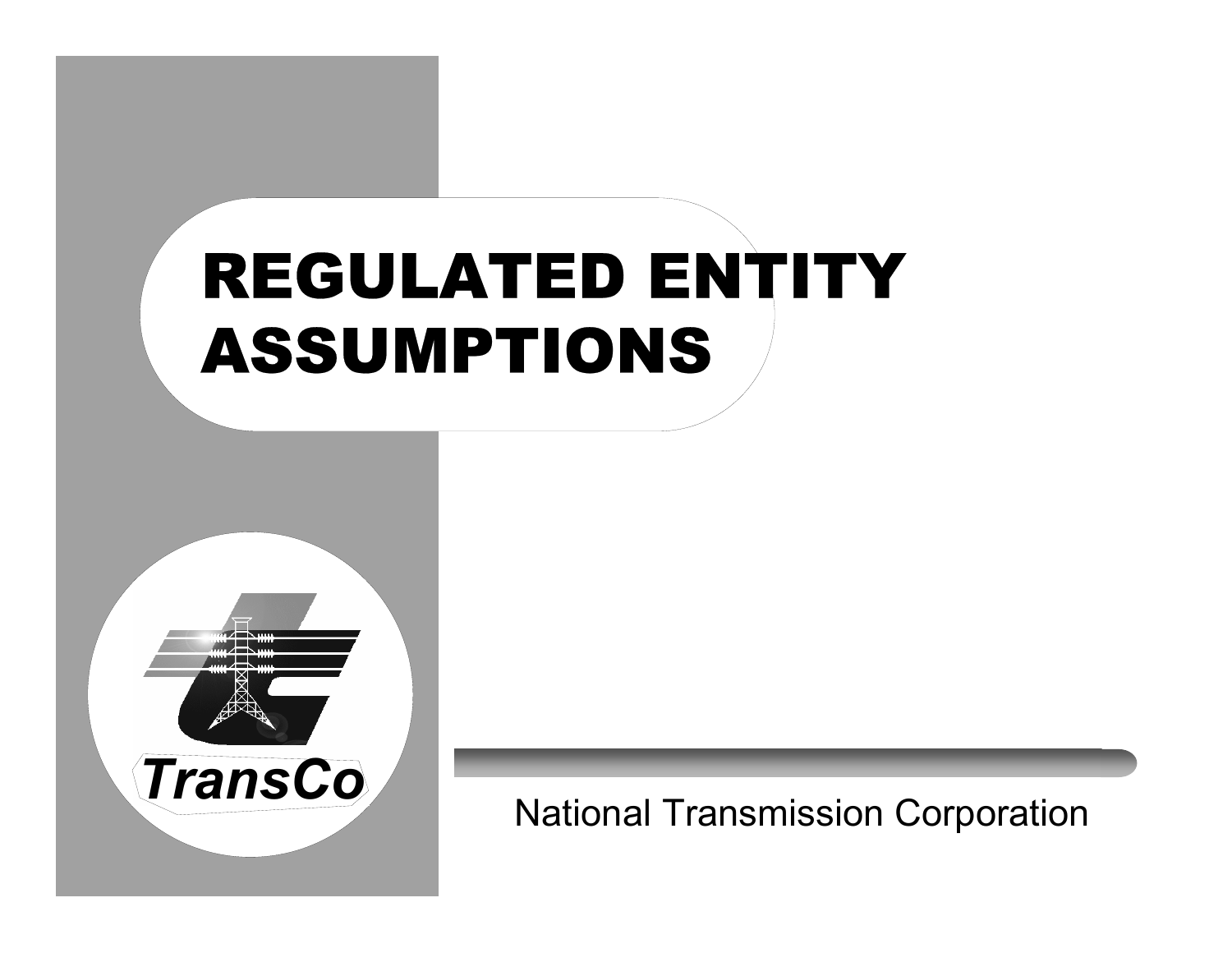

Application assumes:

- Services provided jointly by TransCo and Conssesionaire
- Concessionaire from January 2006, hence:

-Corporate tax payable

-Other taxes apply

• EVAT law applies (E.g. corporate tax rates)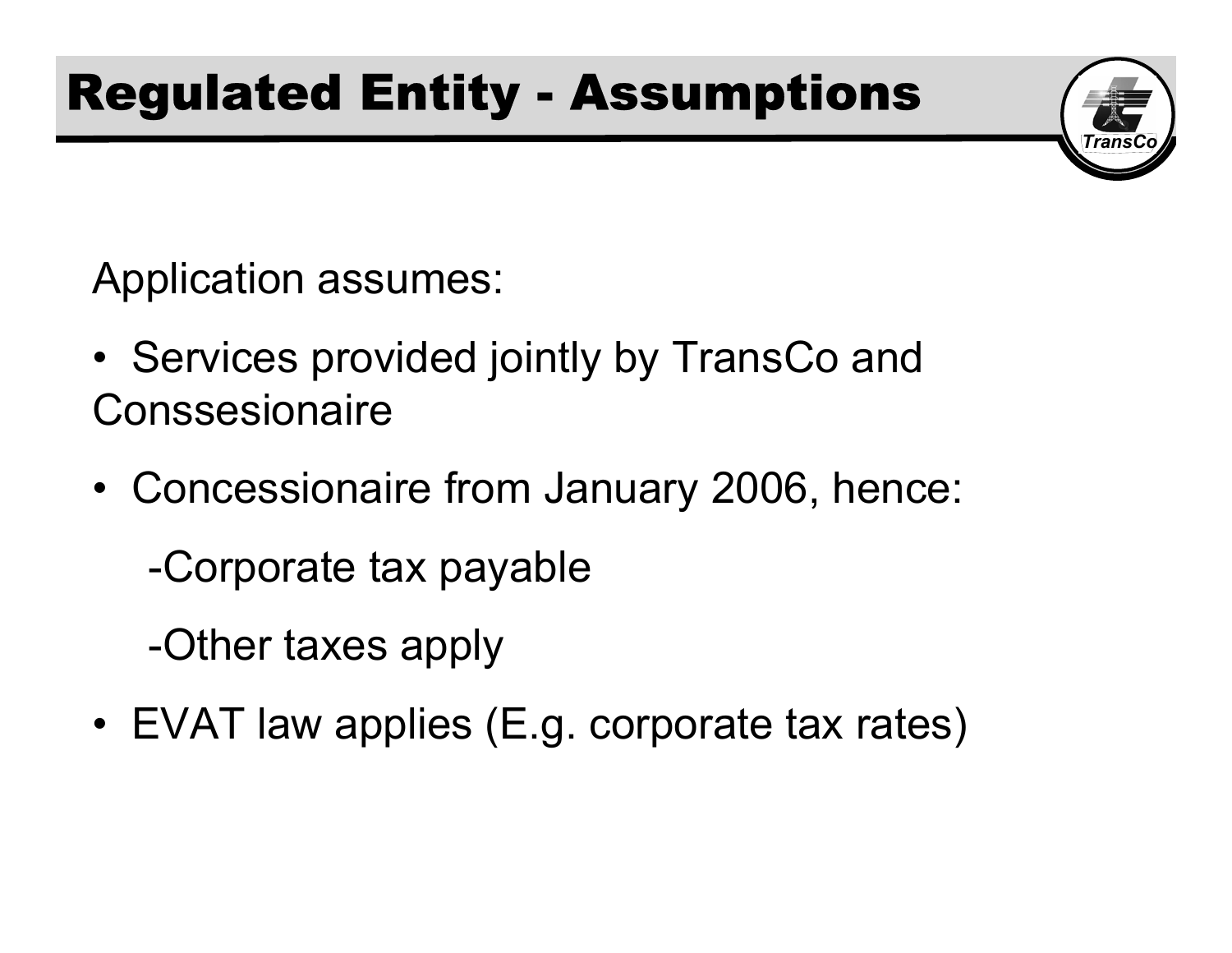



National Transmission Corporation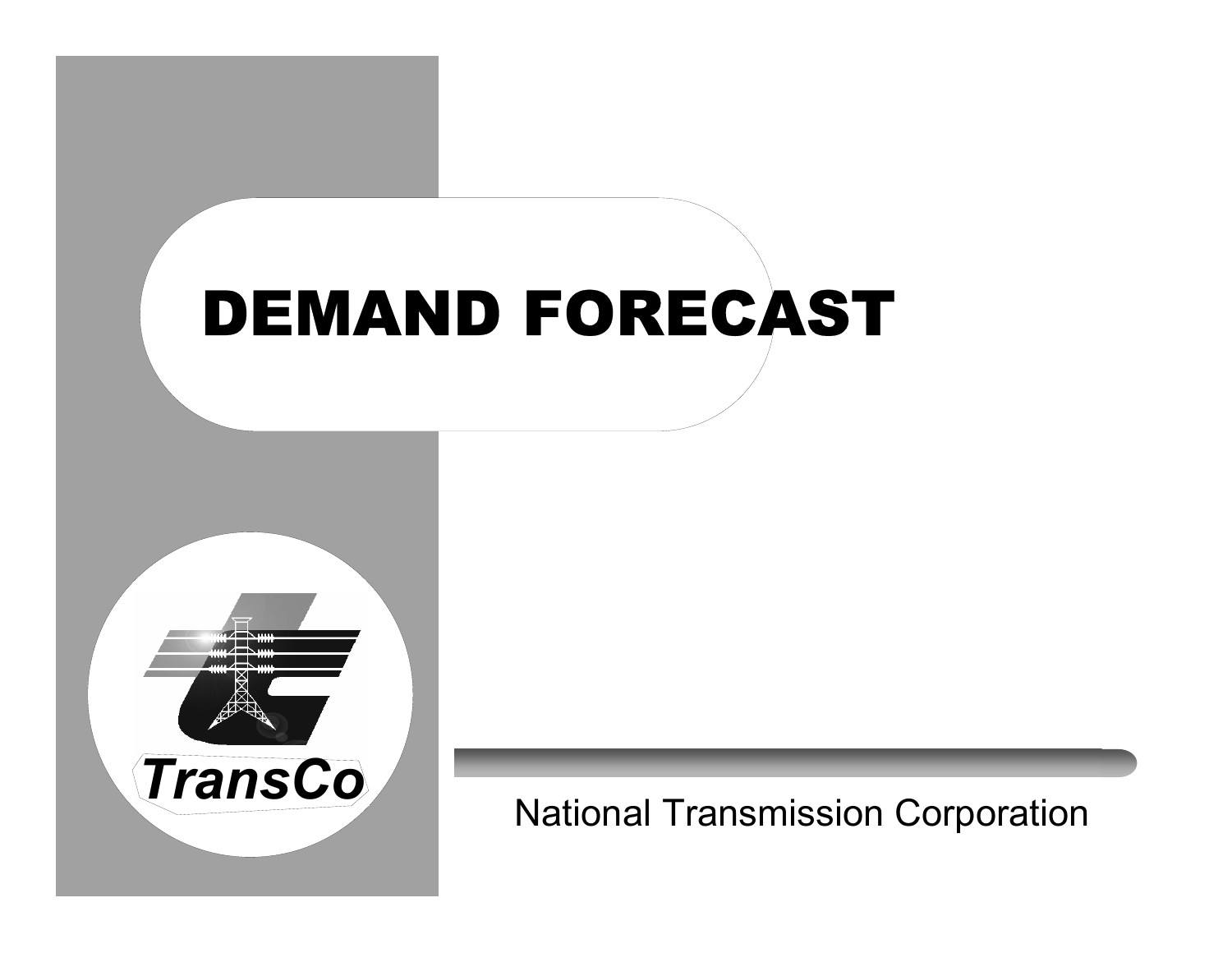# TRANSCO DEMAND FORECAST



- ¾ Reflects conservative growth profile
- ¾ Based on econometric modeling, with the Gross Domestic Product (GDP) as main explanatory variable
- ¾ Considers customer demand growth forecast, particularly that of Meralco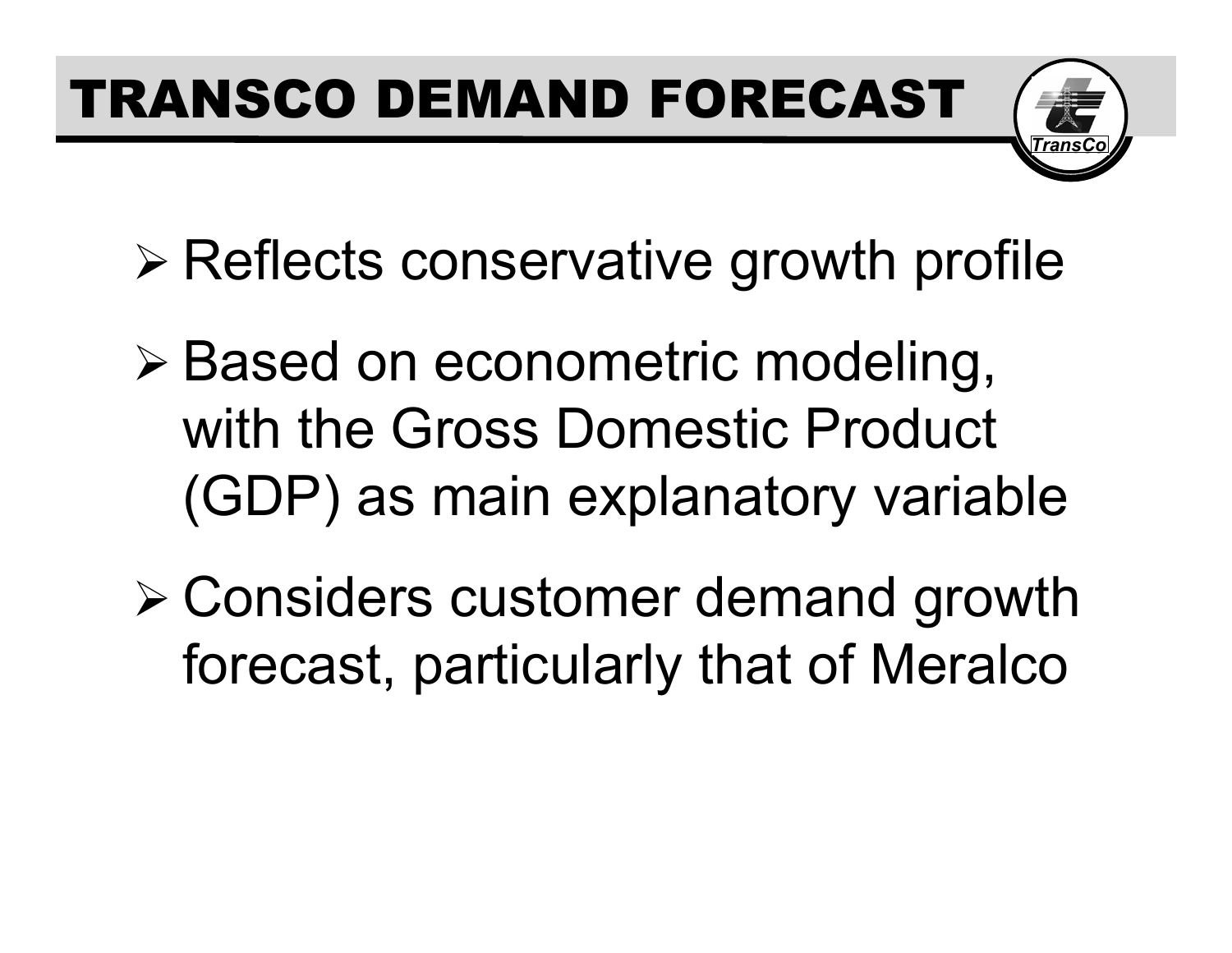## GROSS DOMESTIC PRODUCT (GDP) **<sup>14</sup>**

| <b>YEAR</b> | % Growth Rate |
|-------------|---------------|
| 2005        | 5.30          |
| 2006        | 6.30          |
| 2007        | 6.50          |
| 2008        | 6.80          |
| 2009        | 7.00          |
| 2010        | 7.00          |

*TransCo*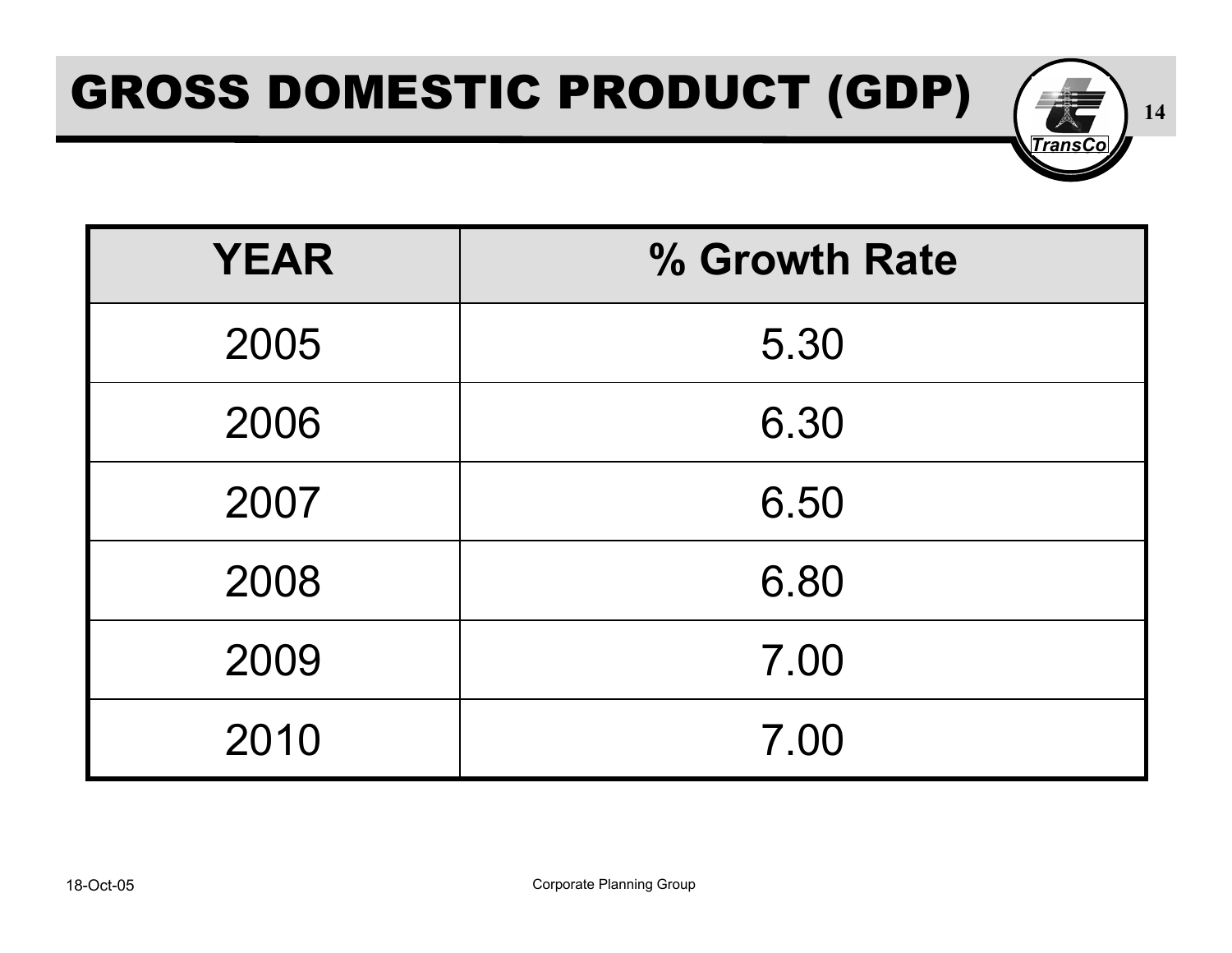## MW DEMAND FORECAST - LUZON



*TransCo*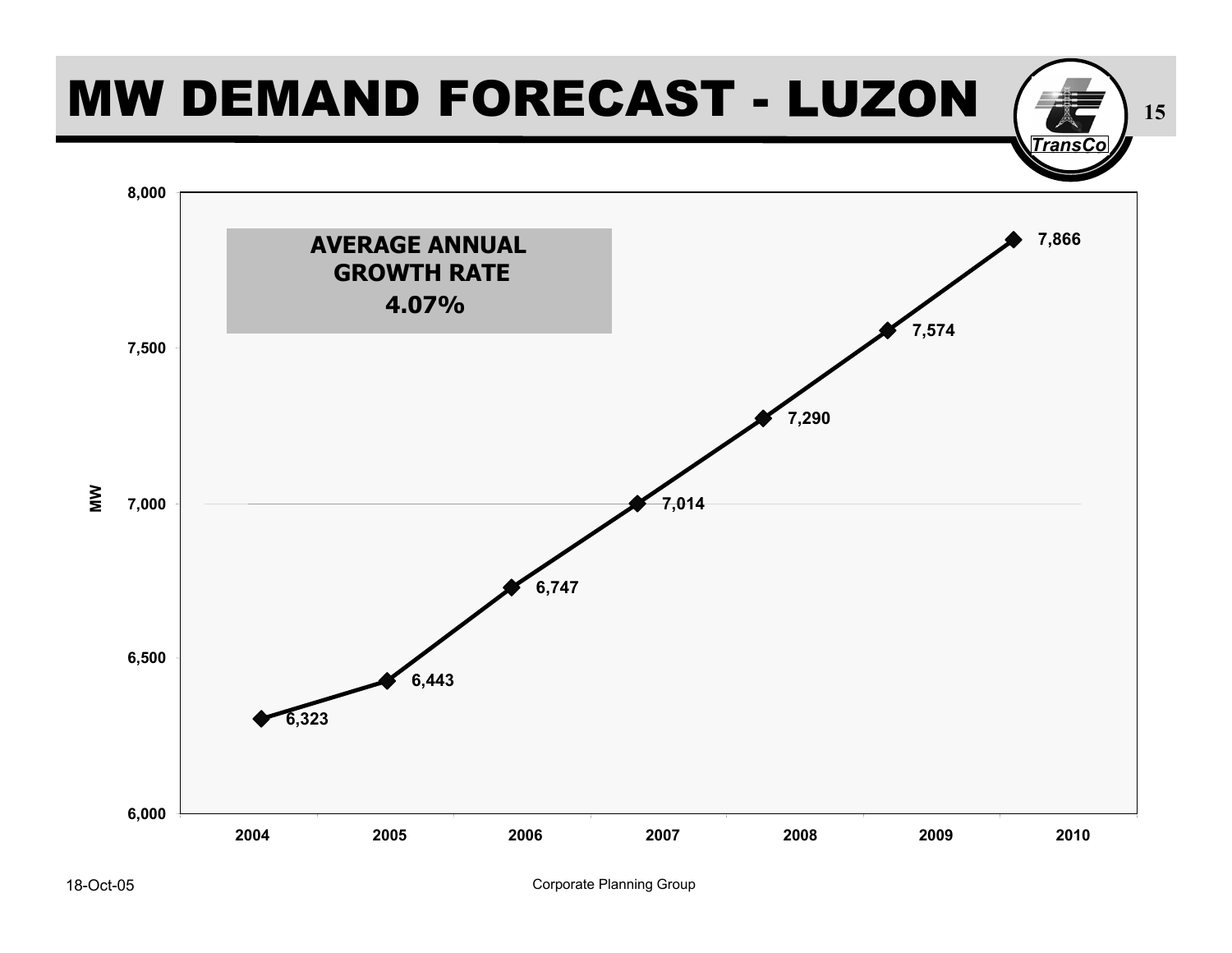## MW DEMAND FORECAST - VISAYAS



*TransCo*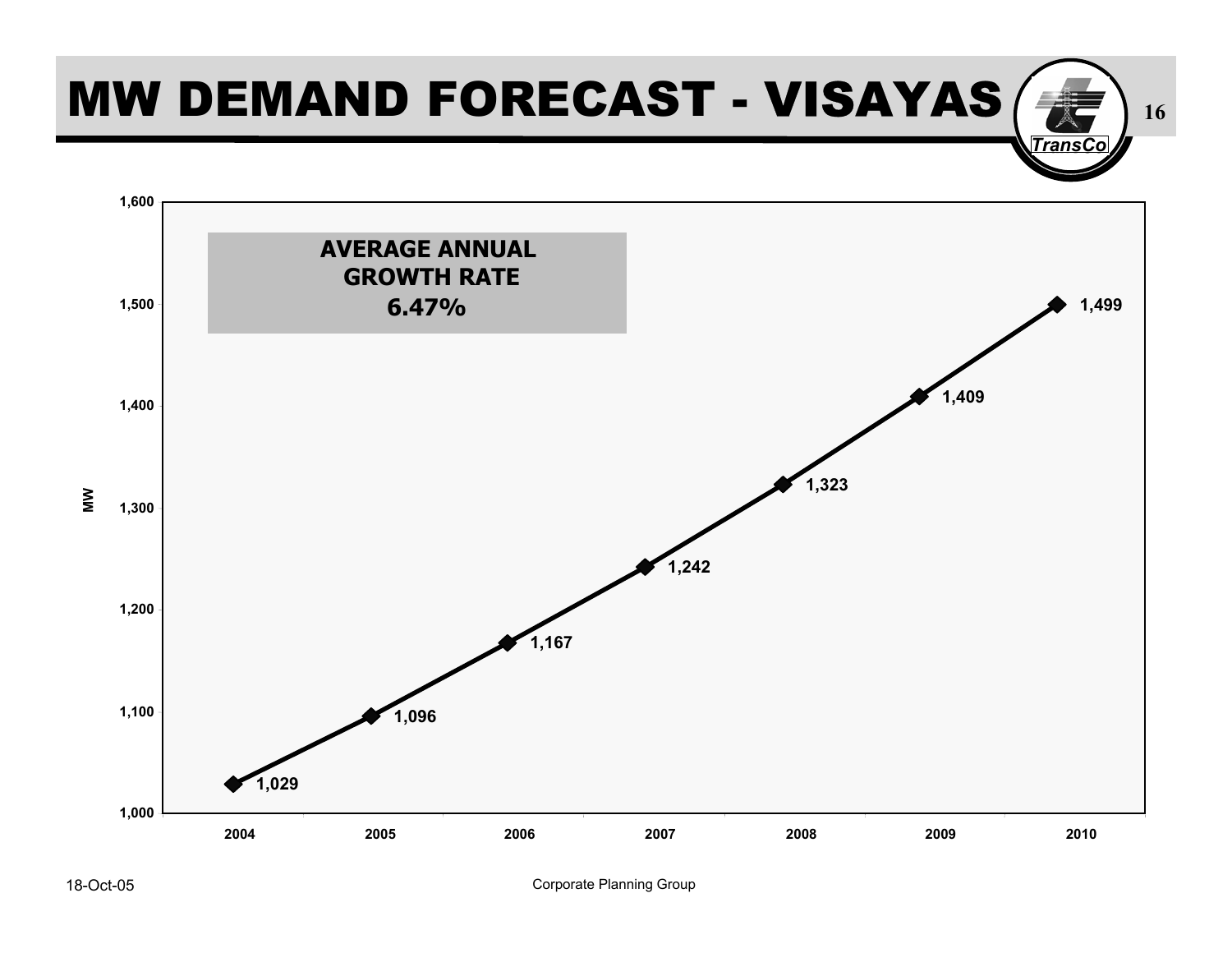### MW DEMAND FORECAST - MINDANAO



*TransCo*

**17**

18-Oct-05

Corporate Planning Group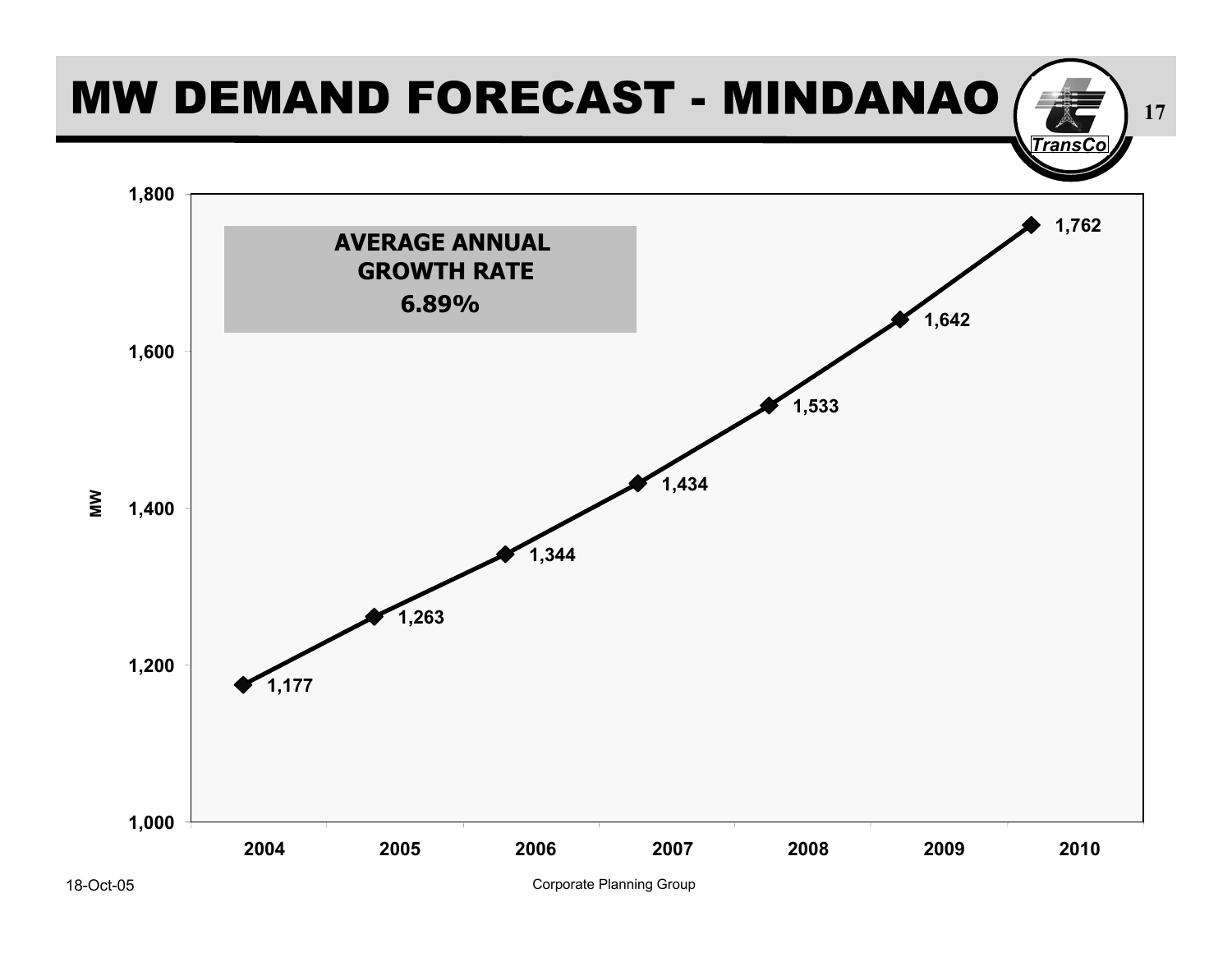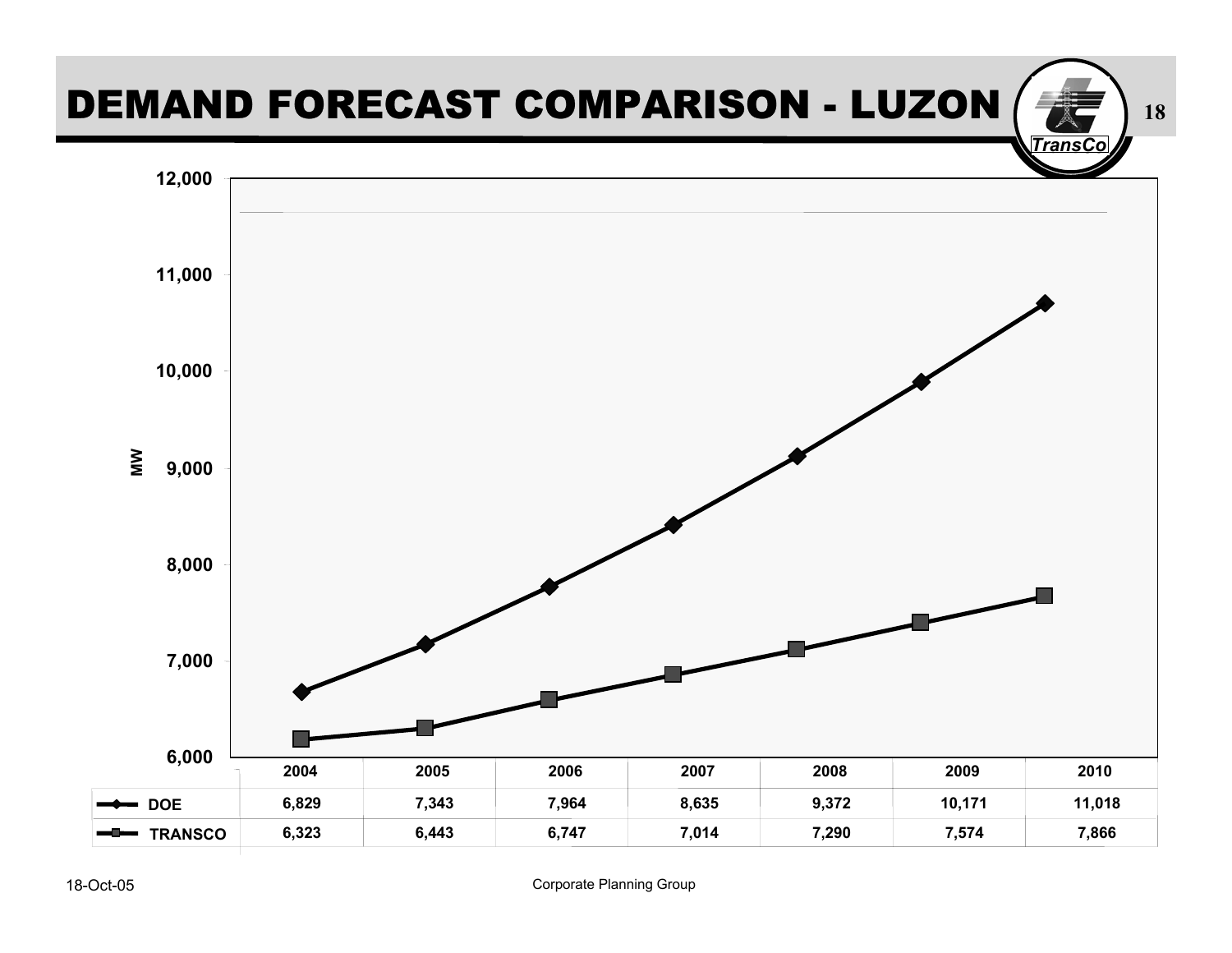¾Lower actual 2004 and 2005 levels; adjustments made to forecast for succeeding years

*TransCo*

¾ More conservative forecast by Meralco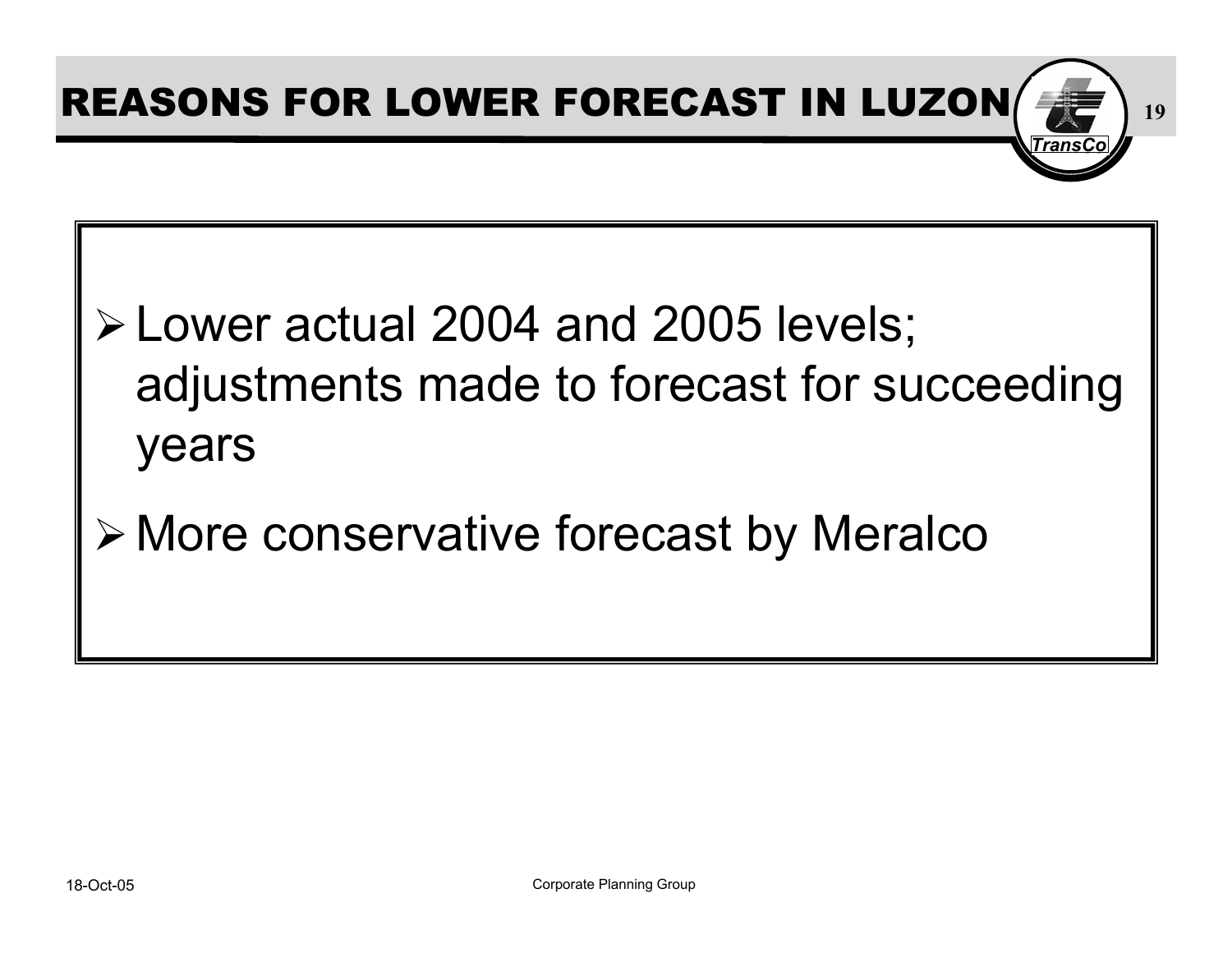### DEMAND FORECAST COMPARISON - VISAYAS



#### Corporate Planning Group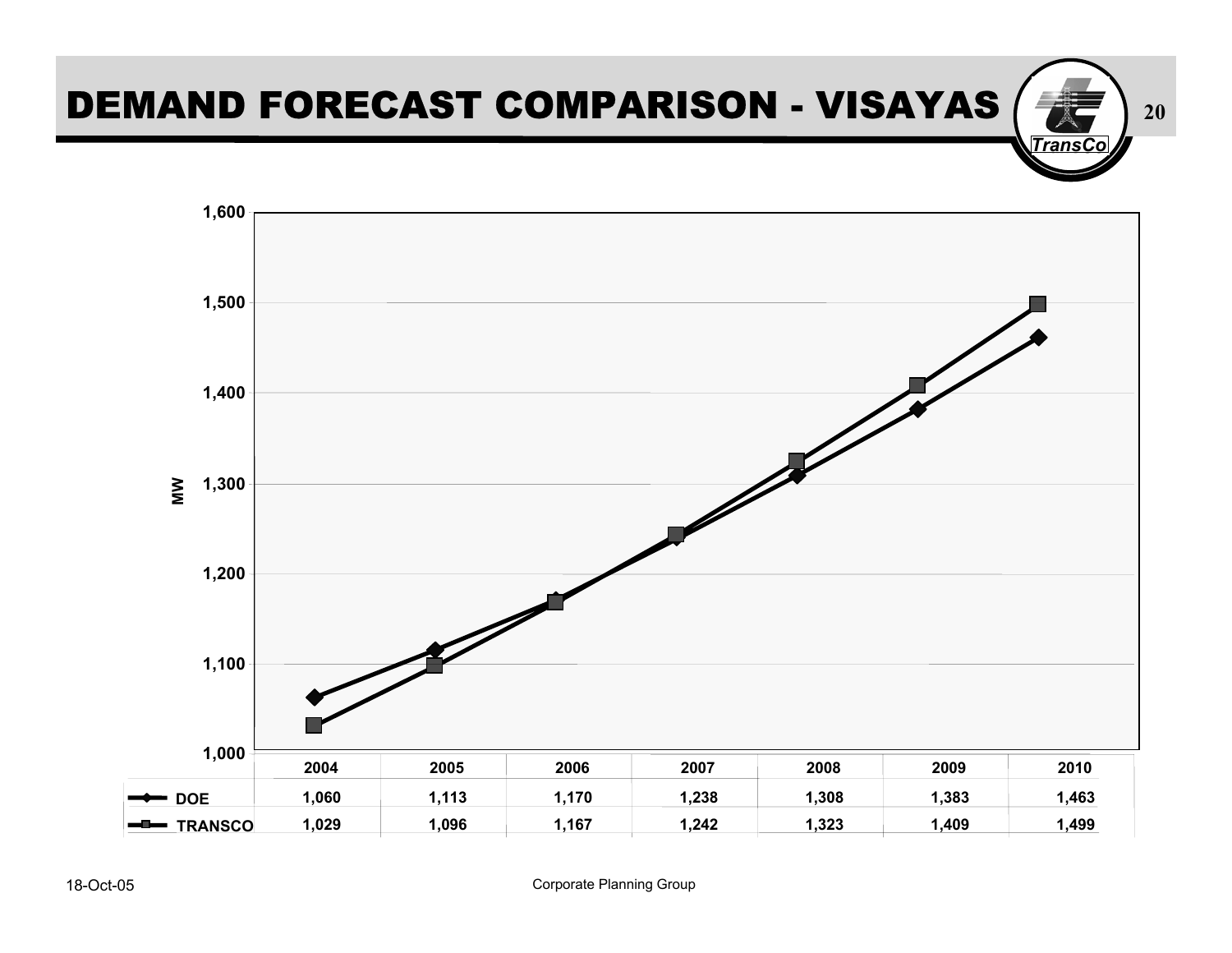| 2,000                     |       |       |       |       |       |       | <b>TransCo</b> |
|---------------------------|-------|-------|-------|-------|-------|-------|----------------|
| 1,800                     |       |       |       |       |       |       |                |
| 1,600<br>$\sum_{i=1}^{n}$ |       |       |       |       |       |       |                |
| 1,400                     |       |       |       |       |       |       |                |
| 1,200                     |       |       |       |       |       |       |                |
| 1,000                     | 2004  | 2005  | 2006  | 2007  | 2008  | 2009  | 2010           |
| - DOE                     | 1,271 | 1,371 | 1,458 | 1,535 | 1,615 | 1,697 | 1,784          |
| <b>- TRANSCO</b>          | 1,177 | 1,263 | 1,344 | 1,434 | 1,533 | 1,642 | 1,762          |

**21**

### DEMAND FORECAST COMPARISON - MINDANAO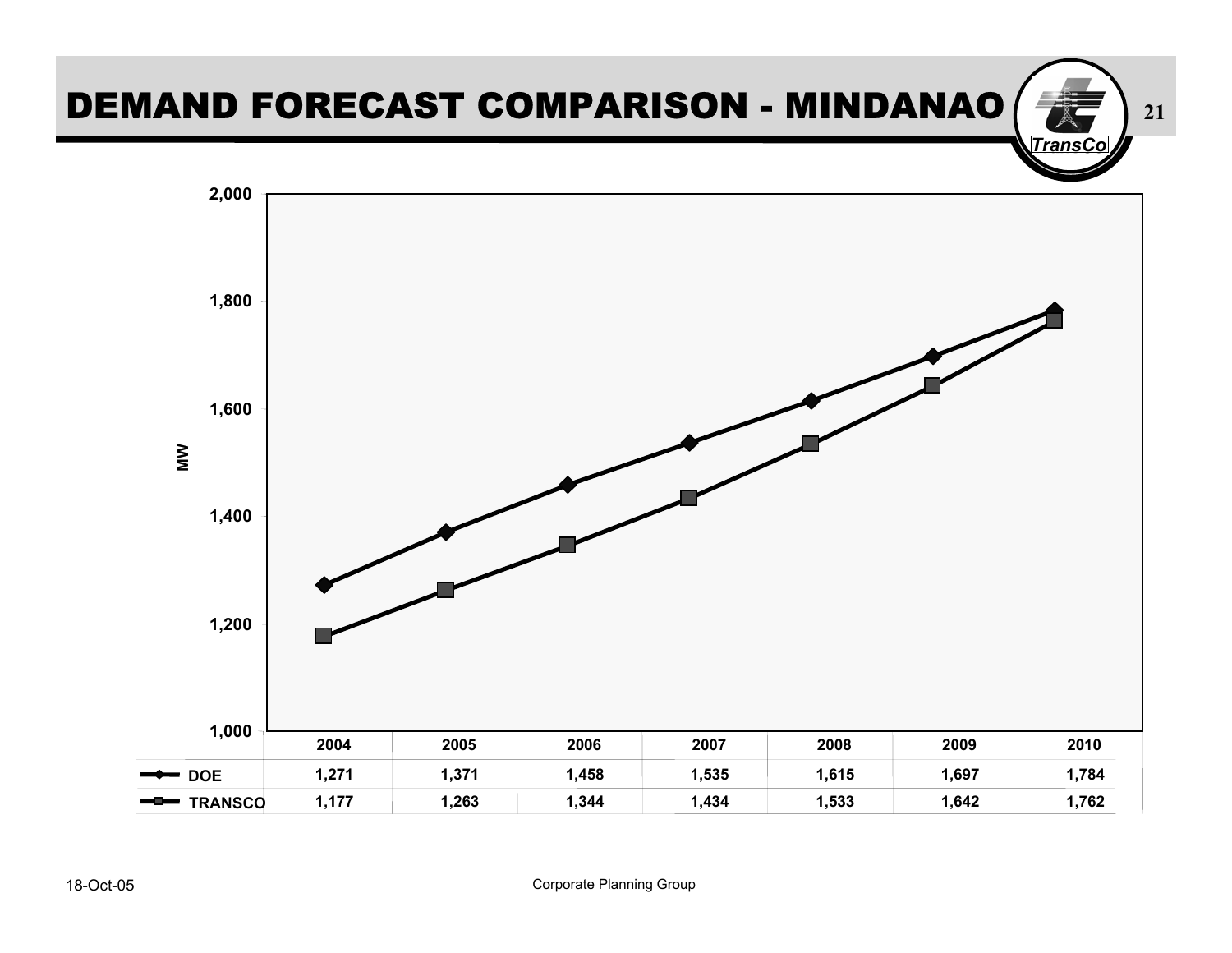# ANNUAL REVENUE REQUIREMENT (ARR)



National Transmission Corporation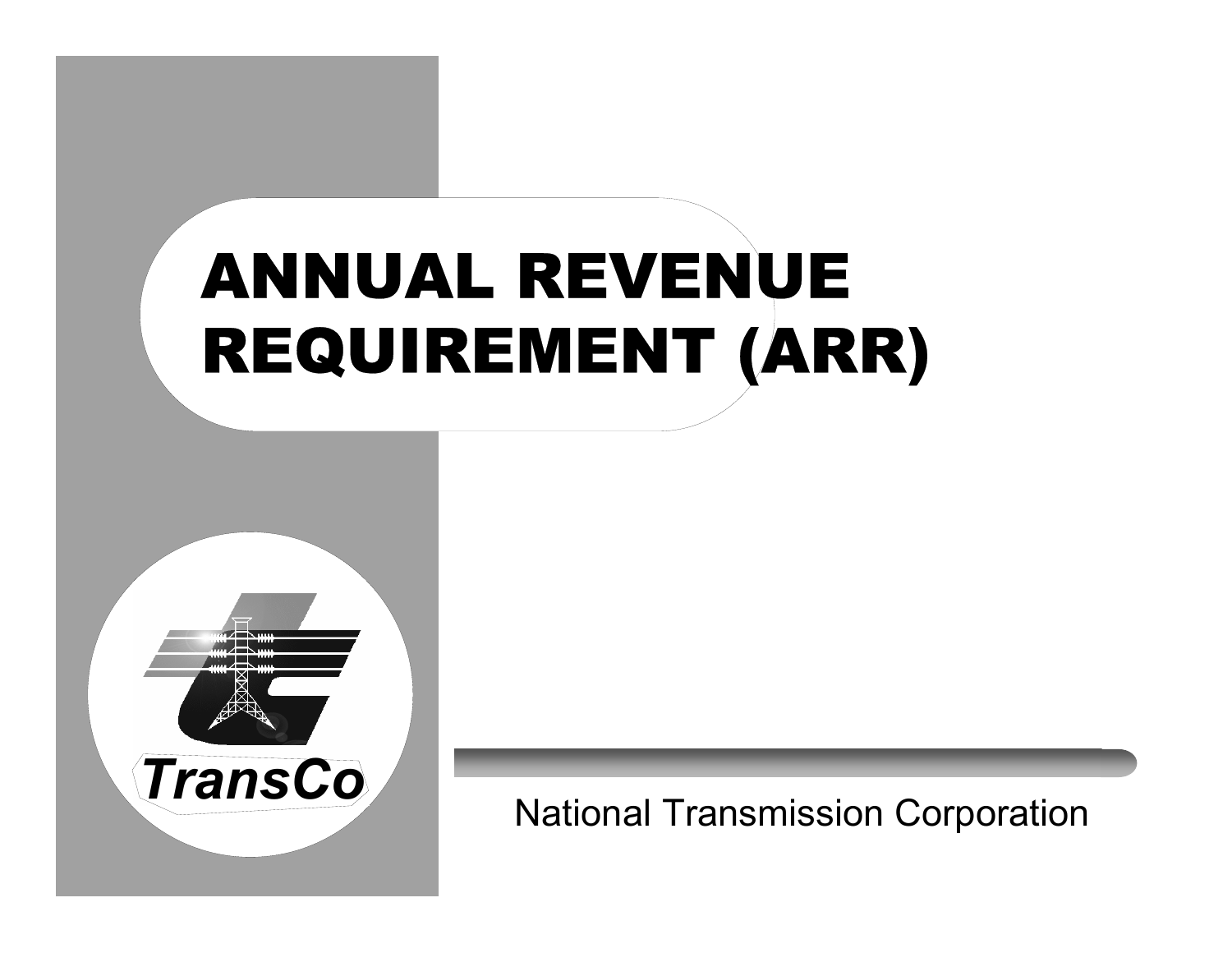### BUILDING BLOCKS OF ANNUAL REVENUE REQUIREMENT (ARR)

**Taxes -** Corporate income taxes and other taxes

### **+**

**Depreciation -** Regulatory depreciation on re-valued Regulatory Asset Base

#### **+**

Regulatory Asset Base (including working capital)

#### **+**

**Expenditure Operating Expenditure -** Operating and maintenance expenditure forecasts approved by the ERC



### Annual Revenue Requirement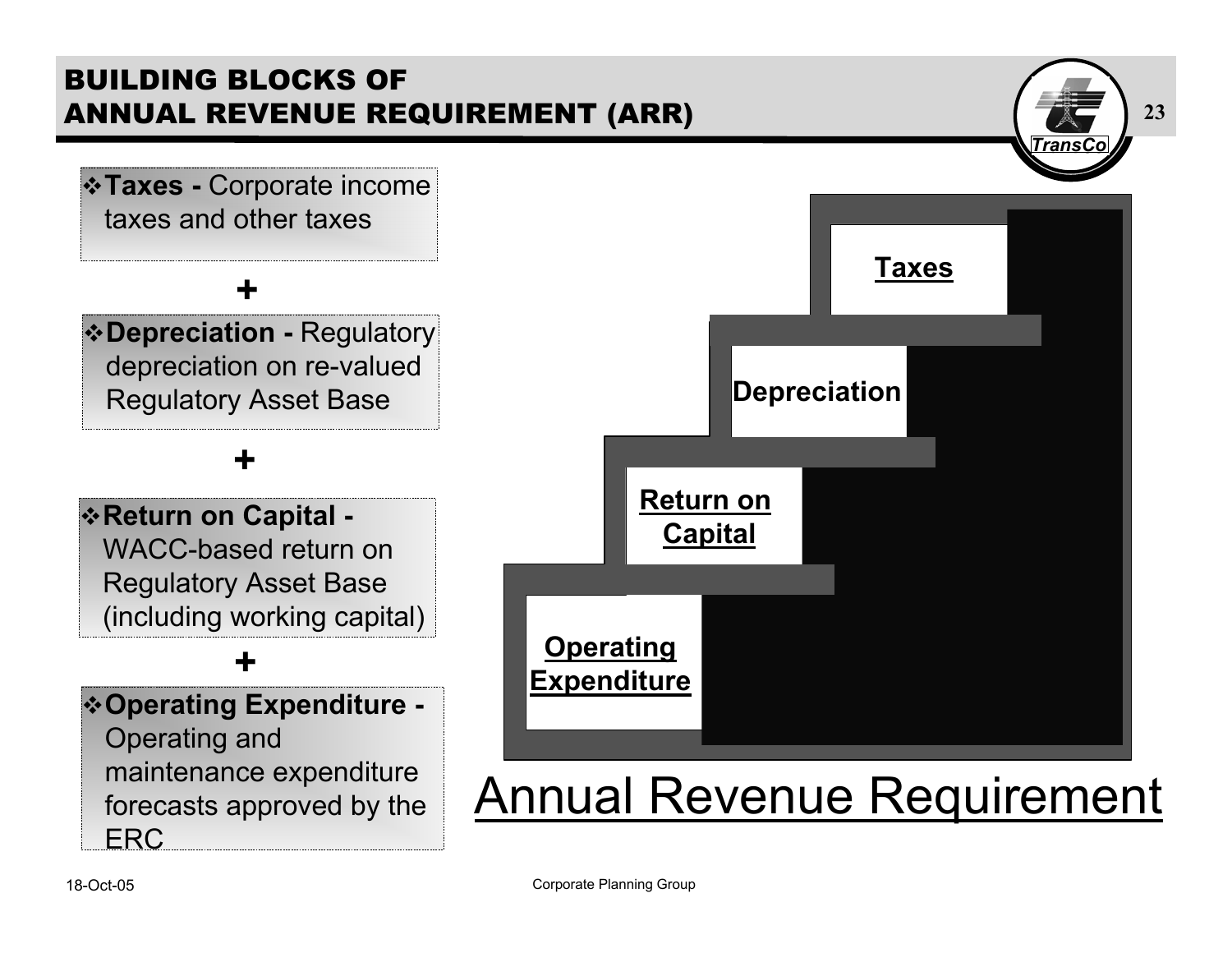



National Transmission Corporation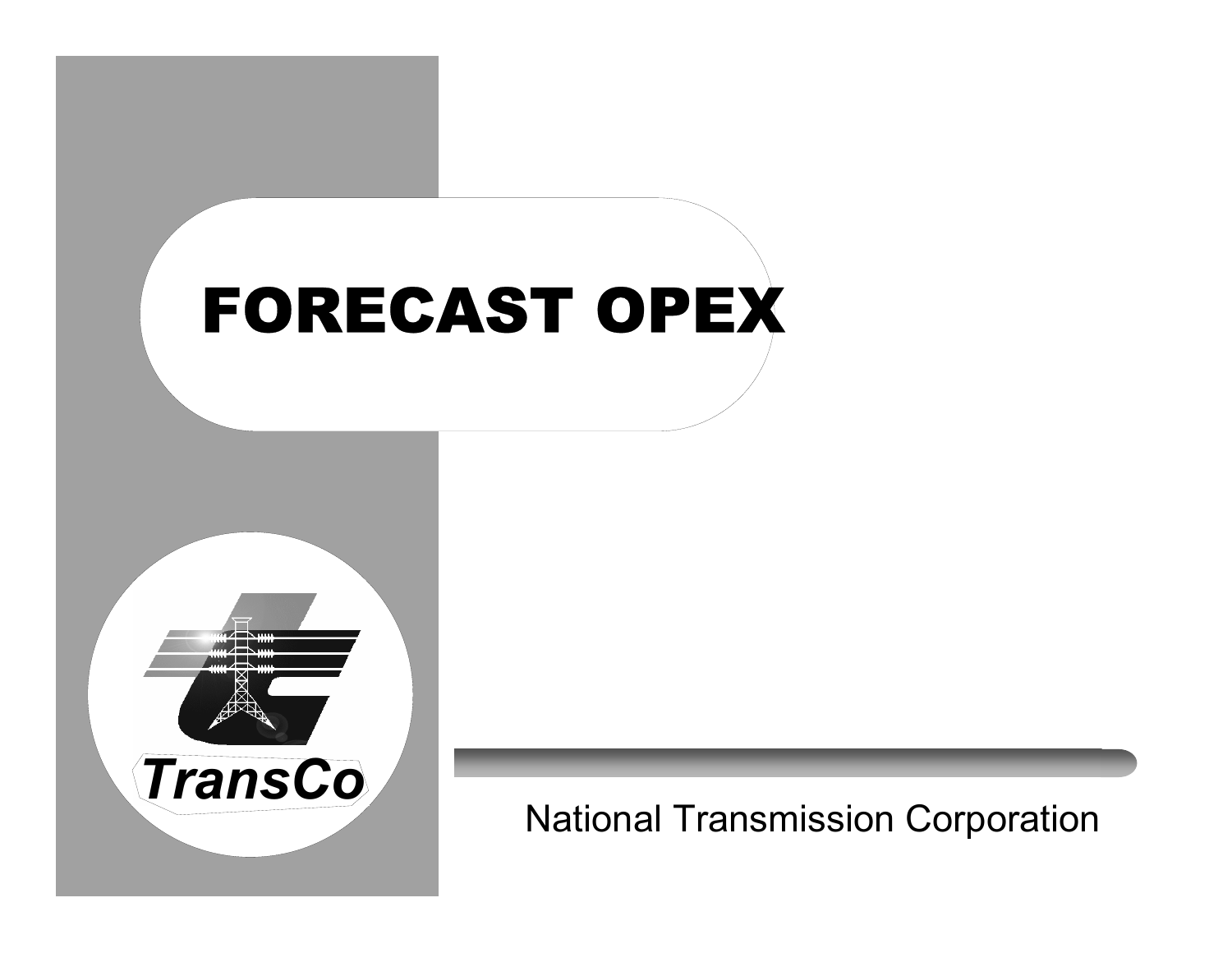# **Purpose**

¾ **Designed to cope with the growth in load and expansion in facilities, at the same time maintain and further improve performance.**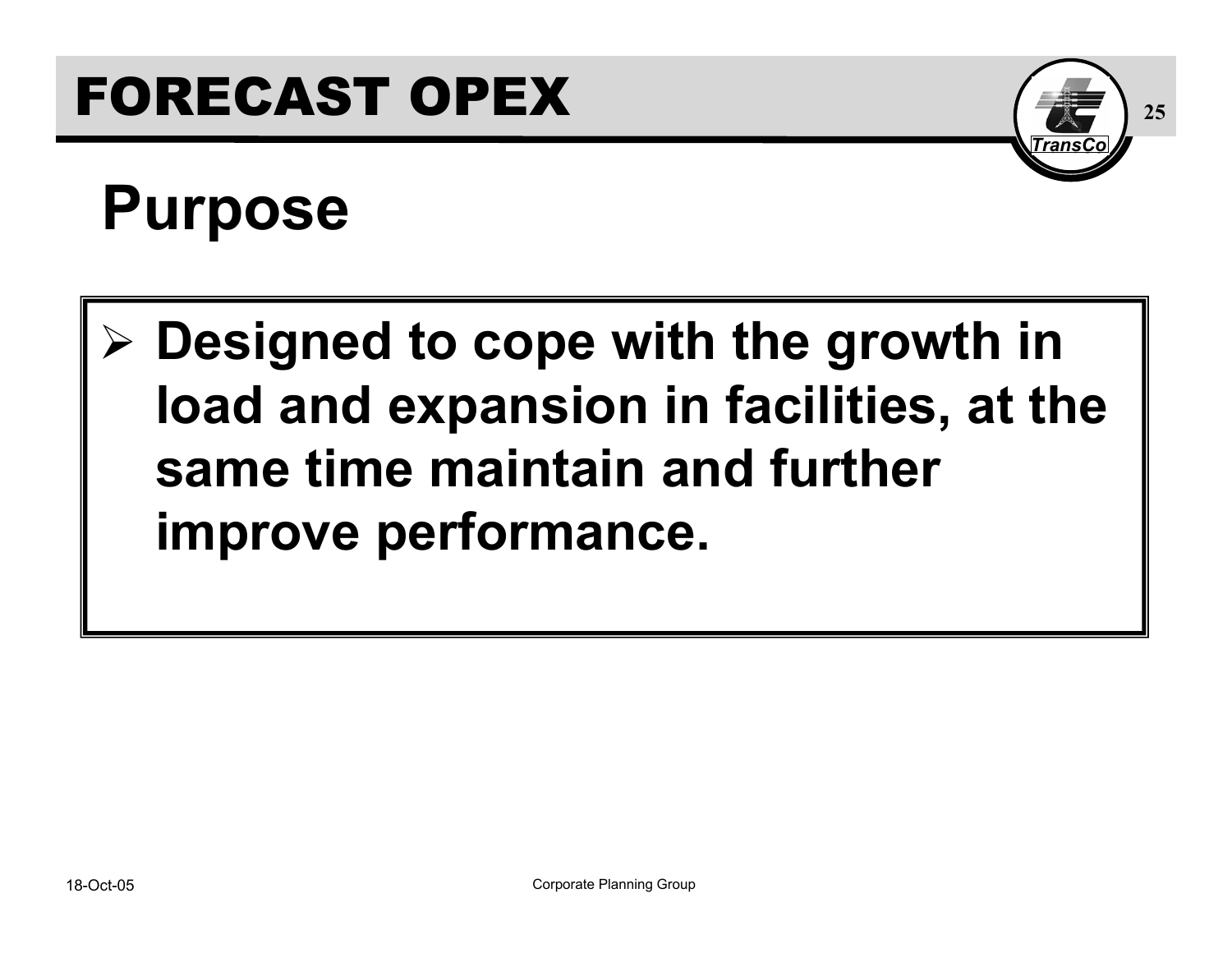

-Quantity of assets to be maintained -Structural issues such as asset lives; planned redundancy (n-1); load factors

- -Targeted performance, e.g. response times
- -Unit labor costs and productivity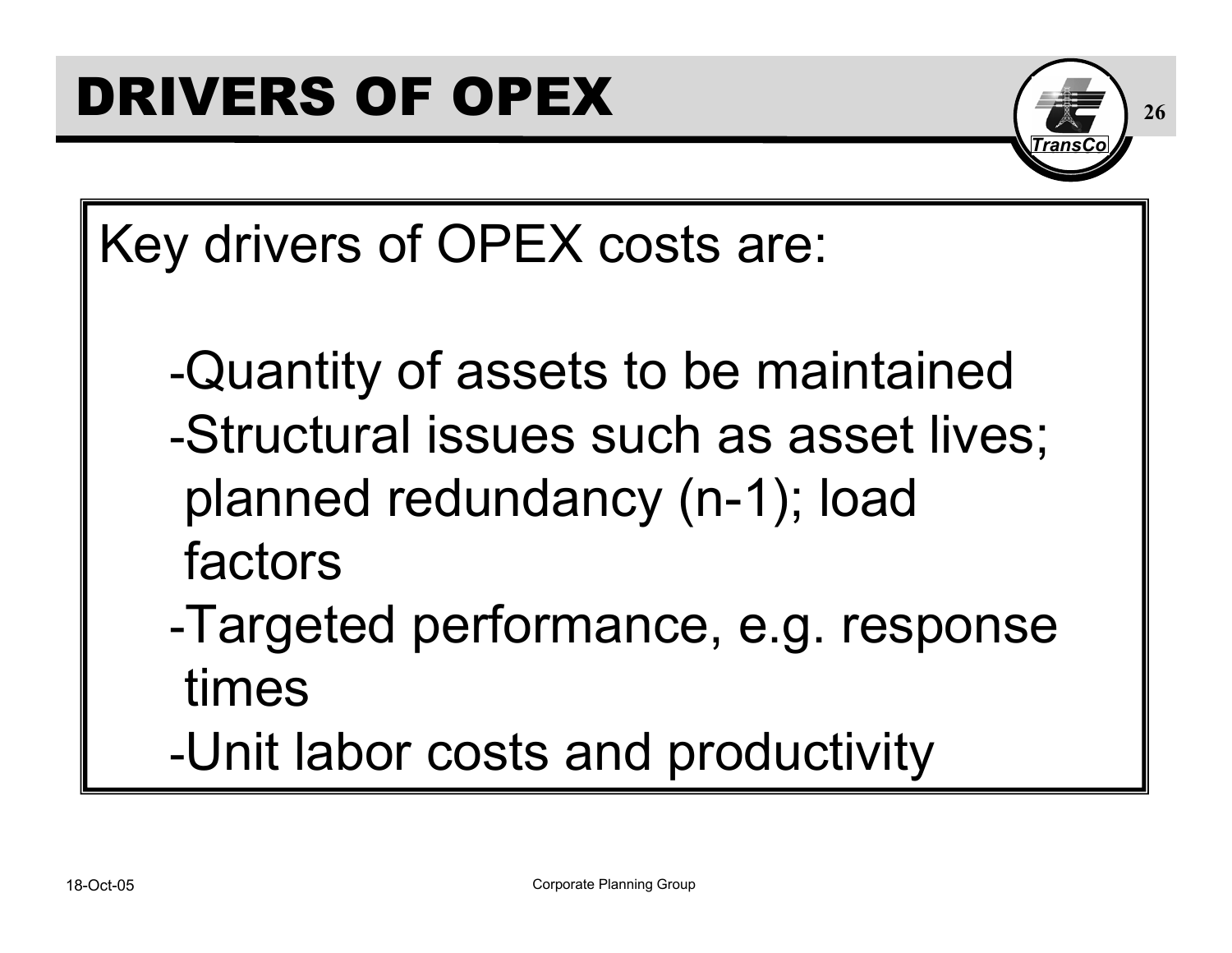# **Initial forecast reviewed by Expert**

- ¾ **Labor efficiencies (fewer staff per measure output).**
- ¾ **Higher cost because of salary adjustments (Mercer Survey shows TransCo salaries below industry).**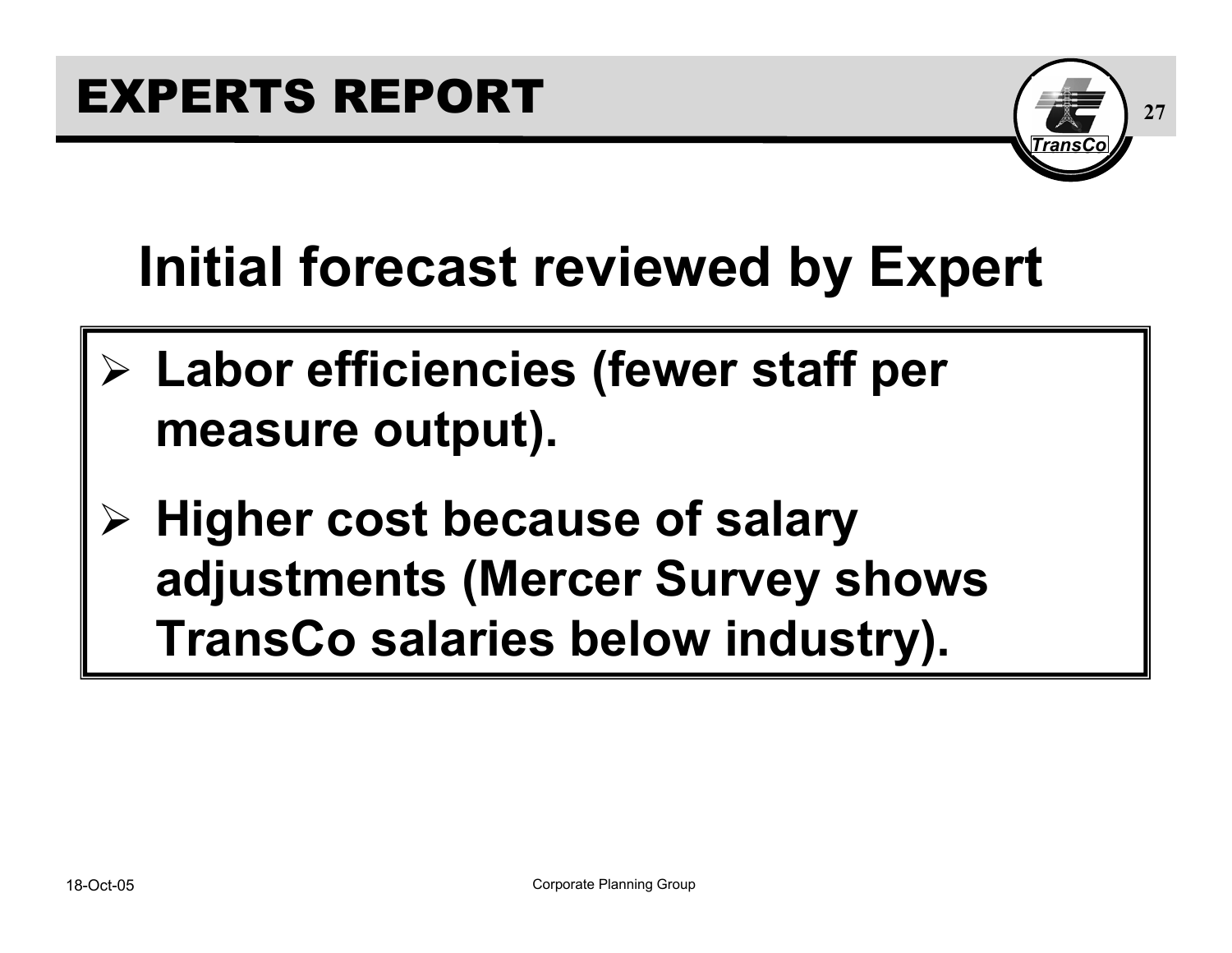# **Transco responded by revising forecast**

## ¾ **New forecast shows improved operating efficiency against all measures.**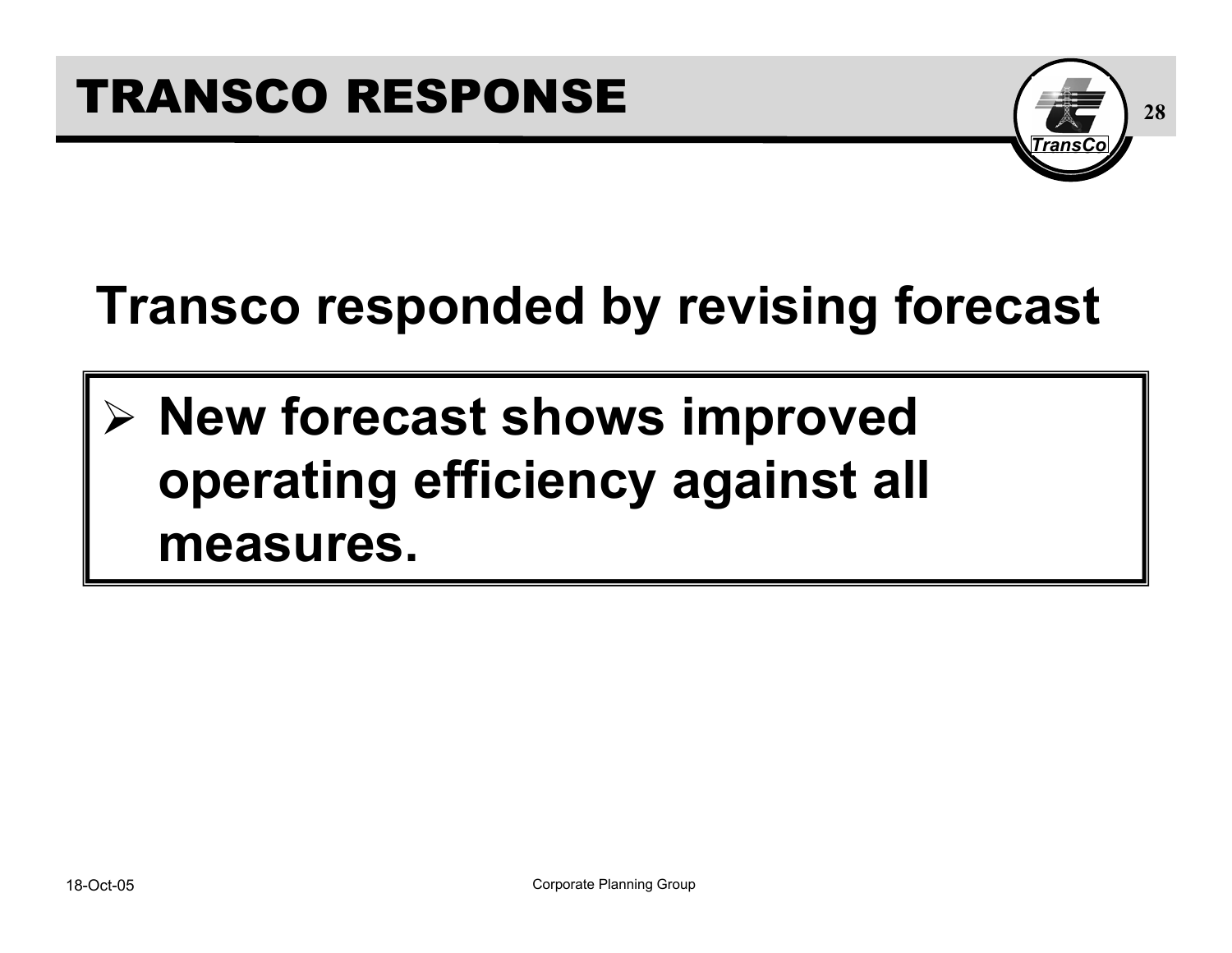### FORECAST OPEX, BY GRID (IN MN PHP)  $\left(\frac{1}{2}\right)^{29}$

| <b>PARTICULARS</b>                      | 2005  | 2006  | 2007  | 2008  | 2009  | 2010  |
|-----------------------------------------|-------|-------|-------|-------|-------|-------|
|                                         |       |       |       |       |       |       |
| <b>FORECASTED OPEX (NOMINAL) in PHP</b> | 4,437 | 5,401 | 5,932 | 6,774 | 7,285 | 7,854 |
| <b>LUZON</b>                            | 2,433 | 2,961 | 3,230 | 3,735 | 4,021 | 4,345 |
| <b>VISAYAS</b>                          | 986   | 1,176 | 1,273 | 1,446 | 1,553 | 1,672 |
| <b>MINDANAO</b>                         | 1,018 | 1,264 | 1,429 | 1,593 | 1,710 | 1,837 |
|                                         |       |       |       |       |       |       |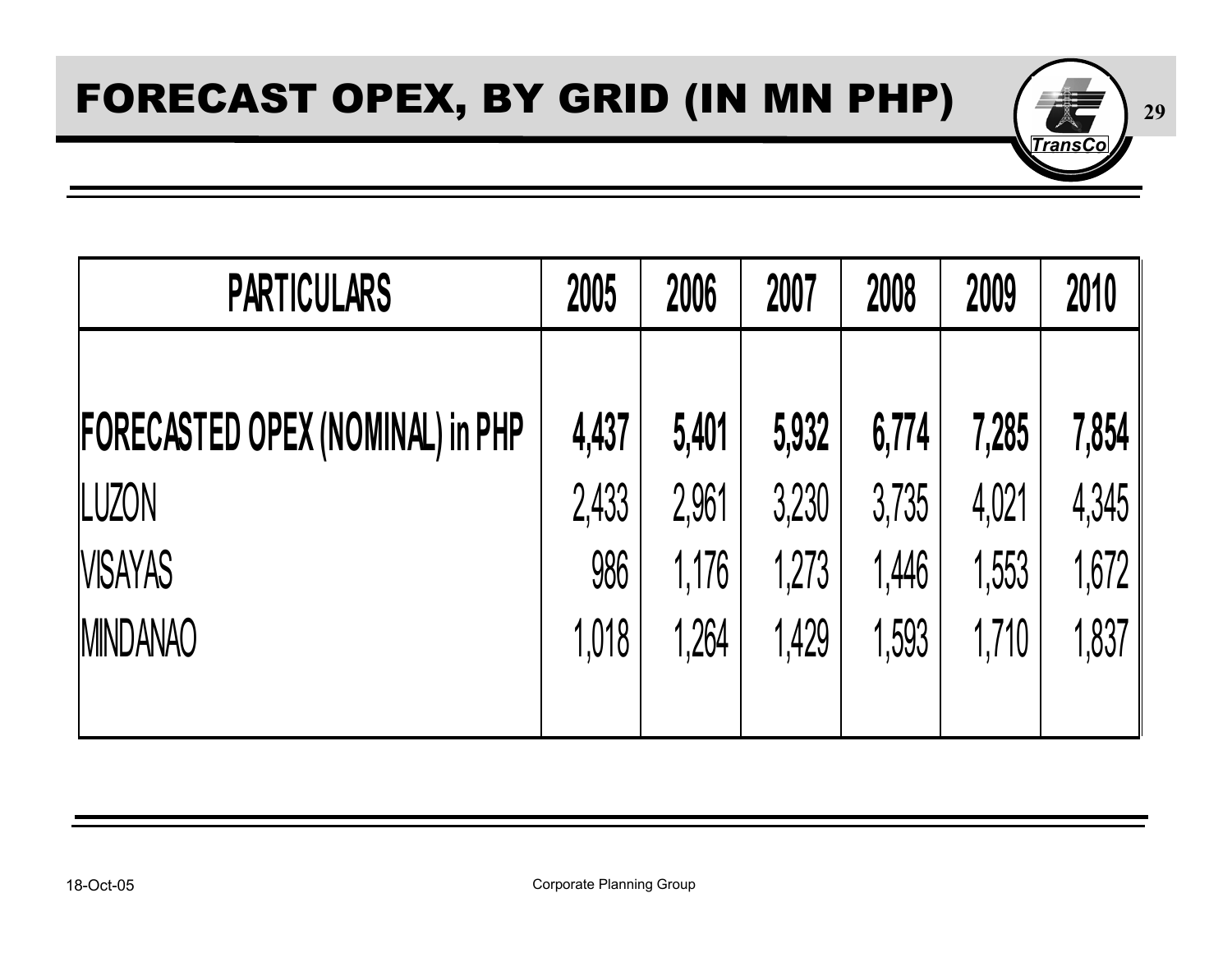| <b>Opex Category and</b> | 2005  |            |              |              | 2006  |       |       |              | 2007  |       |       |       |
|--------------------------|-------|------------|--------------|--------------|-------|-------|-------|--------------|-------|-------|-------|-------|
| <b>Sub-Categroy</b>      | LUZ   | VIS        | MIN          | <b>TOTAL</b> | LUZ   | VIS   | MIN   | <b>TOTAL</b> | LUZ   | VIS   | MIN   | TOTAL |
|                          |       |            |              |              |       |       |       |              |       |       |       |       |
| Payroll                  | 1,029 | 395        | 471          | 1,895        | 1,201 | 469   | 591   | 2,260        | 1,468 | 580   | 712   | 2,759 |
| Network Related          | 954   | 492        | 550          | 1,996        | 1,221 | 593   | 681   | 2,494        | 1,295 | 587   | 686   | 2,568 |
| Non-Network Related      | 520   |            | 26           | 546          | 612   |       | 34    | 647          | 562   |       | 42    | 605   |
| TOTAL                    | 2,503 | 888<br>000 | <b>1,047</b> | 4,437        | 3,033 | 1,062 | .,306 | 5,401        | 3,324 | 1,168 | 1,439 | 5,932 |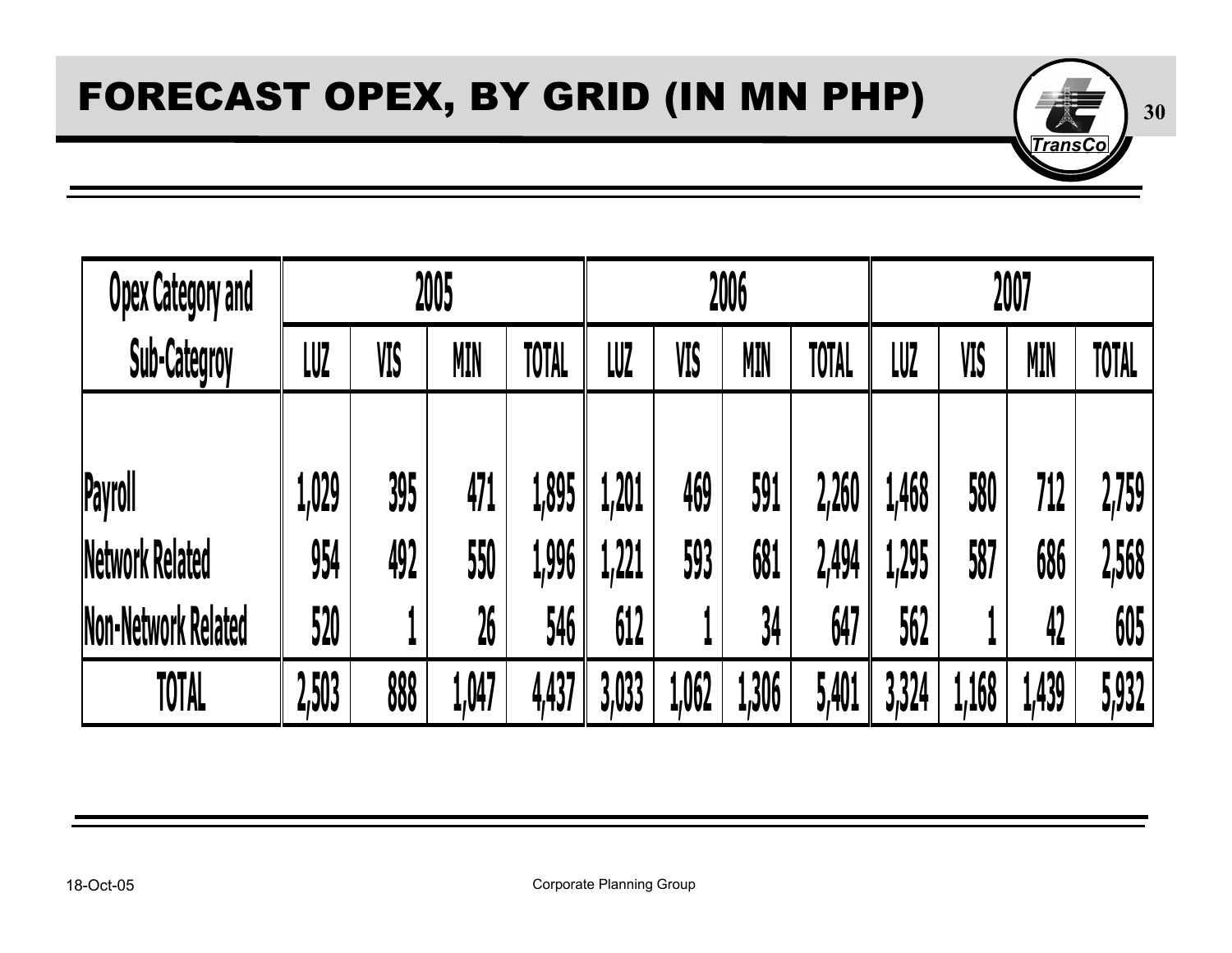| <b>Opex Category and</b> |            |      | 2008  |              | 2009  |                        |                         |       | 2010  |       |       |              |
|--------------------------|------------|------|-------|--------------|-------|------------------------|-------------------------|-------|-------|-------|-------|--------------|
| Sub-Categroy             | <u>LUZ</u> | VIS  | MIN   | <b>TOTAL</b> | LUZ   | VIS                    | MIN                     | TOTAL | LUZ   | VIS   | MIN   | <b>TOTAL</b> |
|                          |            |      |       |              |       |                        |                         |       |       |       |       |              |
| Payroll                  | 1,853      | 714  | 842   | 3,410        | 2,046 | <b>788</b>             | 928                     | 3,762 | 2,273 | 873   | 1,023 | 4,169        |
| Network Related          | 1,395      | 623  | 706   | 2,724        | ,468  | 652                    | 725                     | 2,845 | 1,544 | 682   | 741   | 2,967        |
| Non-Network Related      | 589        |      | 50    | 640          | 617   |                        | $\boldsymbol{\hat{00}}$ | 678   | 646   |       | 71    | 719          |
| TOTAL                    | 3,837      | ,338 | 1,599 | 6,774        | 4,131 | $\lfloor .441 \rfloor$ | 1,713                   | ,285  | 4,463 | 1,556 | 1,835 | 7,854        |

*TransCo*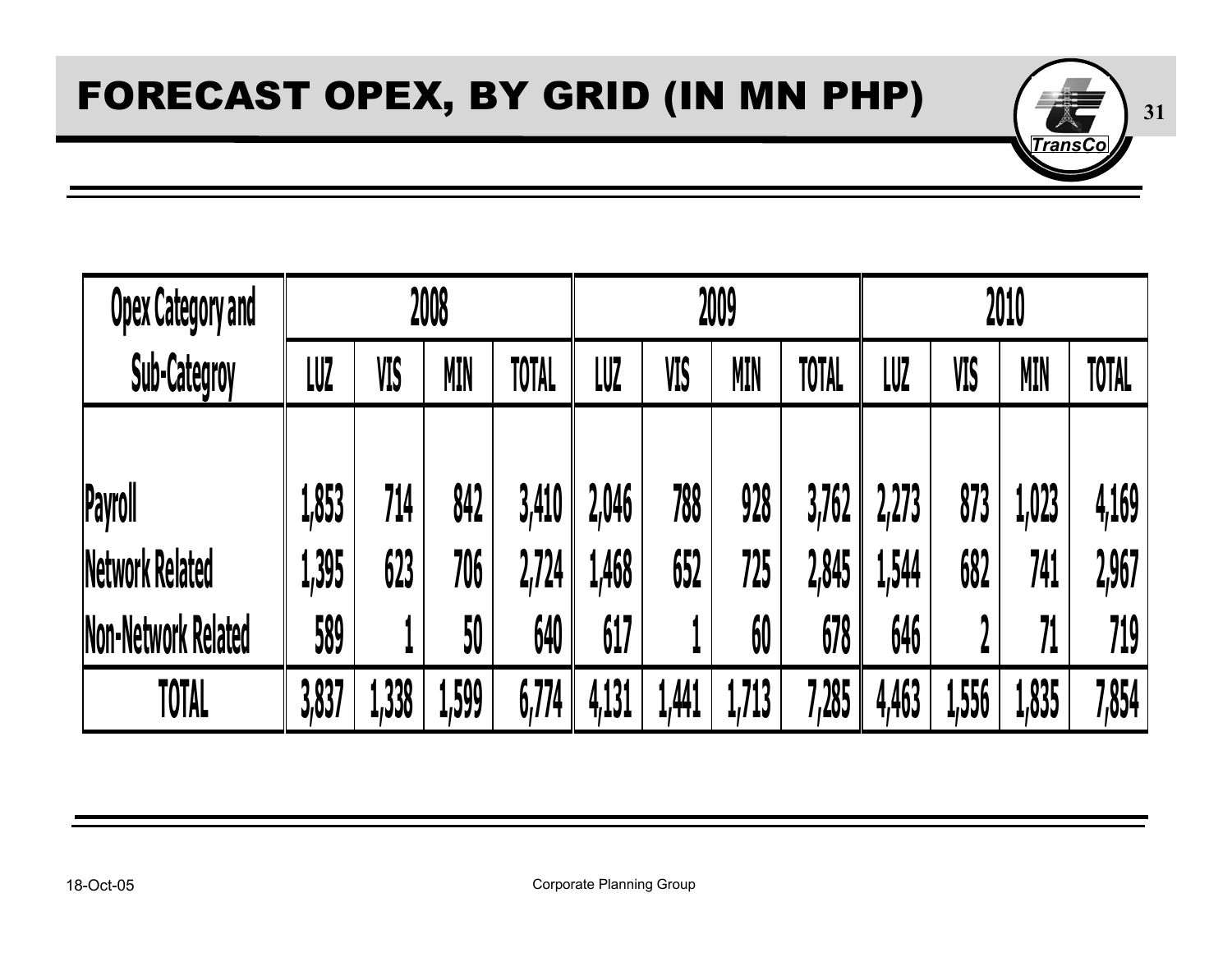# OPERATING EXPENDITURES (#E) 32



Corporate Planning Group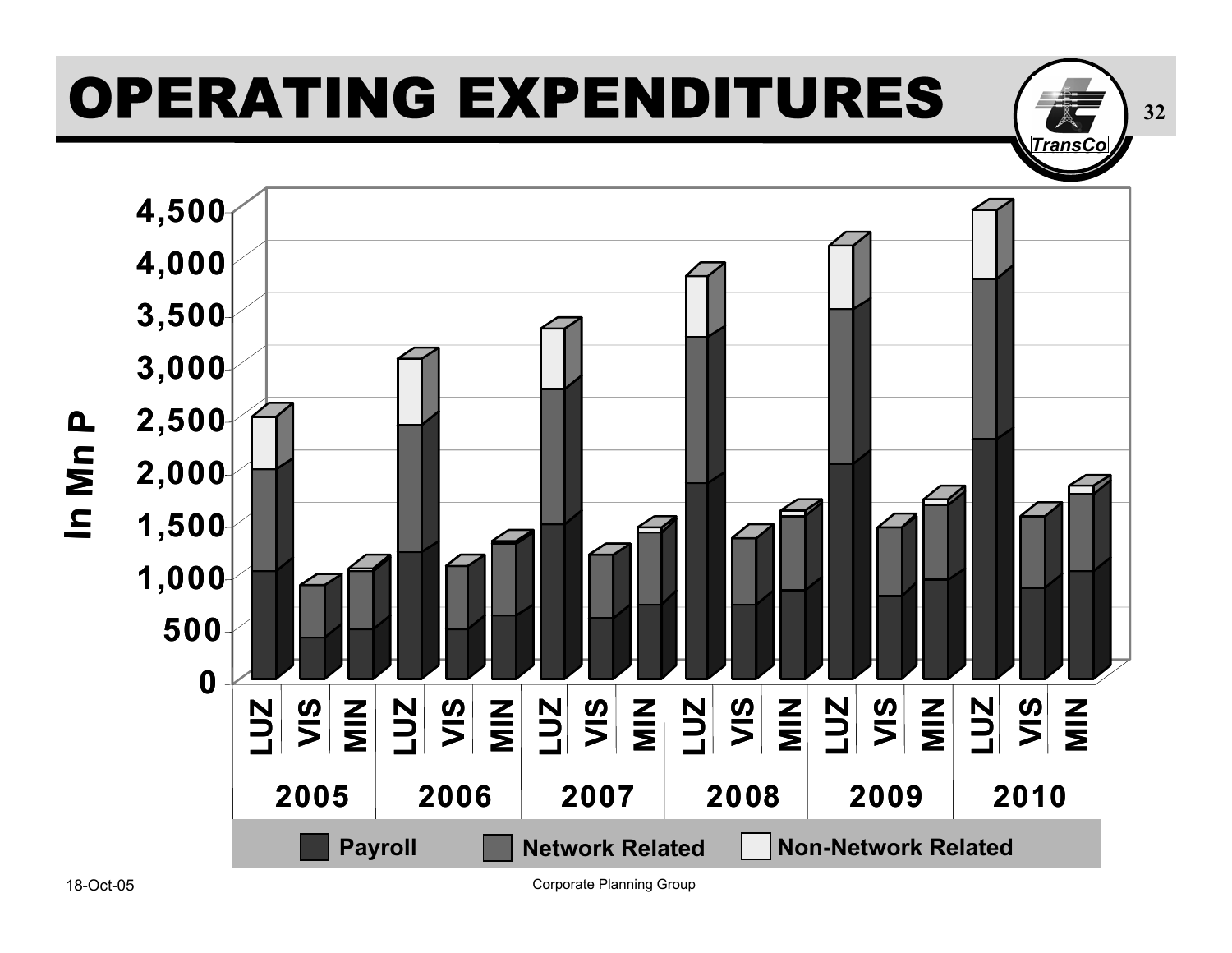## OPEX ECONOMIC EFFICIENCY



*TransCo*

**33**

Corporate Planning Group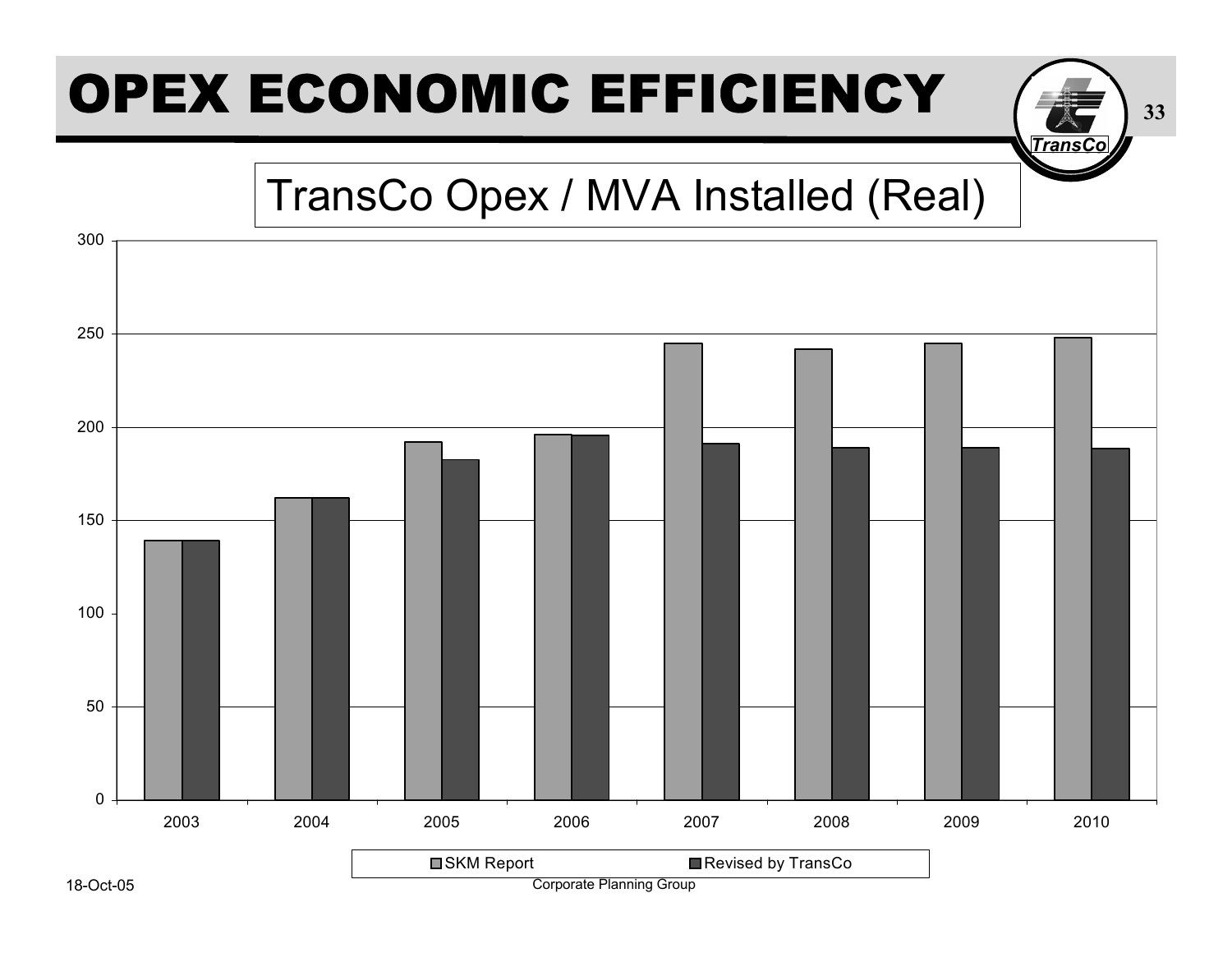## OPEX ECONOMIC EFFICIENCY (#E) 34



Corporate Planning Group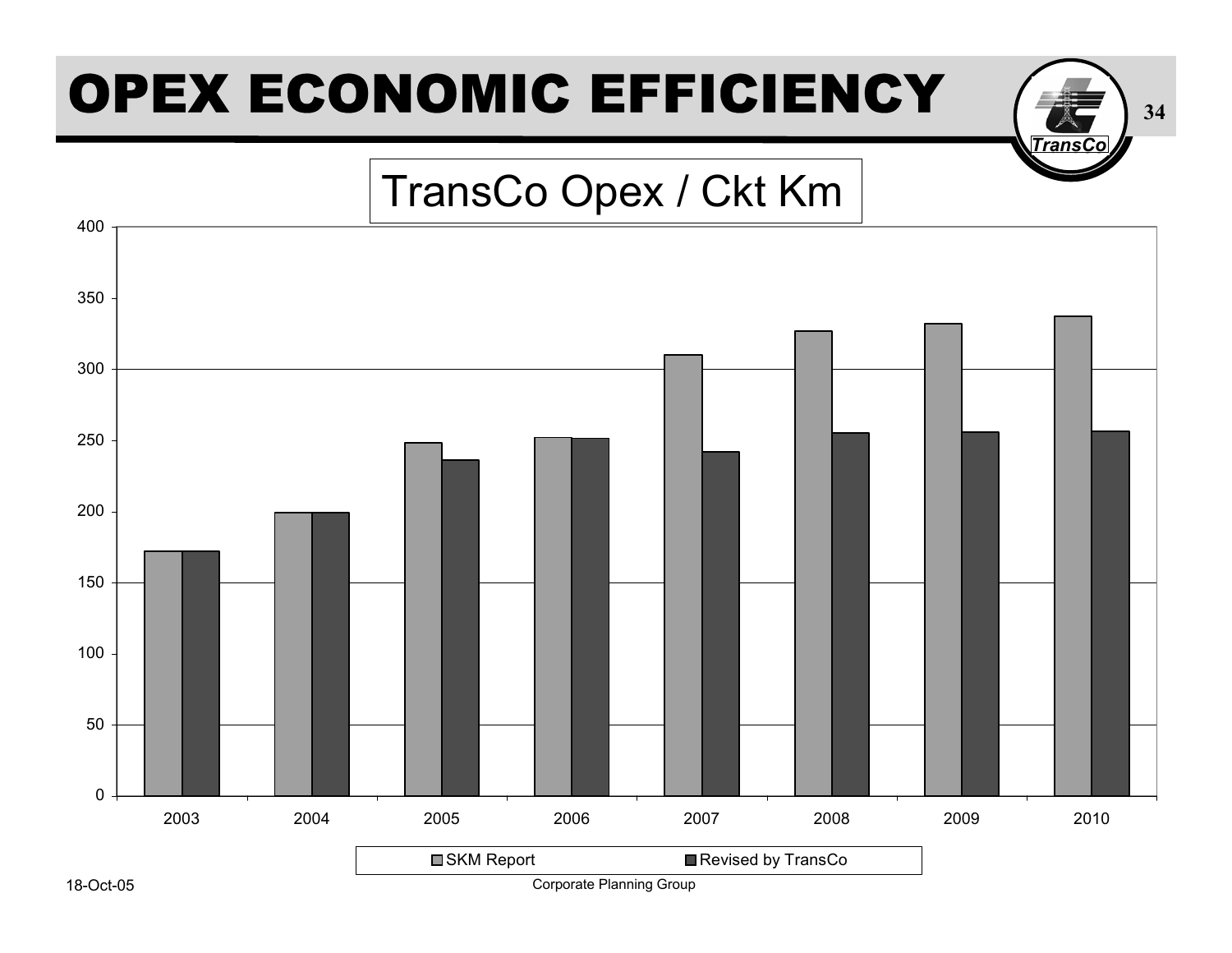## OPEX ECONOMIC EFFICIENCY



Corporate Planning Group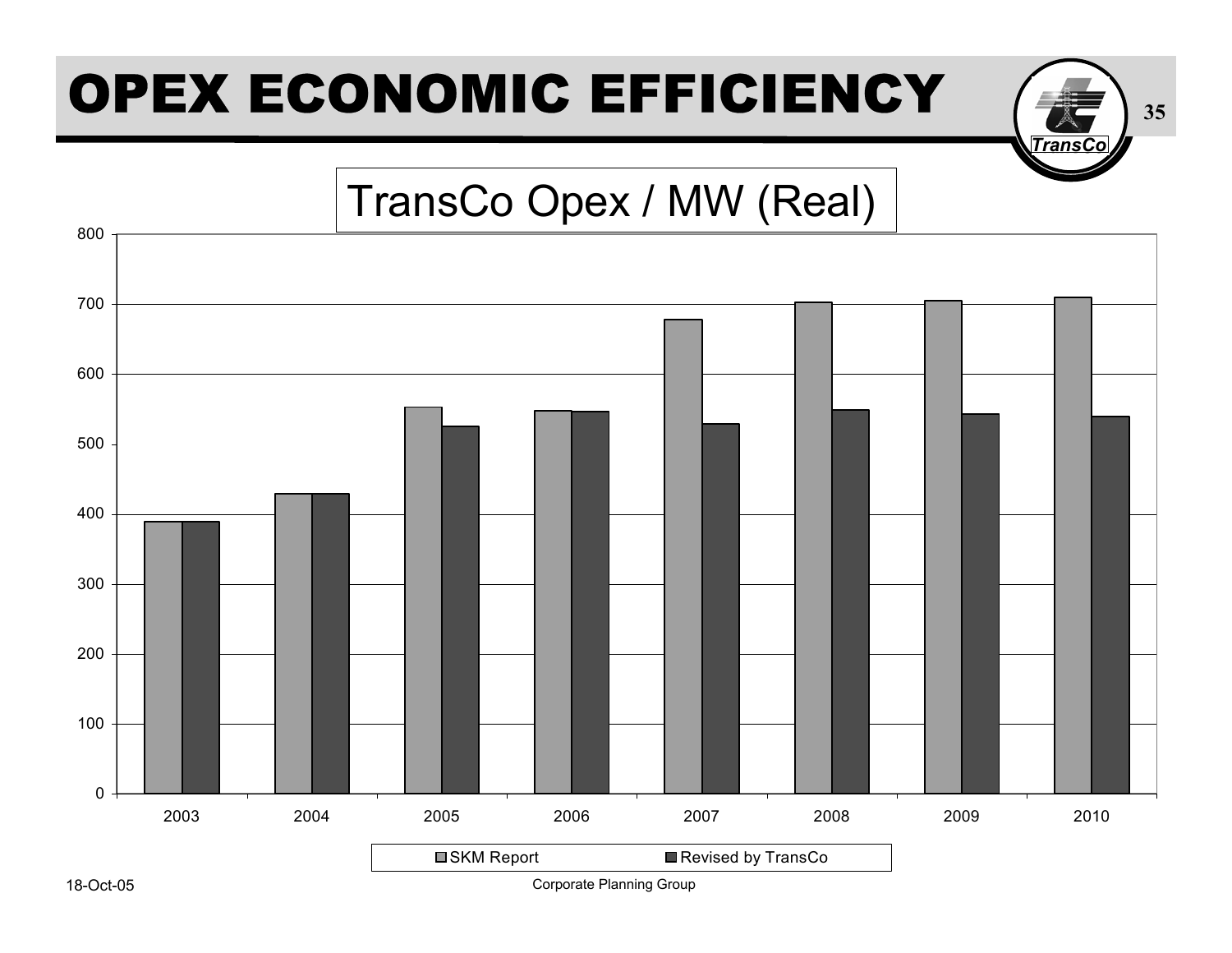## OPEX ECONOMIC EFFICIENCY



18-Oct-05

Corporate Planning Group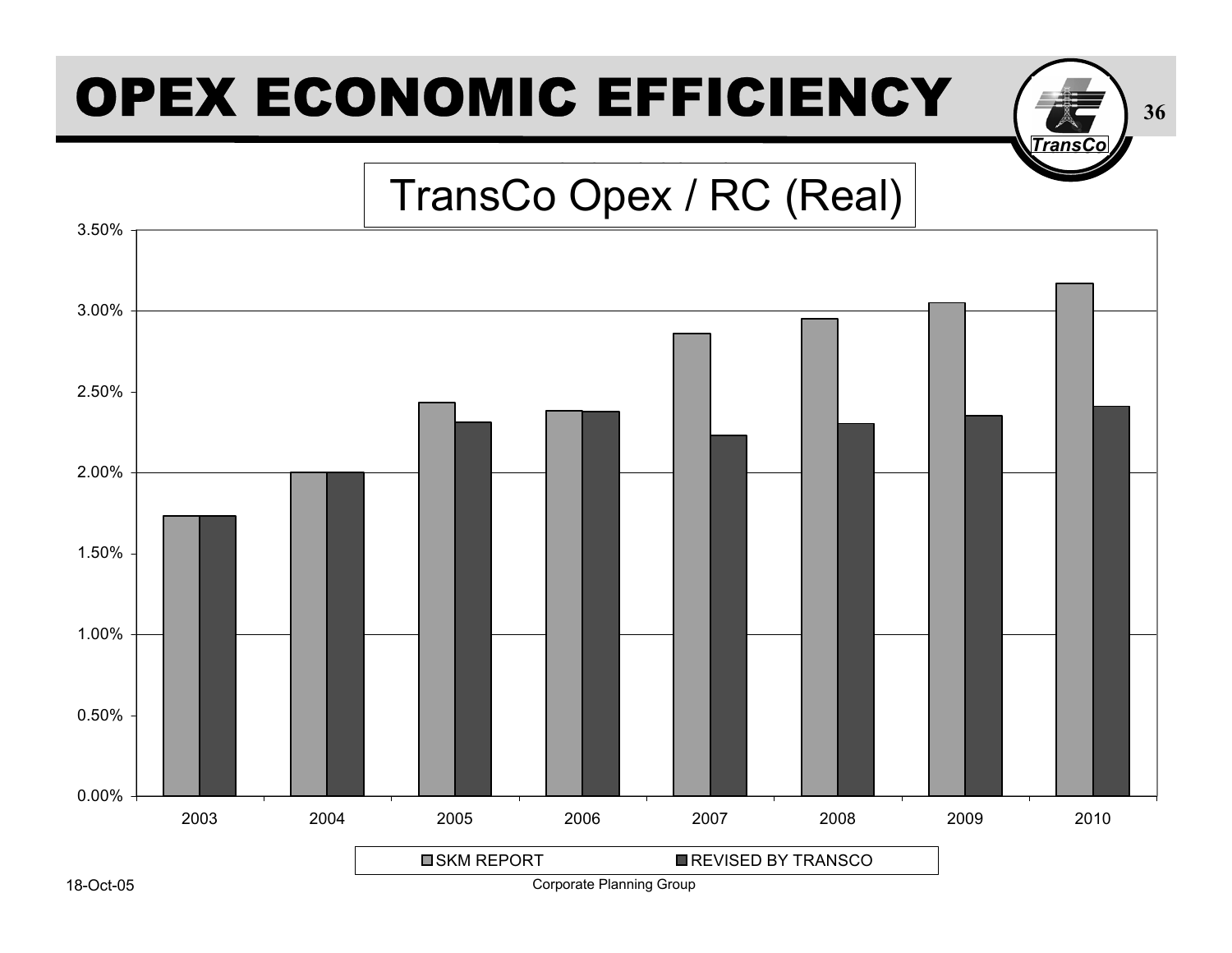#### OPEX ECONOMIC EFFICIENCY**37**



*TransCo*

■ Powerlink (Aus) Electranet (Aus) SPI Powernet (Aus) Transend (Aus) TransGrid (Aus) TransCo '04 TransCo SKM TransCo Revised

Corporate Planning Group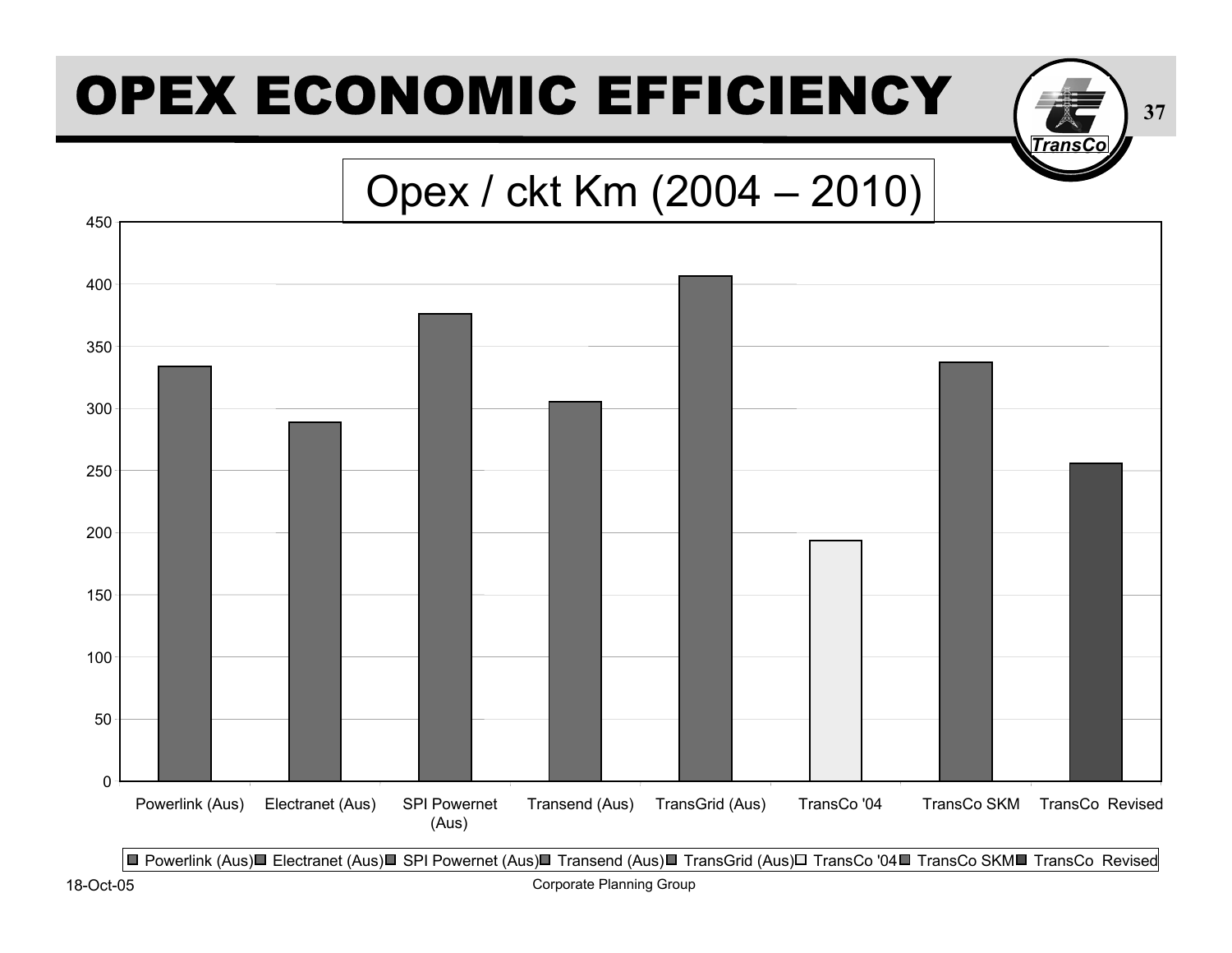#### OPEX ECONOMIC EFFICIENCY**38 1736** 1 38



18-Oct-05

Corporate Planning Group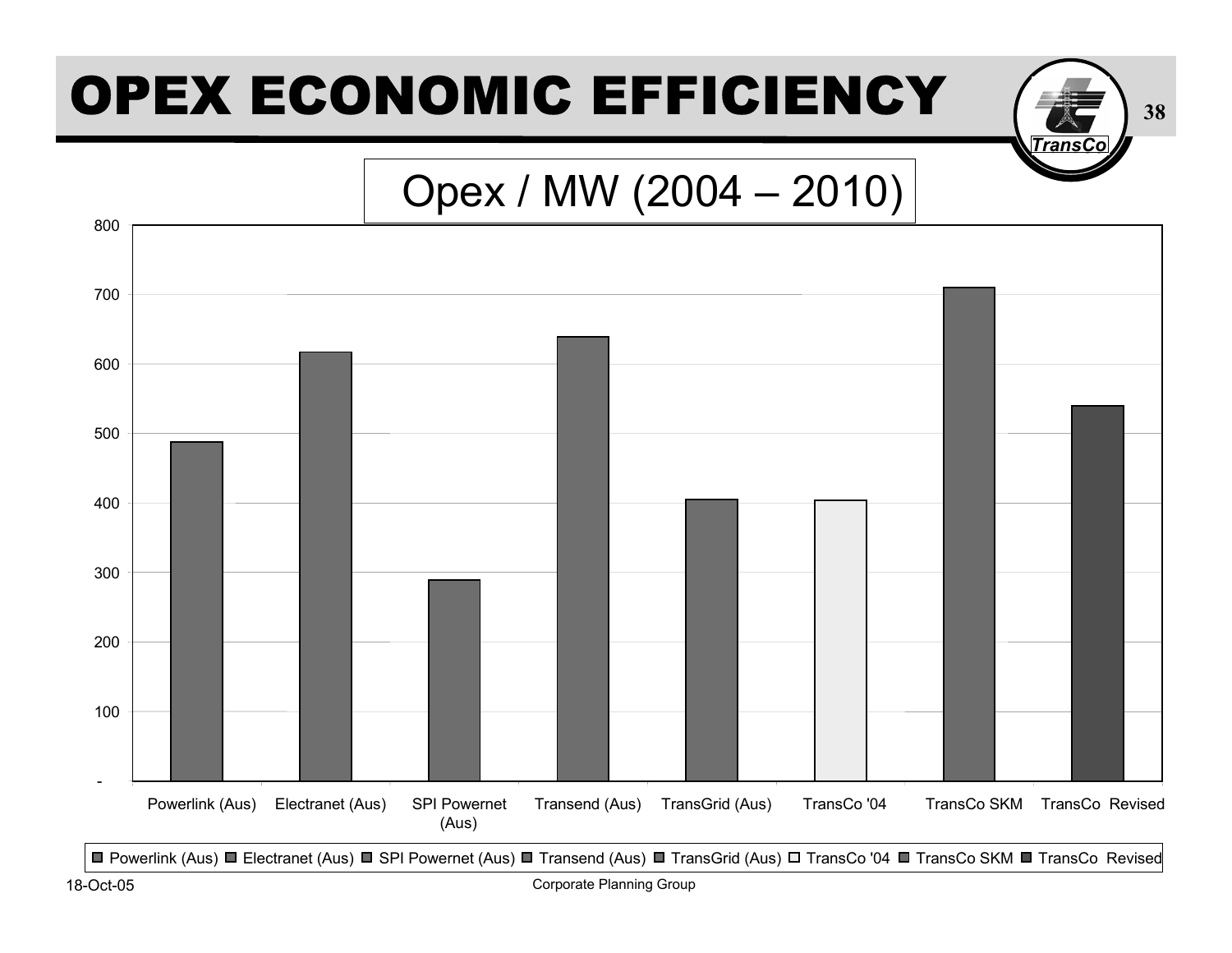# FORECAST OPEX, (IN MN PHP)

| <b>PARTICULARS</b>              | 2005              | 2006              | 2007  | 2008  | 2009              | 2010  |
|---------------------------------|-------------------|-------------------|-------|-------|-------------------|-------|
| Payroll                         | 1,895             | 2,260             | 2,759 | 3,410 | 3,762             | 4,169 |
| <b>Network Related</b>          | 1,996             | 2,494             | 2,568 | 2,724 | 2,845             | 2,967 |
| <b>Non-Network Related</b>      | 546               | 647               | 605   | 640   | 678               | 719   |
| <b>Total Operating Expenses</b> | $\frac{4,437}{2}$ | $\frac{5,401}{2}$ | 5,932 | 6,774 | $\frac{7,285}{ }$ | 7,854 |

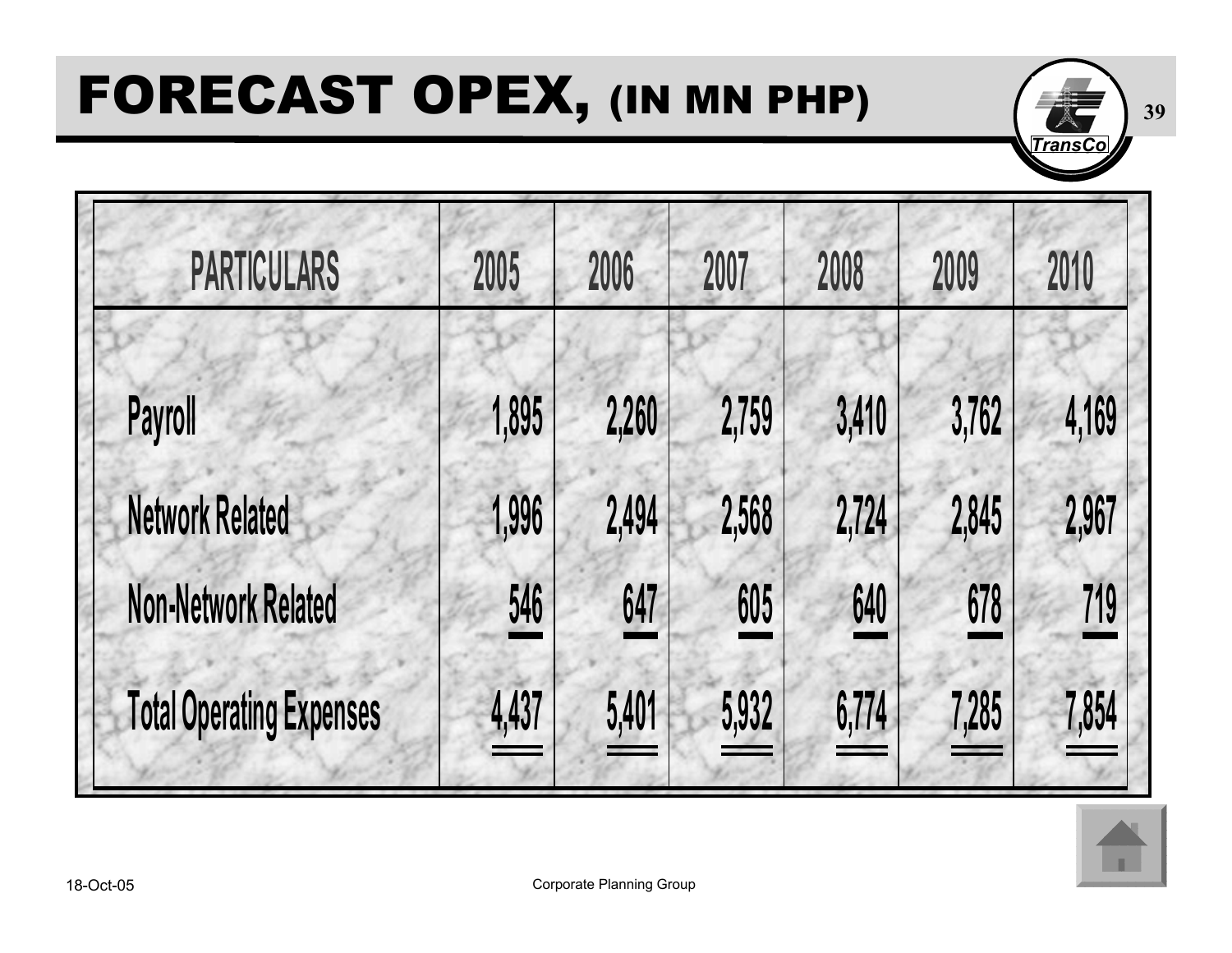# RETURN OF CAPITAL (DEPRECIATION) AND RETURN ON CAPITAL



National Transmission Corporation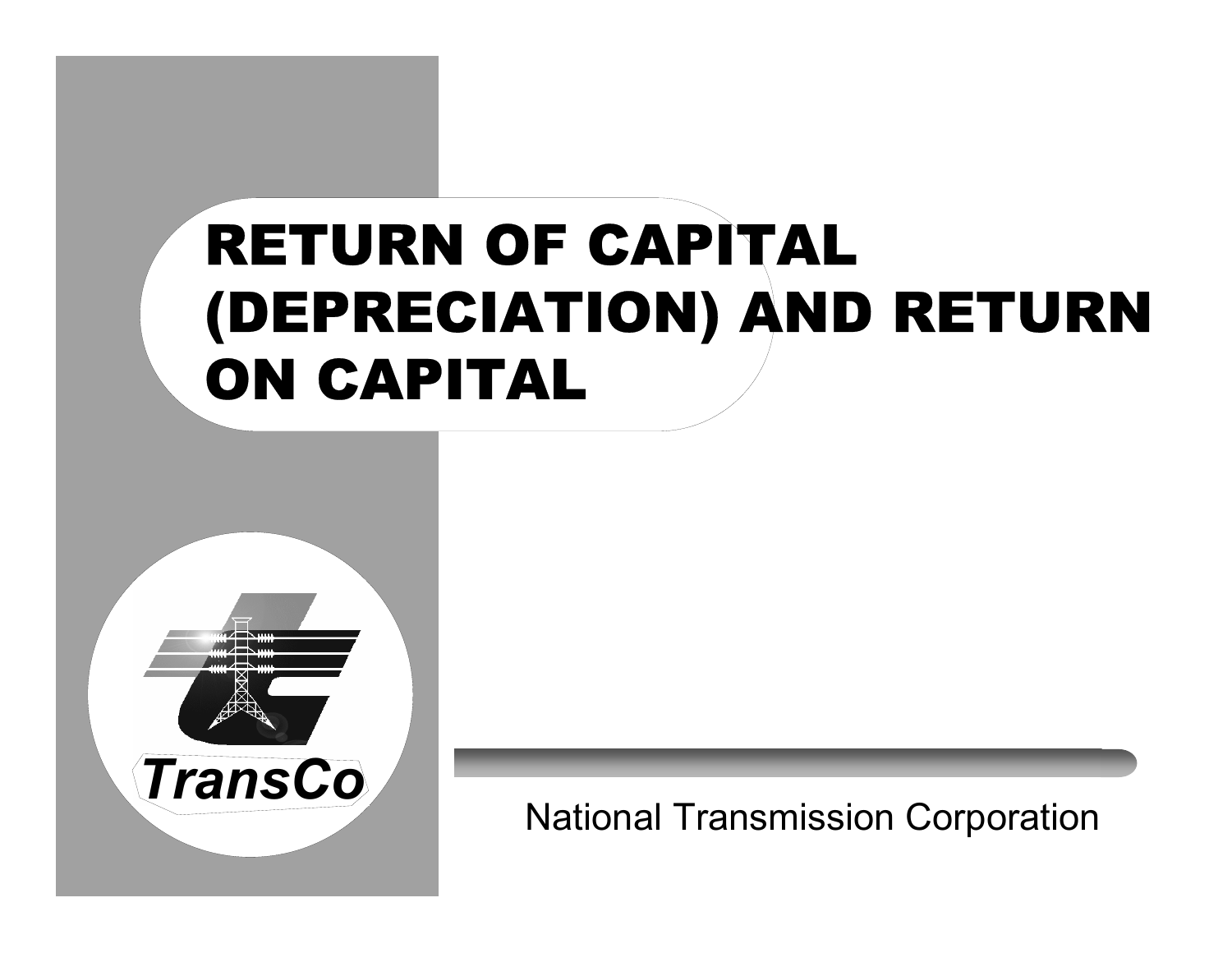# REGULATED ASSET BASE (RAB)

# *TransCo*

# **Overview of Calculations**

- **Initial Asset Valuation of RAB at Dec 2004**
- **Roll-forward RAB to Dec 2005**
- **Post valuation adjustments**
- **Roll-forward RAB for the 2nd regulatory period (2006 to 2010)**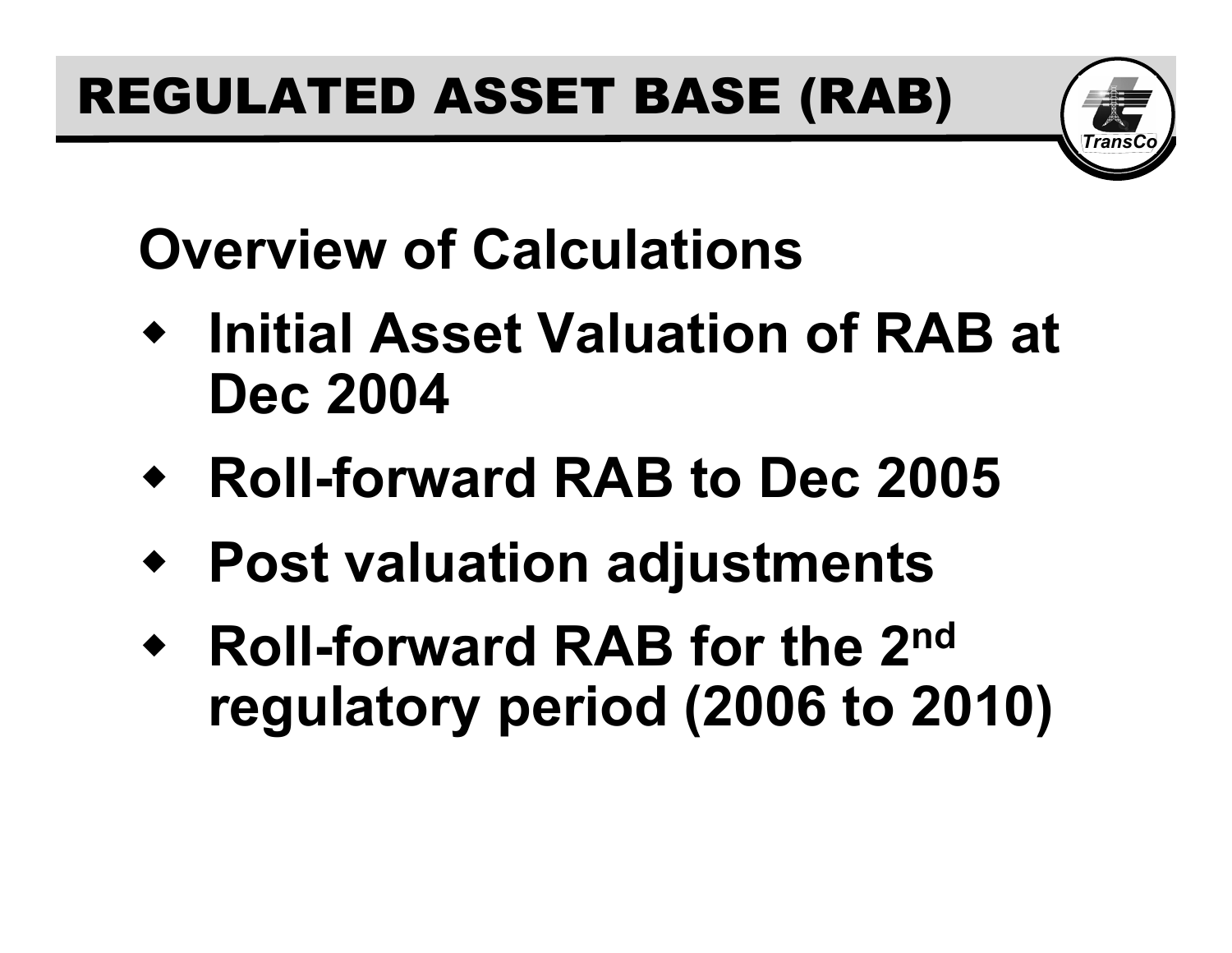### ITIAL ASSET VALUATION REPORT

*TransCo*

**42**

- **1. Background**
- **2. Methodology**
- **3. Asset Categories**
- **4. Asset Lives**
- **5. Optimization**
- **6. Valuation Results and Comparison**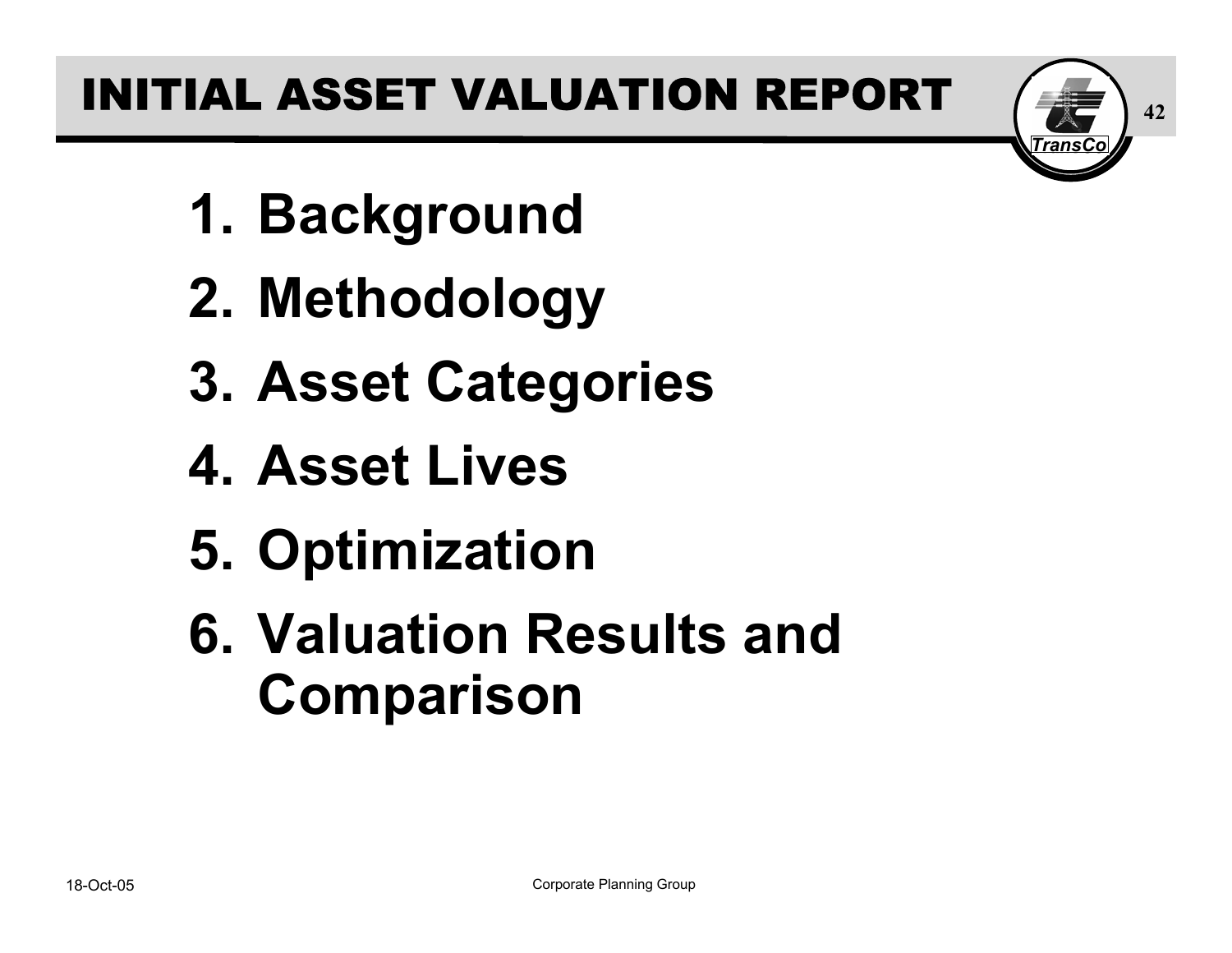# BACKGROUND

- **Transmission Wheeling Rates Guidelines** *- TWRG Sec. 4.6.1 and 4.6.2 (c)*
- **TransCo 2004 External Asset Revaluation Project Contractor:**
	- **Independent experts experienced in regulated regime**
	- **ERC accredited assessors**

TransCo complied with the procurement process of RA 9184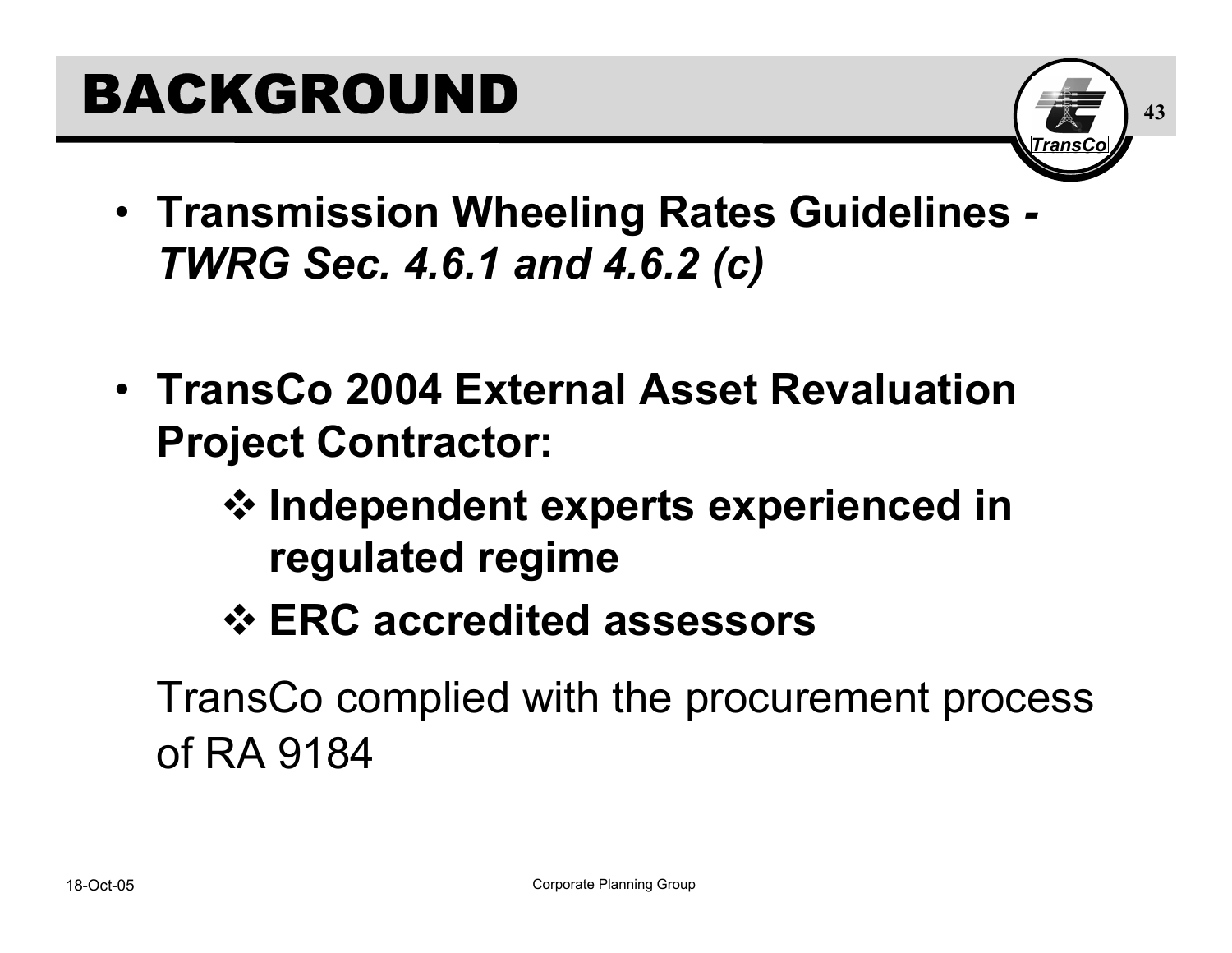#### VALUATION METHODOLOGY**44 144 144 144**

•**Indexation**

• **Absolute valuation using Replacement Cost Analysis**

• **Absolute valuation using Modern Equivalent Asset (MEA) analysis**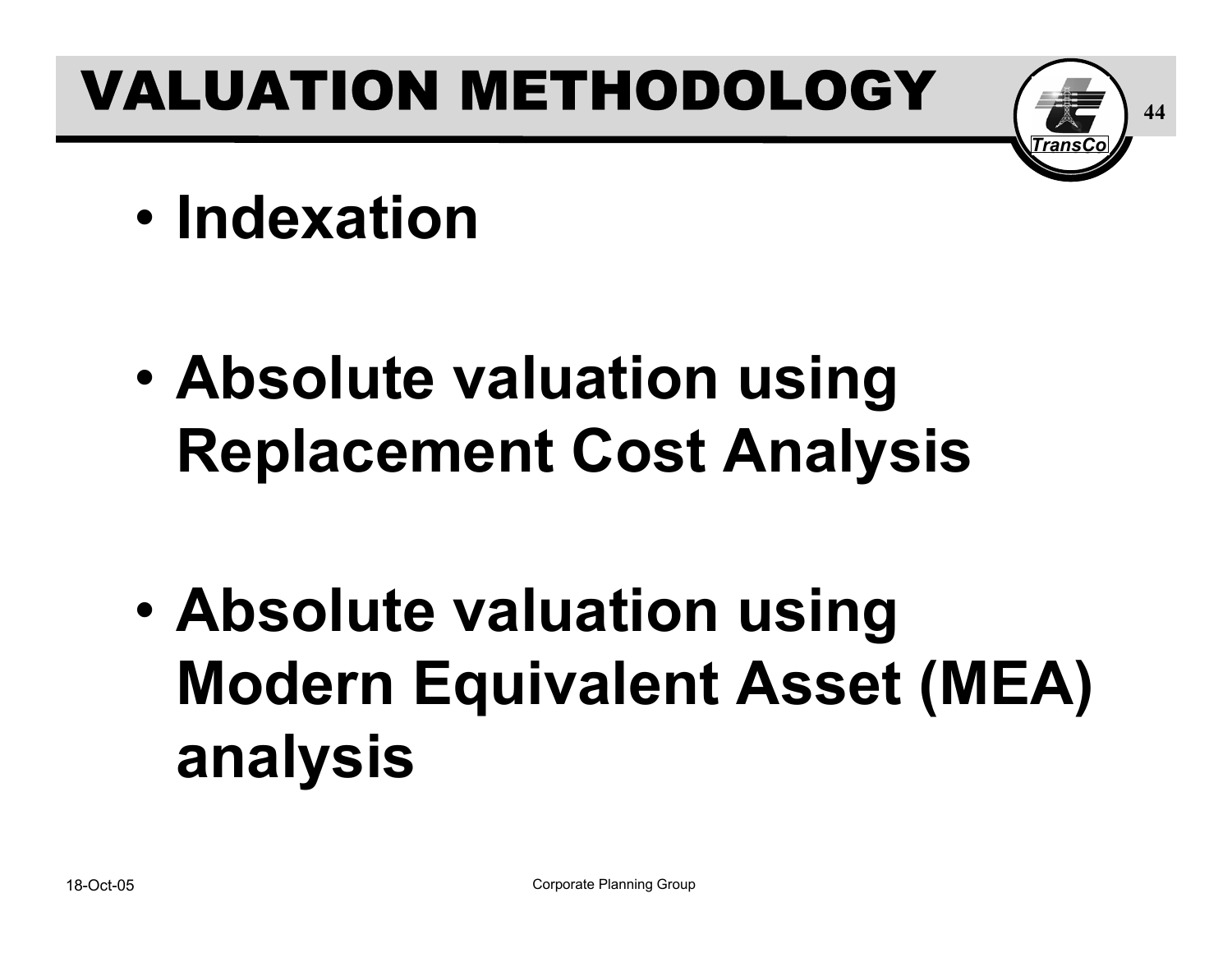#### INDEXATION DEFINITION**45 145 145**

• Adjusting value over time using statistical index like Consumer Price Index (CPI)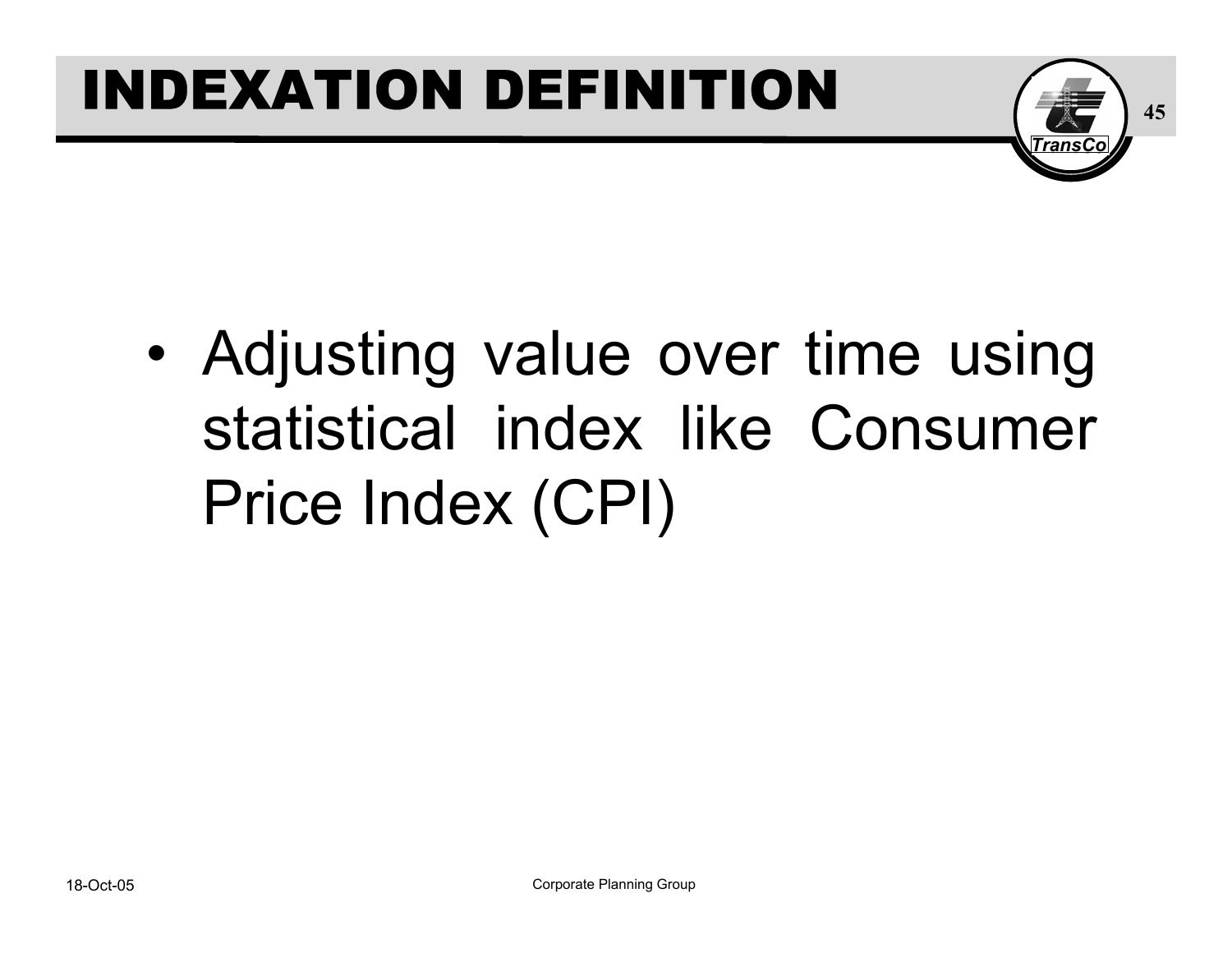• This method of valuation involves valuing the relevant assets at their current unit prices multiplied by their volumes.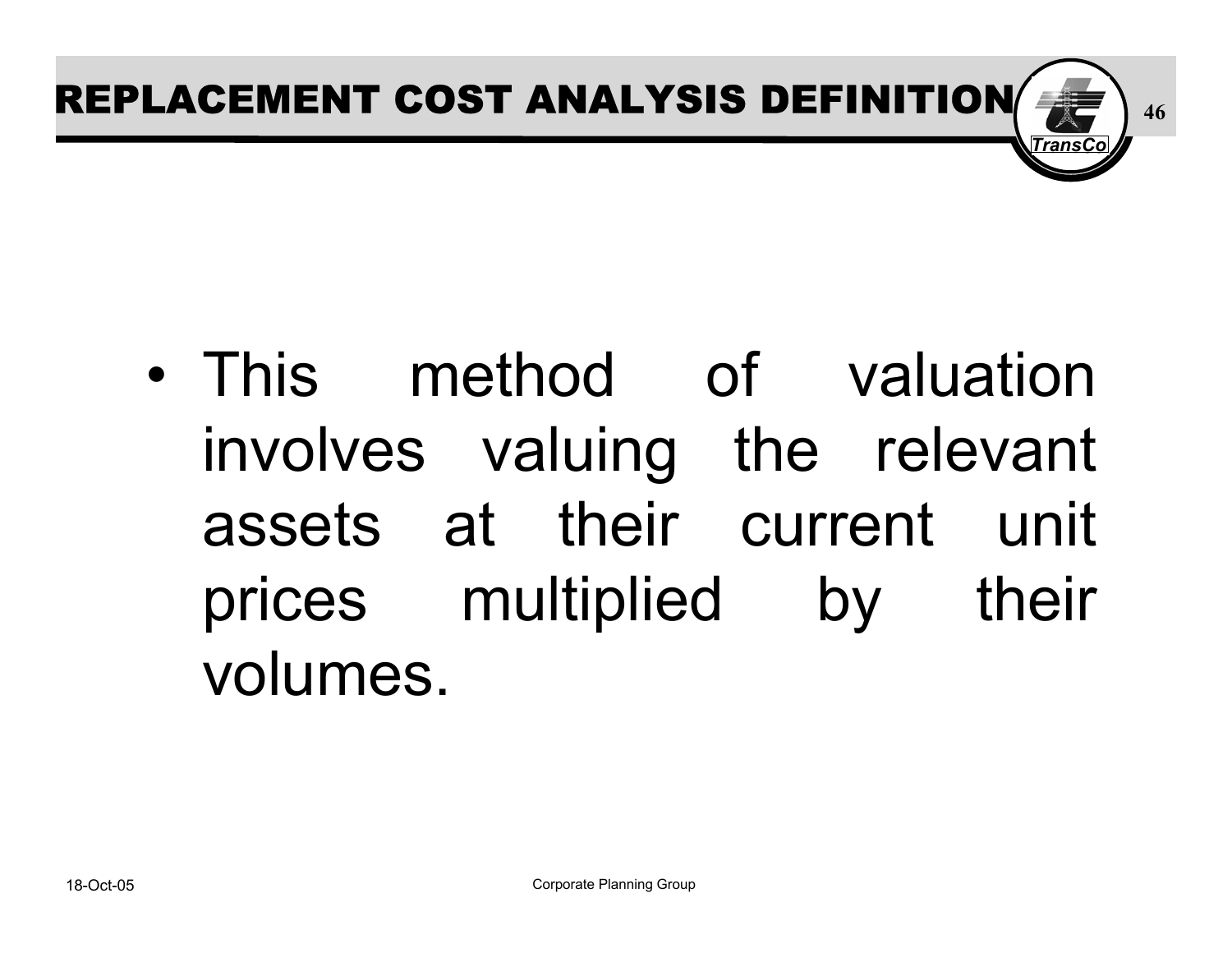# EA DEFINITION

- *TransCo***47**
- •**Modern Equivalent Asset (MEA) -**

is the asset which, in the normal course of business, the transmission entity would use to replace the existing asset if it were to be replaced today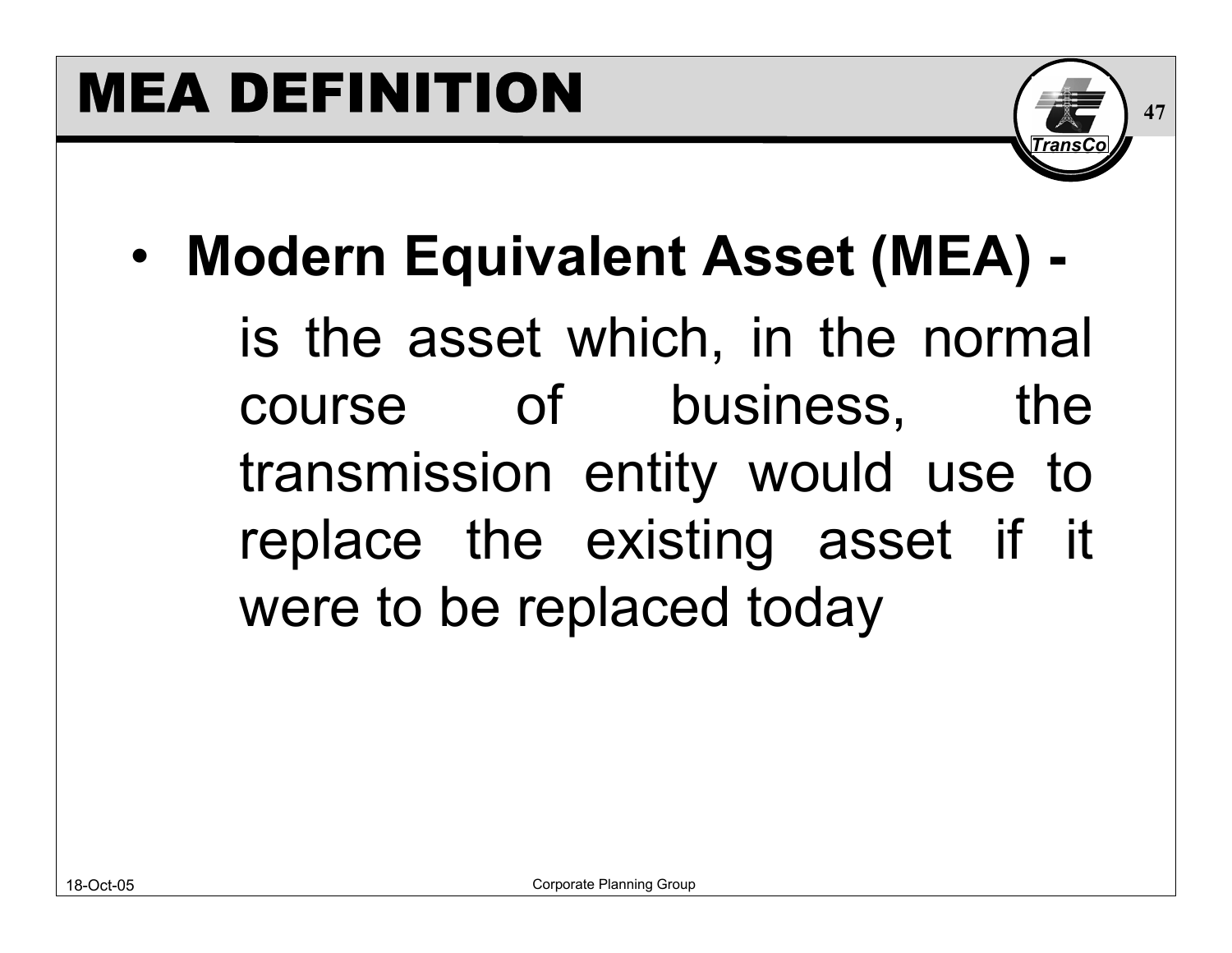#### ASSET CATEGORIES**148 148 148**

- •**Transmission Substation \***
- •**Sub-Transmission Substation**
- •**Transmission Lines \***
- •**Sub-Transmission Lines**
- • **Underground Transmission Cables**
- •**Interconnection Assets**
- •**Communications \***
- •**System Operations \***
- •**Metering**
- •**Non-Network Assets \***
- 1) Modern **Equivalent** Asset (MEA) 2) Indexation & Replacement
	- Cost (for land & buildings)

3) Indexation & Replacement **Cost**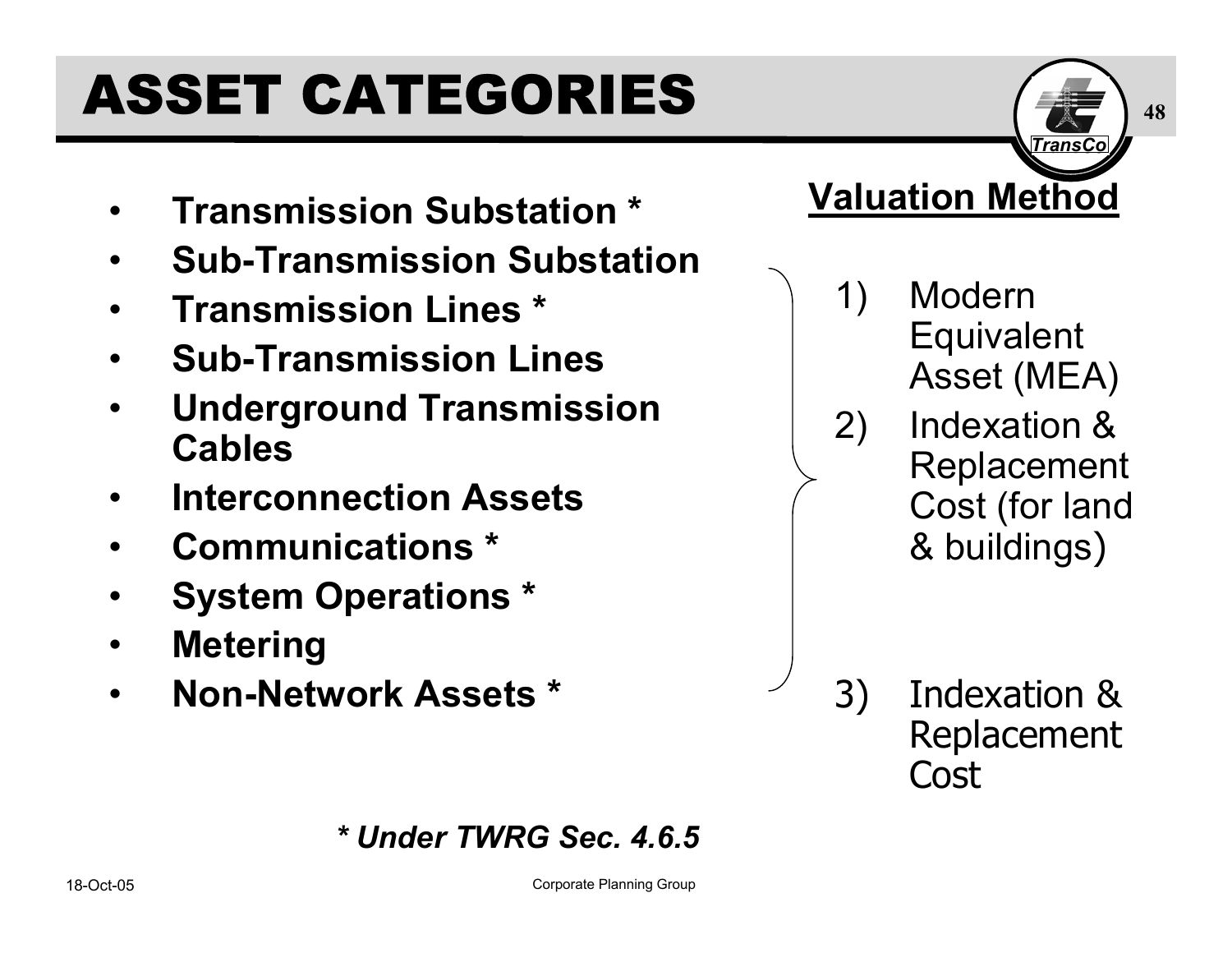# COMPARATIVE ASSET LIVES

|                              |                                |    | <b>TransCo</b> |
|------------------------------|--------------------------------|----|----------------|
| <b>TRANSMISSION LINE</b>     | <b>Lattice Steel Tower</b>     | 50 | 30             |
|                              | <b>Wood Pole Line</b>          | 25 | 30             |
|                              | <b>Concrete Pole Line</b>      | 50 | 30             |
|                              | <b>Steel Pole Line</b>         | 50 | 30             |
| <b>POWER CABLES</b>          | <b>Submarine HVDC/HVAC</b>     | 50 | 30             |
|                              | <b>Underground HVAC</b>        | 50 | 30             |
| <b>OUTDOOR SUBSTATIONS -</b> | <b>Transformers 500 kV</b>     |    |                |
| <b>MEAs</b>                  | N-1 security                   | 45 | 30             |
|                              | <b>Transformers 230 kV</b>     |    |                |
|                              | <b>Without N-1 security</b>    | 35 | 30             |
|                              | <b>With N-1 security</b>       | 45 | 30             |
|                              | <b>Transformers 115 kV</b>     |    |                |
|                              | <b>Without N-1 security</b>    | 35 | 30             |
|                              | With N-1 security              | 45 | 30             |
|                              | <b>Reactors</b>                | 35 | 30             |
|                              | <b>Capacitor Banks</b>         | 40 | 30             |
|                              | <b>Outdoor Switchbays</b>      | 40 | 30             |
|                              | <b>SS Establishment Assets</b> | 50 | 30             |

**49**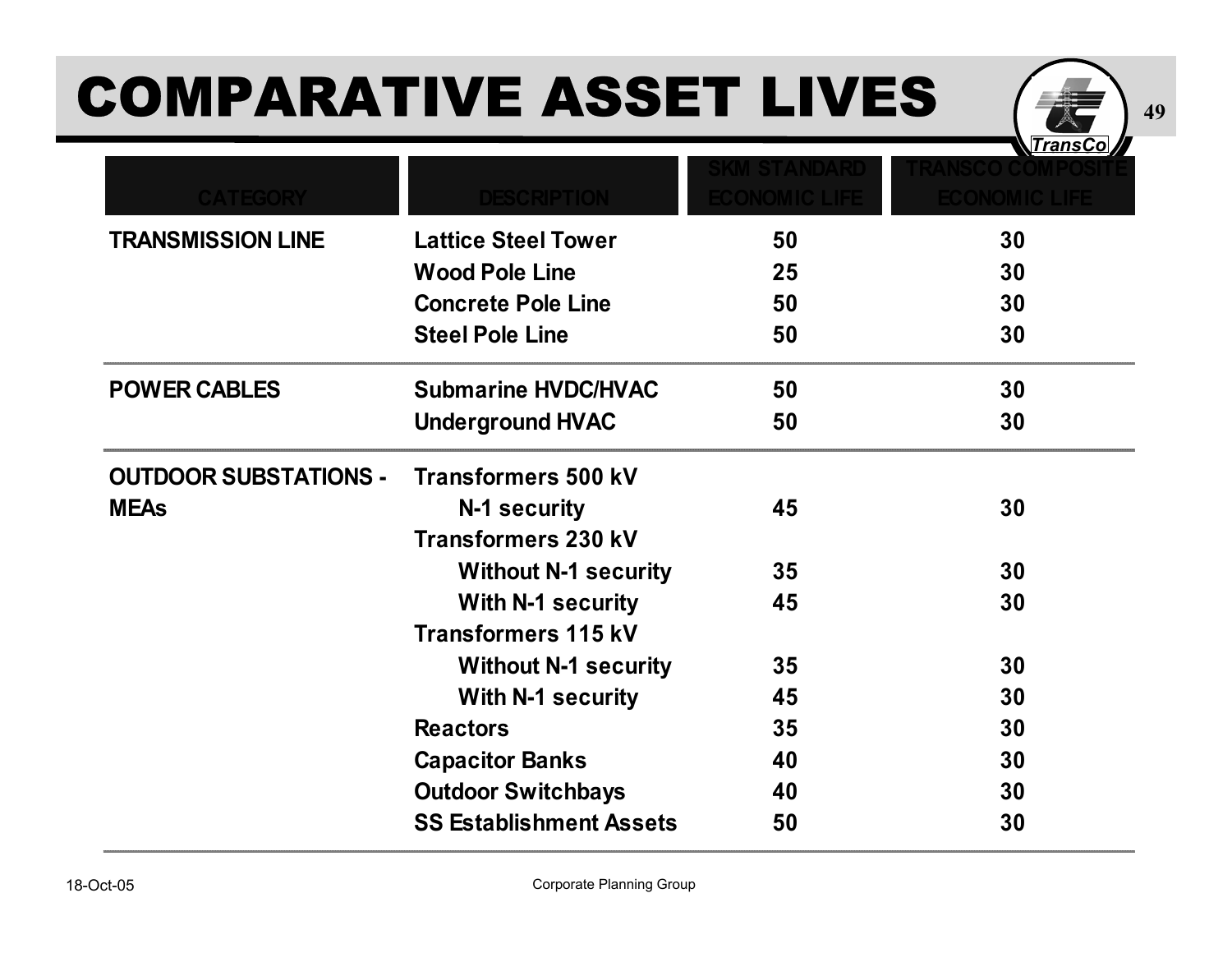# COMPARATIVE ASSET LIVES

| <b>OUTDOOR SUBSTATIONS -</b><br><b>INDIVIDUAL EQUIPMENT</b> | <b>Circuit Breakers</b><br>500 kV, 230 kV, 138/115 kV<br>69 kV | 40 | 30 |
|-------------------------------------------------------------|----------------------------------------------------------------|----|----|
| <b>INDOOR GIS</b>                                           | 500 kV GIS switchbay                                           | 45 | 30 |
| <b>SUBSTATIONS</b>                                          | 230 kV GIS switchbay                                           | 45 | 30 |
|                                                             | 115 kV GIS switchbay                                           | 45 | 30 |
| <b>SUBSTATIONS SECONDARY</b>                                | <b>Protective Relays &amp; Controls</b>                        | 15 | 30 |
|                                                             | <b>Metering Equipment</b>                                      | 30 | 30 |
|                                                             | RTUs, SCADA systems                                            | 15 | 30 |
| <b>COMMUNICATIONS</b>                                       | <b>OPGW Links</b>                                              | 50 | 30 |
|                                                             | <b>PLC Links</b>                                               | 35 | 30 |
|                                                             | <b>Radio Links</b>                                             | 15 | 30 |
| <b>SYSTEM CONTROL</b>                                       |                                                                | 15 | 30 |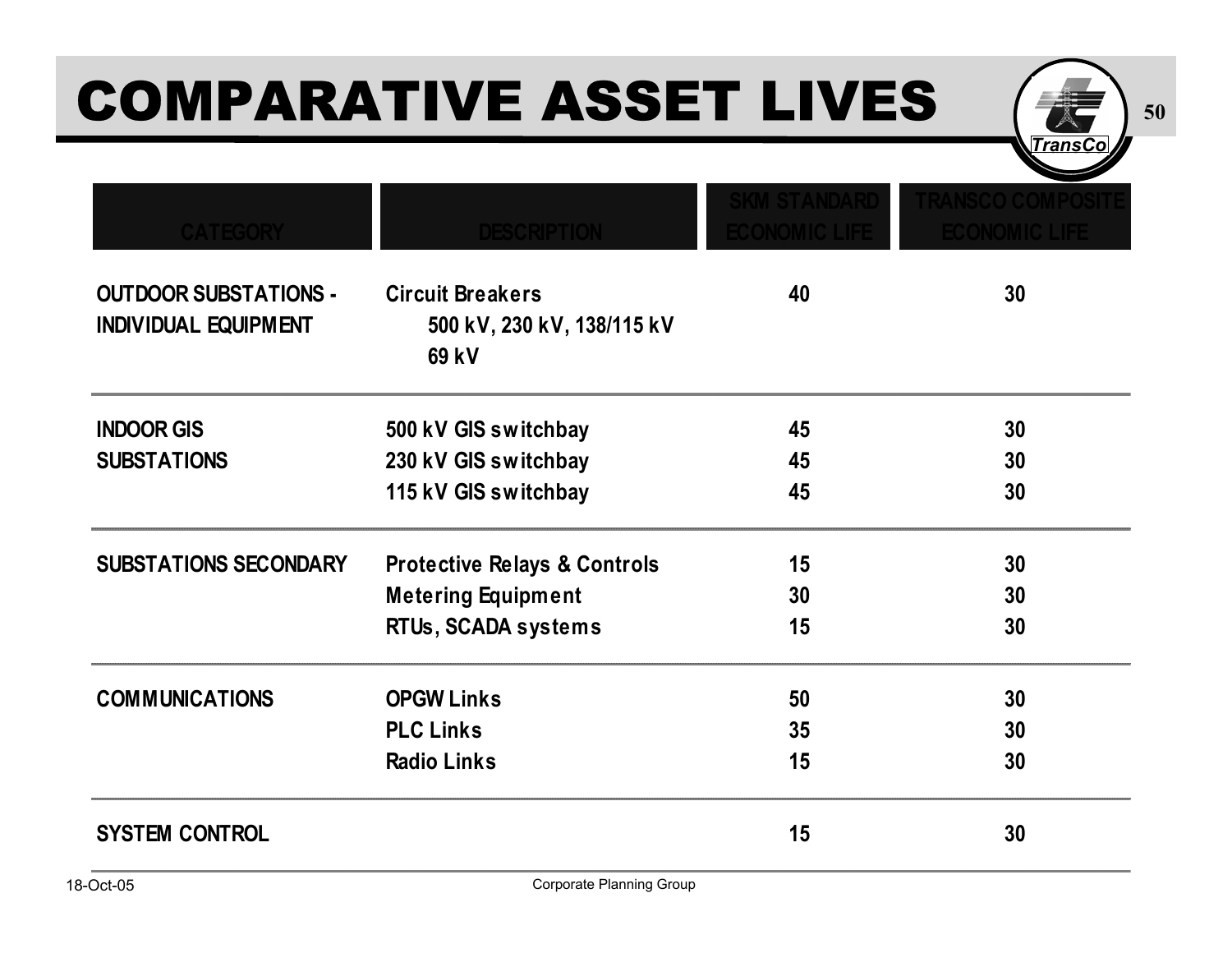# OPTIMIZATION

- *TransCo***51**
- • **Eliminate unnecessary redundant assets;**
- • **Eliminate over design of assets; and**
- • **Eliminate over capacity in the network**
	- **Applied to transformer, transmission and sub-transmission lines**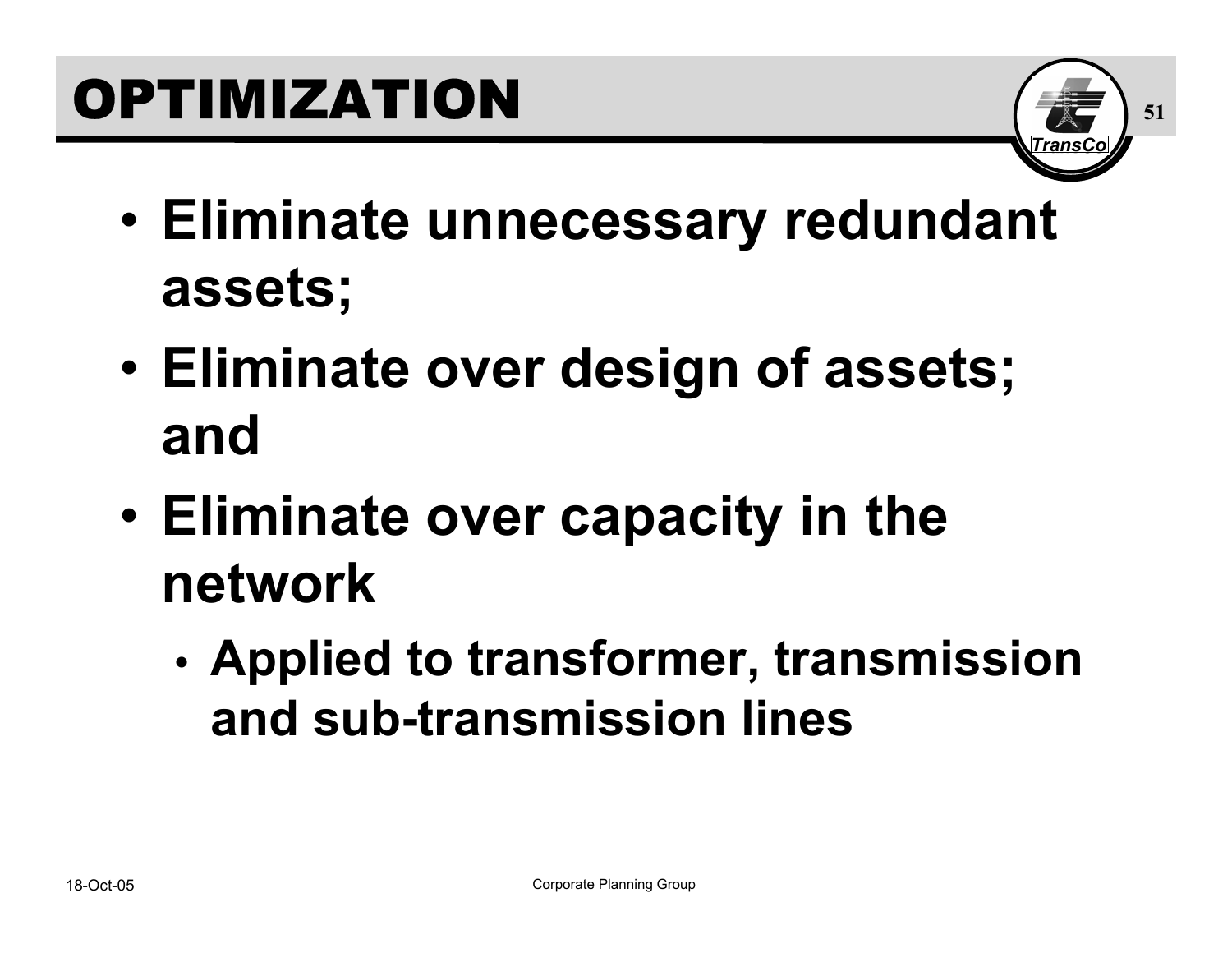#### VALUATION RESULTS**52 52 52**

# **ODRC SUMMARY as 12/2004**

| <b>ASSET CATEGORY</b>                  |           | <b>Valuation (Php Mn)</b> |             |
|----------------------------------------|-----------|---------------------------|-------------|
|                                        | <b>RC</b> | <b>DRC</b>                | <b>ODRC</b> |
| <b>Transmission Substations</b>        | 58,004    | 39,599                    | 38,779      |
| <b>Sub-Transmission Substations</b>    | 9,143     | 5,081                     | 4,841       |
| <b>Transmission Lines</b>              | 73,459    | 54,436                    | 51,685      |
| <b>Sub-Transmission Lines</b>          | 23,735    | 9,910                     | 9,885       |
| <b>Underground Transmission Cables</b> | O         | $\Omega$                  | O           |
| <b>Interconnection Assets</b>          | 19,662    | 16,730                    | 16,730      |
| Communications                         | 2,350     | 1,570                     | 1,560       |
| <b>System Operations</b>               | 2,323     | 1,209                     | 1,198       |
| Metering                               | 400       | 278                       | 268         |
| <b>Non-Network Assets</b>              | 10,075    | 9,002                     | 8,709       |
| <b>GRAND TOTAL</b>                     | 199,150   | 137,815                   | 133,655     |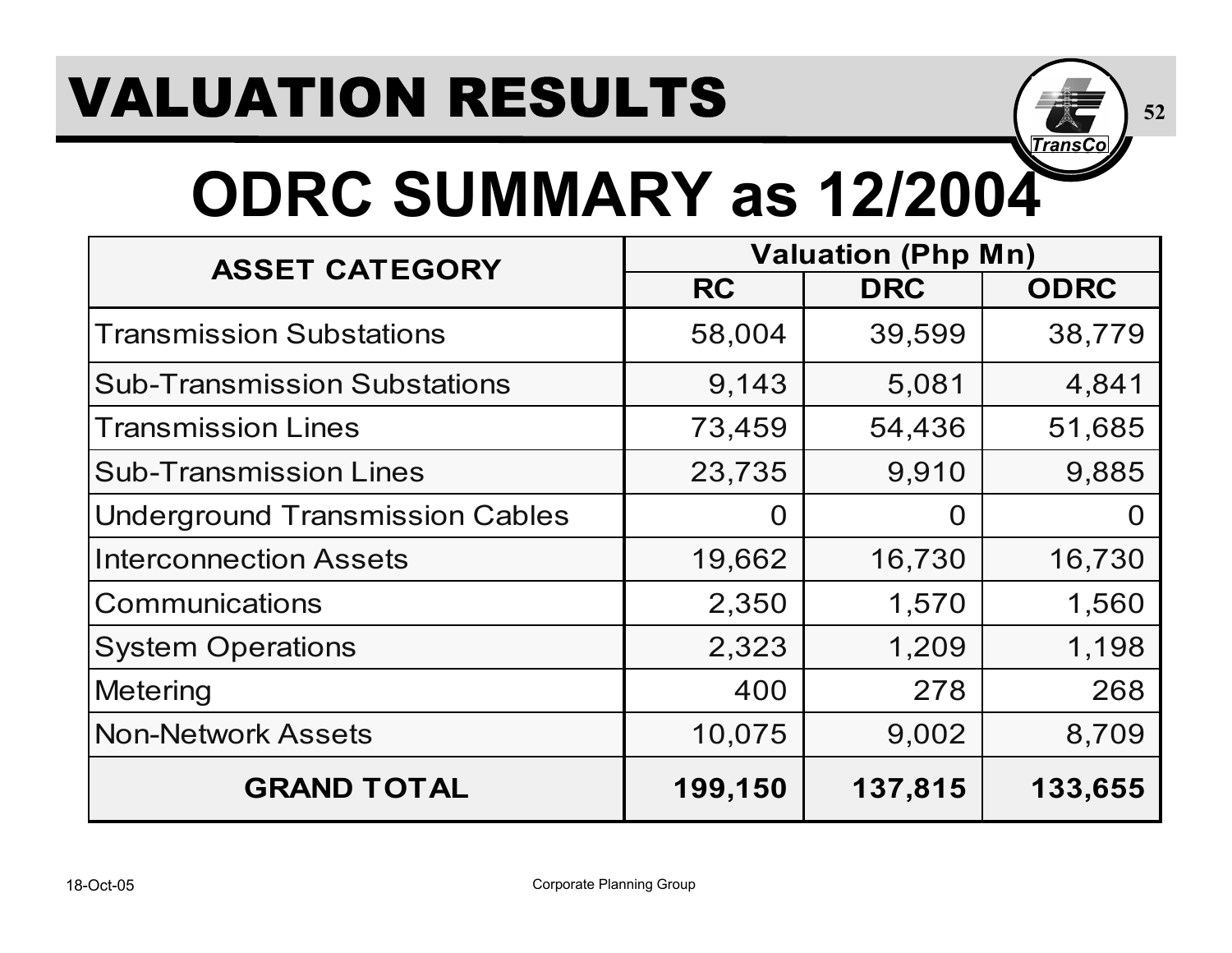|                      |            | <b>NET BOOK</b> |
|----------------------|------------|-----------------|
|                      | <b>RCN</b> | <b>VALUE</b>    |
| <b>TRANSCO BOOKS</b> | 163,119    | 94,921          |
|                      | RC         | <b>ODIRC</b>    |
| <b>SKM VALUATION</b> | 199,150    | 133,655         |
| <b>INCREASE</b>      | 36,031     | 38,734          |
| $\frac{0}{0}$        | 22%        | 41%             |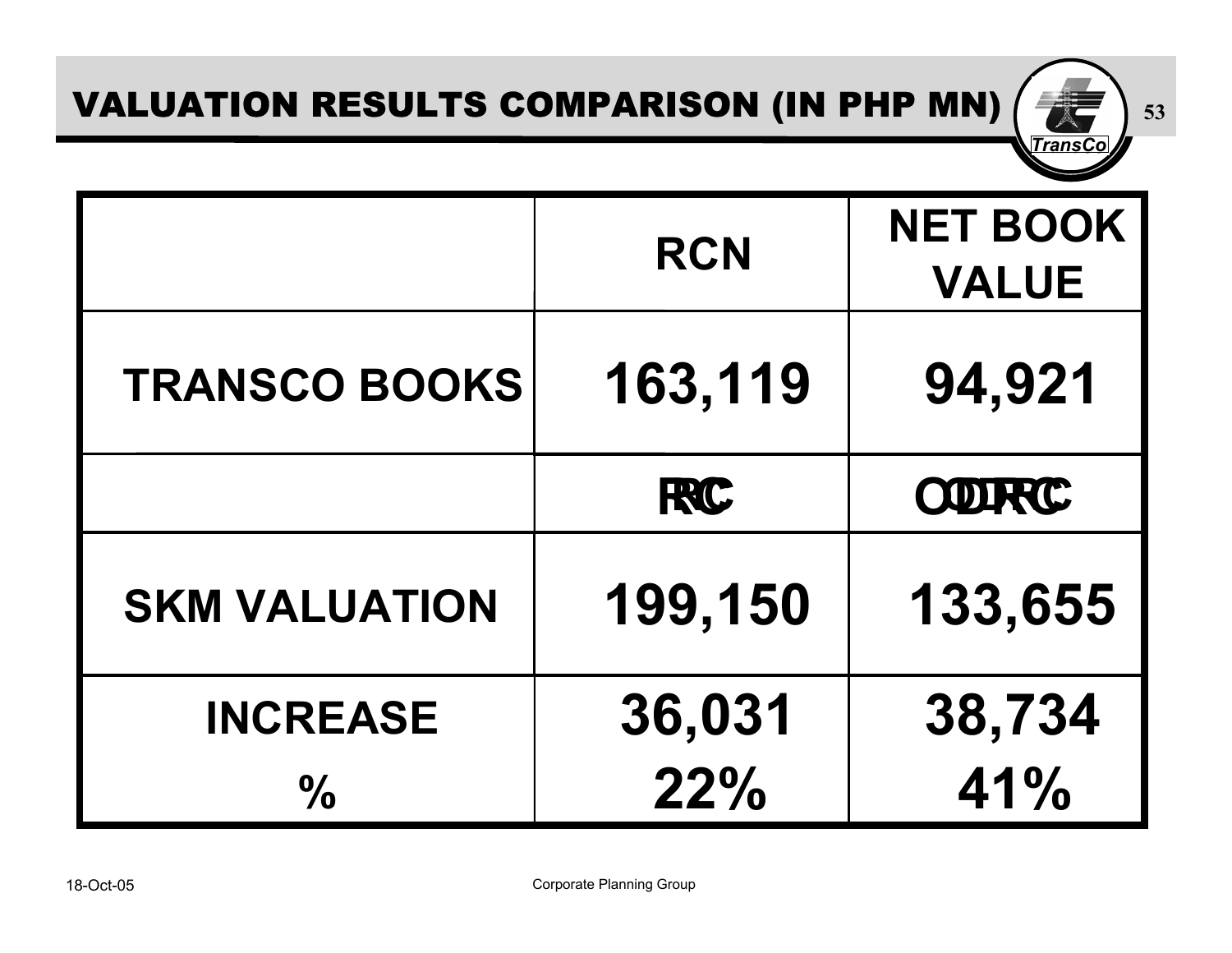# REGULATORY ASSET BASE: ROLLED FORWARD TO JAN 1, 2005



National Transmission Corporation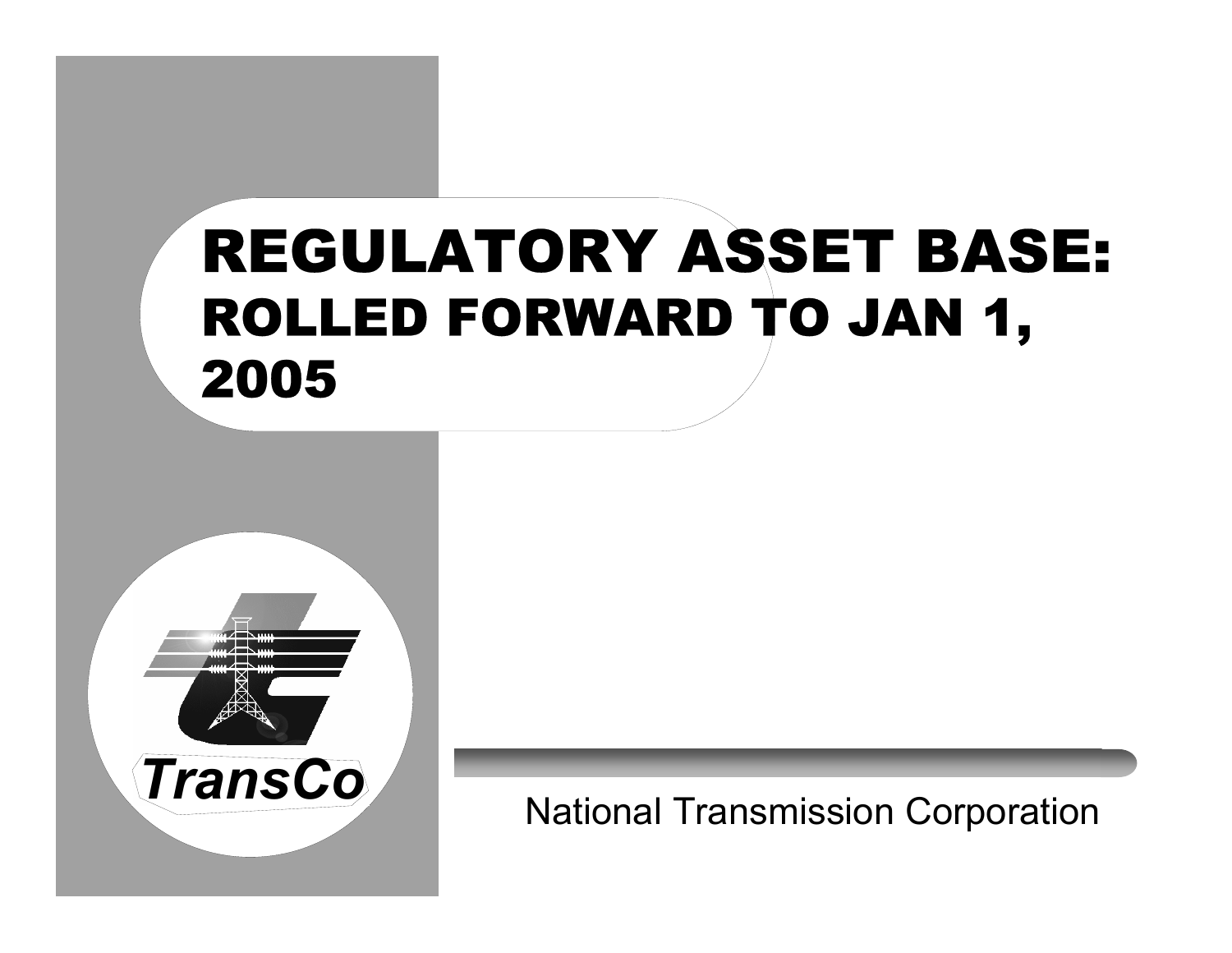# ROLLED FORWARD ANALYSIS (<del>52</del>) 55

 $\triangleright$  Sec 4.6.10 of the TWRG requires that the initial revaluation report must estimate the rolled-forward depreciated RAB for each asset category at the start of the 2nd Regulatory Period i.e. January 2006.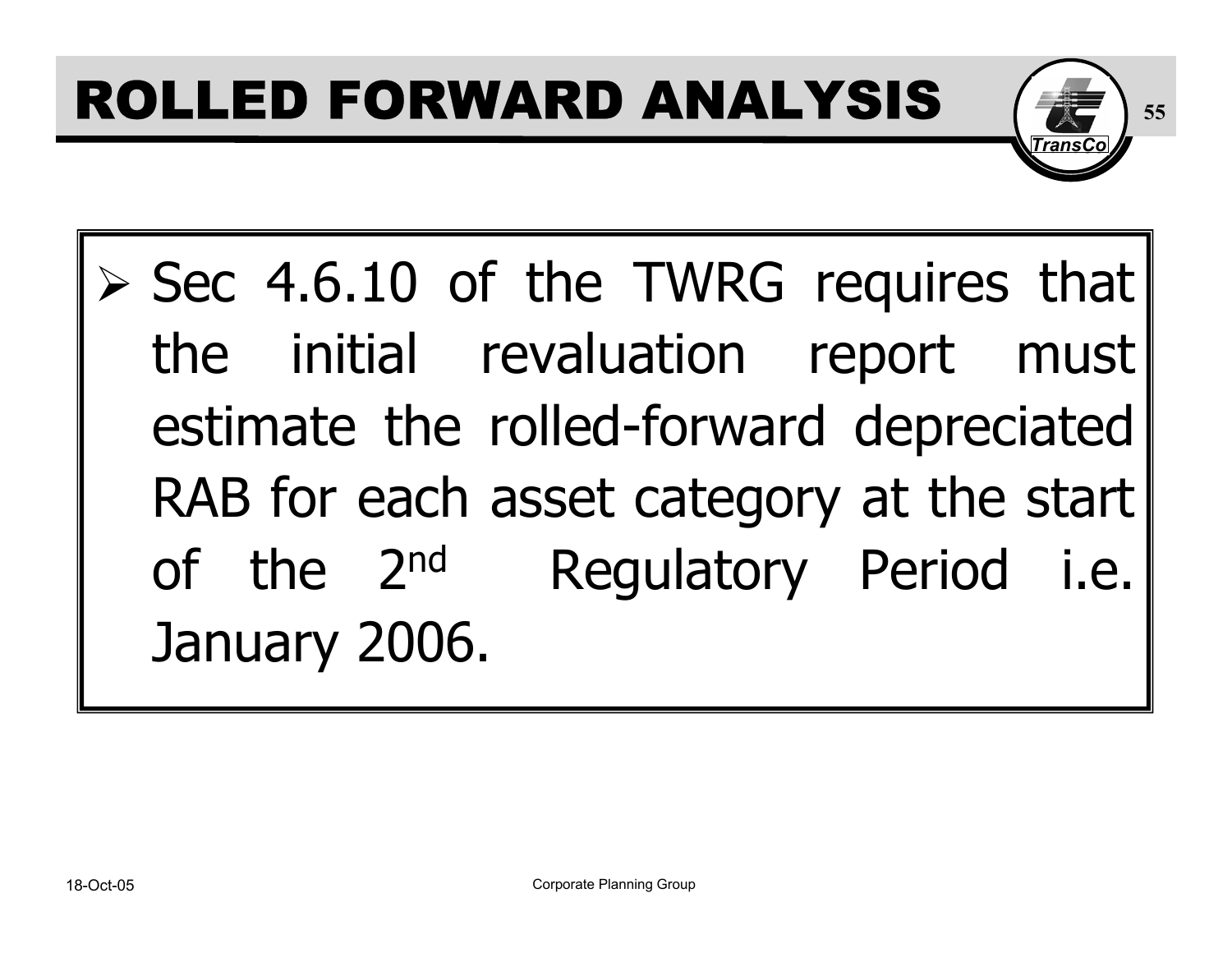# ROLLED FORWARD ANALYSIS (#E)<sub>56</sub>

#### **FORMULA:**



#### *Where:*

- **RAB**<sub>oi.t1</sub> is the RAB opening for year 2005. The asset value as of Dec. 31, 2004 indexed to 2005 values using a CWIP factor to compensate for investment cost.
- **RegDepn<sub>oit 1</sub>** is the Regulated Depreciation opening, 2005 per Asset Category
- **CAPEXj,t- <sup>1</sup>** is the actual or budgeted capital expenditure (CAPEX) in 2005, increased by a CWIP factor
- **RegDepn<sub>ci.t-1</sub>** is the Regulated Depreciation for new additions to the RAB for year 2005
- **Disposals**<sub>11, 1</sub> is the actual or budgeted net receipts from disposals in 2005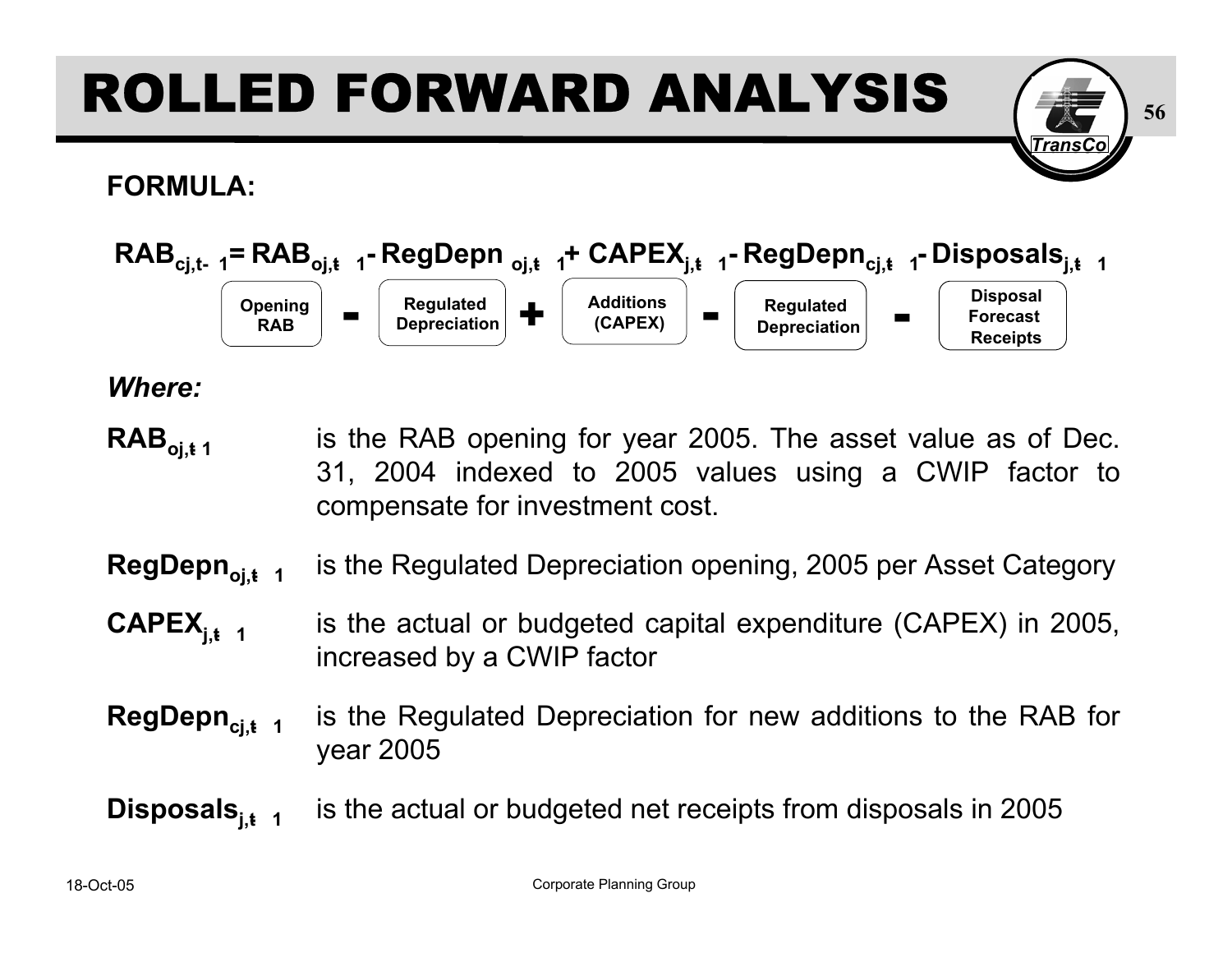### ROLLED FORWARD ANALYSIS (DEC 2005) **Fig.**

| . .<br>$\sim$<br>. . | <u>ransCol</u> |
|----------------------|----------------|
|                      |                |
|                      |                |

| <b>ASSET CATEGORY</b>                            | RAB oj,t-1<br>(12/31/04)<br><b>ODRC</b> values) | RAB oj,t-1<br>(12/31/05 values) | <b>RegDepn</b><br>$oj,t-1$ | Capex j,t-1    | RegDepn j,t-1  | Disposals j,t-1 | RAB cj,t-1 |
|--------------------------------------------------|-------------------------------------------------|---------------------------------|----------------------------|----------------|----------------|-----------------|------------|
| <b>Lines - Transmission</b>                      | 42,613.71                                       | 46,164.86                       | 1,682.47                   | 773.39         | 8.95           | 185.71          | 45,061.12  |
| <b>Lines - Sub-Transmission</b>                  | 7,775.16                                        | 8,423.09                        | 342.08                     |                | 1.40           | 1,167.50        | 6,912.12   |
| <b>Substation - Transmission</b>                 | 37,598.87                                       | 40,732.11                       | 1,490.05                   | 2,308.69       | 26.64          | 55.49           | 41,468.62  |
| <b>Substation -</b><br><b>Sub-Transmission</b>   | 4,751.62                                        | 5, 147.59                       | 189.73                     |                | $\blacksquare$ | 104.01          | 4,853.86   |
| Interconnection                                  | 15,302.55                                       | 16,577.76                       | 548.71                     | 2,269.13       | 27.78          | 12.82           | 18,257.57  |
| <b>Underground Transmission</b><br><b>Cables</b> |                                                 |                                 |                            |                |                | $\blacksquare$  |            |
| <b>Metering</b>                                  | 178.97                                          | 193.88                          | 13.21                      | $\blacksquare$ | $\blacksquare$ | ۰               | 180.67     |
| <b>Communications</b>                            | 1,481.20                                        | 1,604.63                        | 170.58                     | 7.63           | 0.25           | $\blacksquare$  | 1,441.42   |
| <b>System Operations</b>                         | 1,145.57                                        | 1,241.04                        | 61.69                      |                | Ξ.             | $\blacksquare$  | 1,179.34   |
| <b>Non-Network Assets</b>                        | 1,039.16                                        | 1,125.75                        | ۰                          | 16.24          | 0.64           | $\blacksquare$  | 1,141.36   |
| <b>Land &amp; Easements</b>                      | 19,994.69                                       | 21,660.92                       |                            | 83.84          |                | ۰.              | 21,744.76  |
| <b>Buildings &amp; Improvements</b>              | 1,722.20                                        | 1,865.72                        | 84.17                      |                | $\blacksquare$ | $\blacksquare$  | 1,781.55   |
| <b>Capital Shares</b>                            | 51.40                                           | 55.69                           | ۰                          |                | $\blacksquare$ | $\blacksquare$  | 55.69      |
| <b>TOTAL</b>                                     | 133,655.10                                      | 144,793.03                      | 4,582.70                   | 5,458.92       | 65.66          | 1,525.52        | 144,078.07 |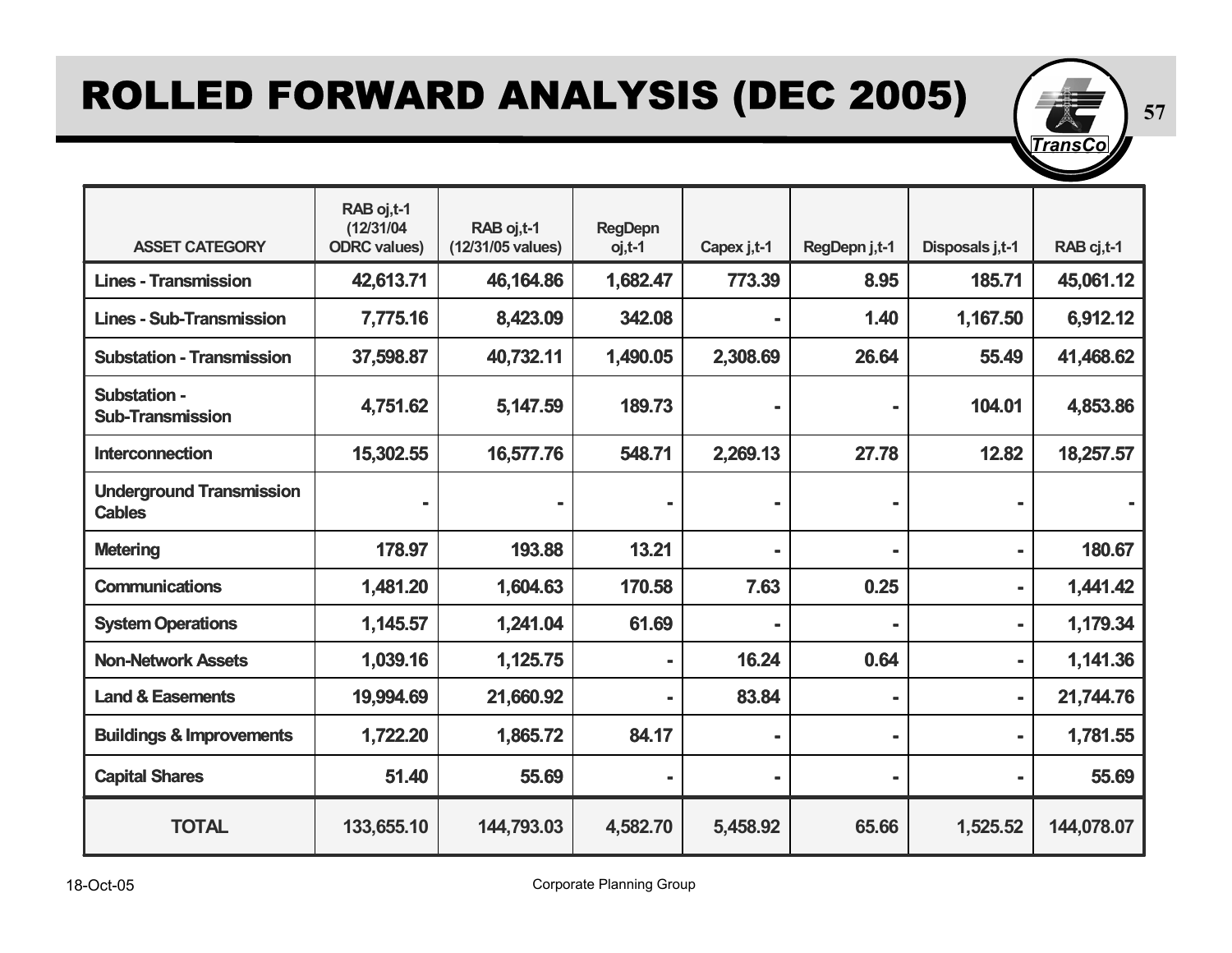#### REGULATORY DEPRECIATION**58**

• Depreciation is calculated on a straight line basis (TWRG 4.8.1);

- • Depreciation includes depreciation on opening asset (ODRC valuation) and depreciation on capital expenditure within the regulatory period; and
- Expressed in nominal terms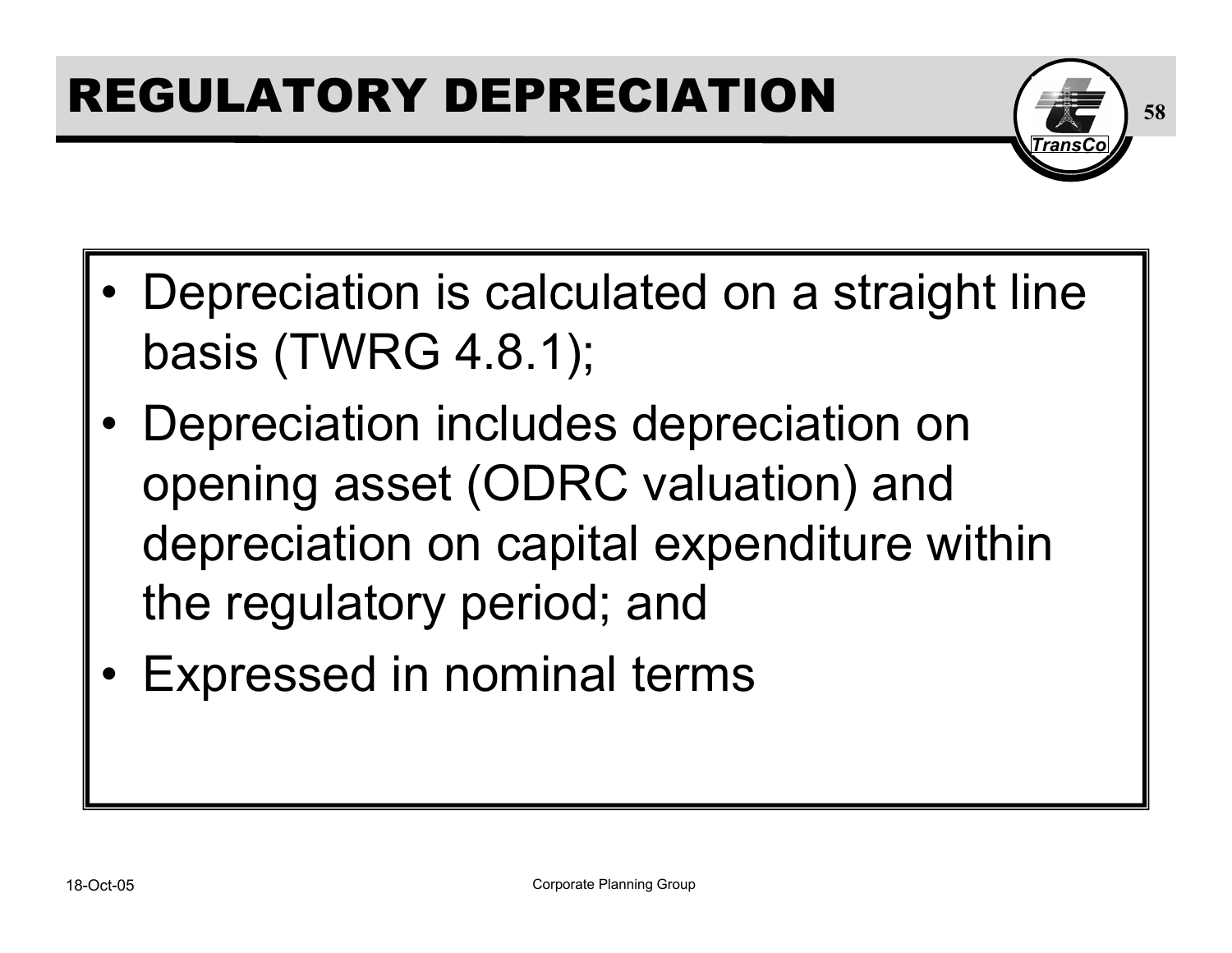- •**Disposals** 
	- - Net receipts from disposal are deducted from the RAB – TWRG clause 4.6.10e

- - Net receipts defined as proceeds from sales less the value of the asset (at the date of sale)
- [ TransCo suggests that disposals should be accounted in the following way:
	- Net cost of disposal included in ARR (ie, a gain on sale would be an income, a loss would be an expense)
	- Value of asset sold deducted from RAB]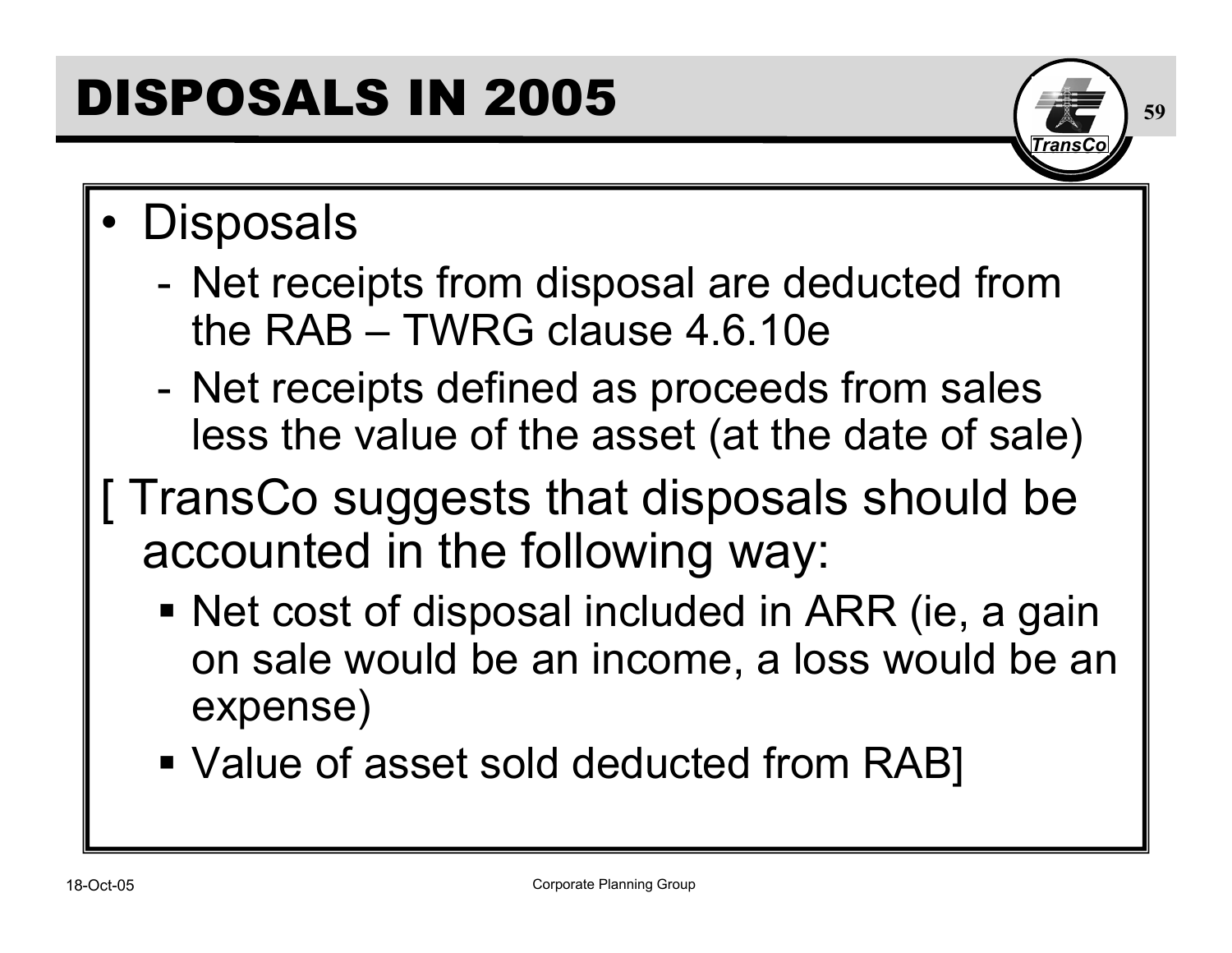#### 2005 FORECAST DISPOSAL**60 60 60 60 60 60**

| 1. Tarlac 2 Electric Cooperative (TARELCO2)                       | 544    |
|-------------------------------------------------------------------|--------|
| 2 Aklan Electric Cooperative (AKELCO)                             | 2241   |
| 3. Central Negros Electric Cooperative (CENECO)                   | 41.47  |
| 4. Bohd II Electric Coopertive (BCHECOII)                         | 8.10   |
| 5 WCRud Electric Service Cooperative Inc. (VRESCO)                | 3300   |
| 6. South Cotabeto 2 Electric Cooperative (SOCOTECO2)              | 215.18 |
| 7. Tarlac 1 Electric Cooperative (TARELCOI)                       | 50.05  |
| 8. Canarines Sur 2 Electric Cooperative (CASURECO2)               | 108.96 |
| 9. Leyte 2 Electric Cooperative (LEYECO2)                         | 29.00  |
| 10 Msanis Criental I Rural Electric Services Cooperative (MORESC  | 5996   |
| 11. Msanis Criental II Rural Electric Services Cooperative (MORES |        |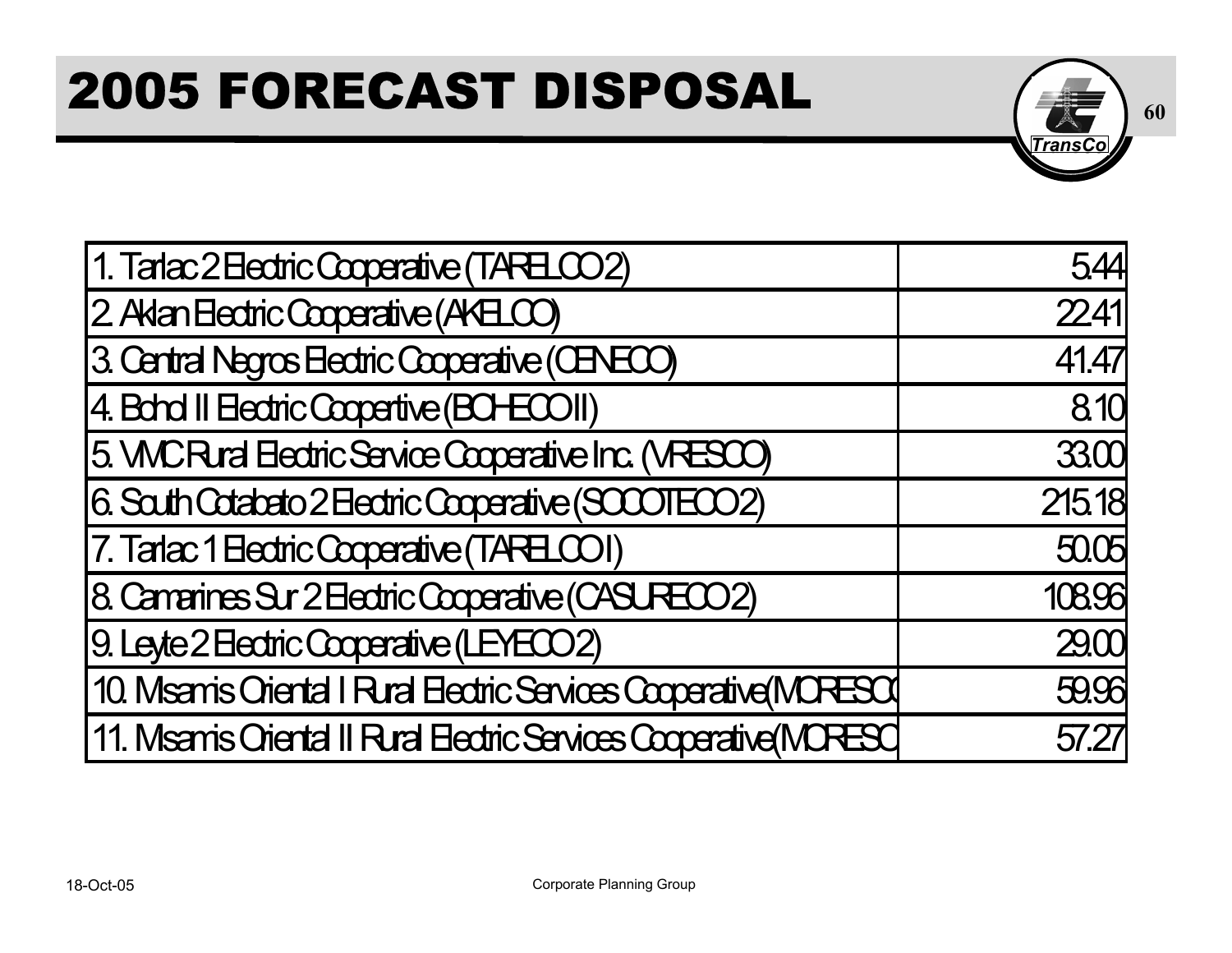### 2005 FORECAST DISPOSAL

| 1. Subic Bay Metropolitan Authority (SBMA) 1st contract | 7.36             |
|---------------------------------------------------------|------------------|
| 2 Tarlac Electric Inc. (TEI)                            | 19.82            |
| 3. La Union Electric Co. Inc. (LUECO)                   | 10.62            |
| 4. Davao Light and Power Co. (DLPC)                     | 14.89            |
| 5. Subic Bay Metropolitan Authority (SBMA) 2nd contract |                  |
|                                                         |                  |
| 6. Manila Electric Co. (MERALCO)                        | nd yet available |
| 7. Visayas Electric Co. (VECO)                          | 5.93             |
| 8. Dagupan Electric Corp. (DECORP)                      | 35.32            |
| 9. Mactan Electric Co (MECO)                            | 6.80             |

*TransCo*

**61**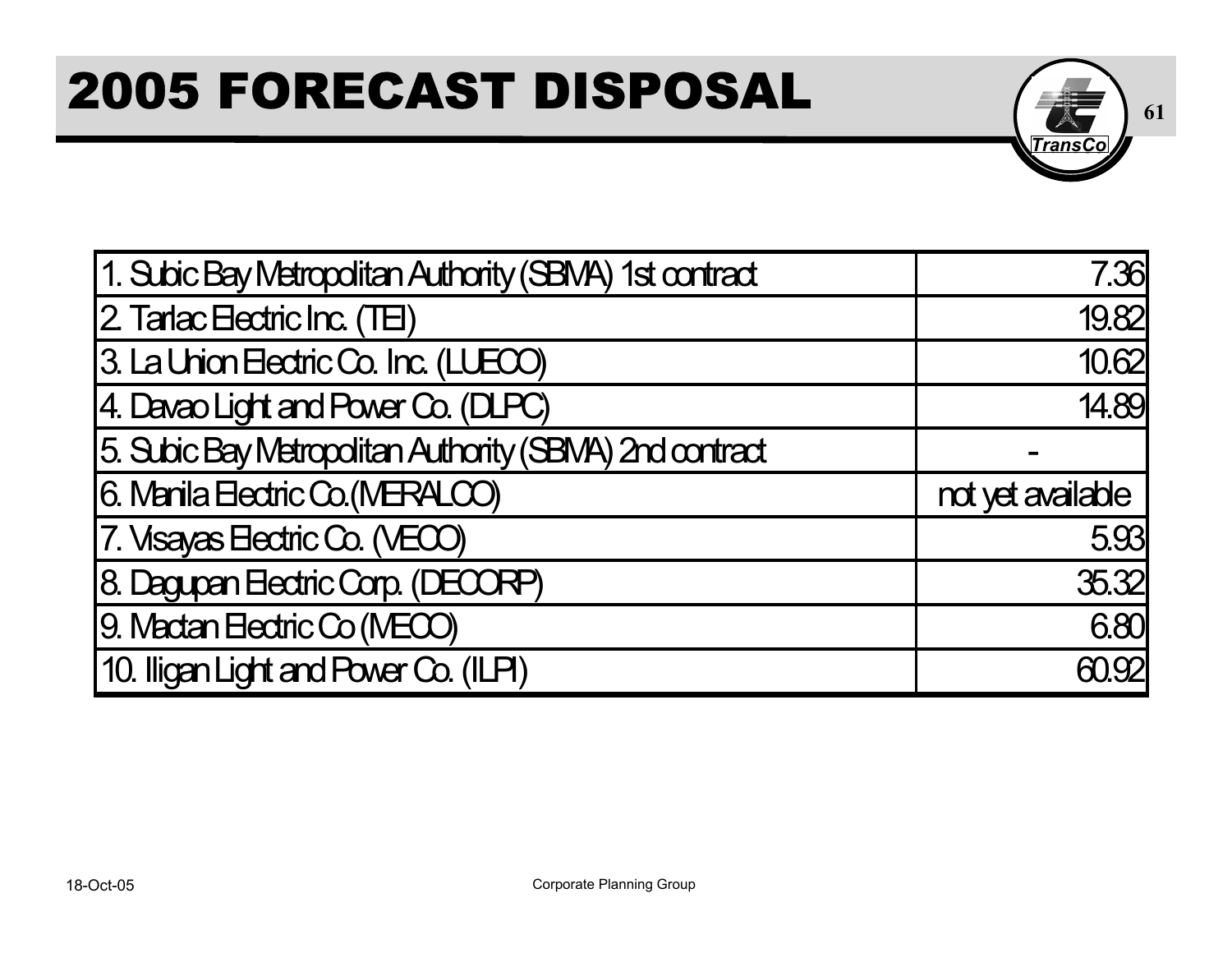*TransCo***62 62** 

- • Post valuation adjustments made:
	- -To account for missing assets
	- -Update WACC used in CWIP factor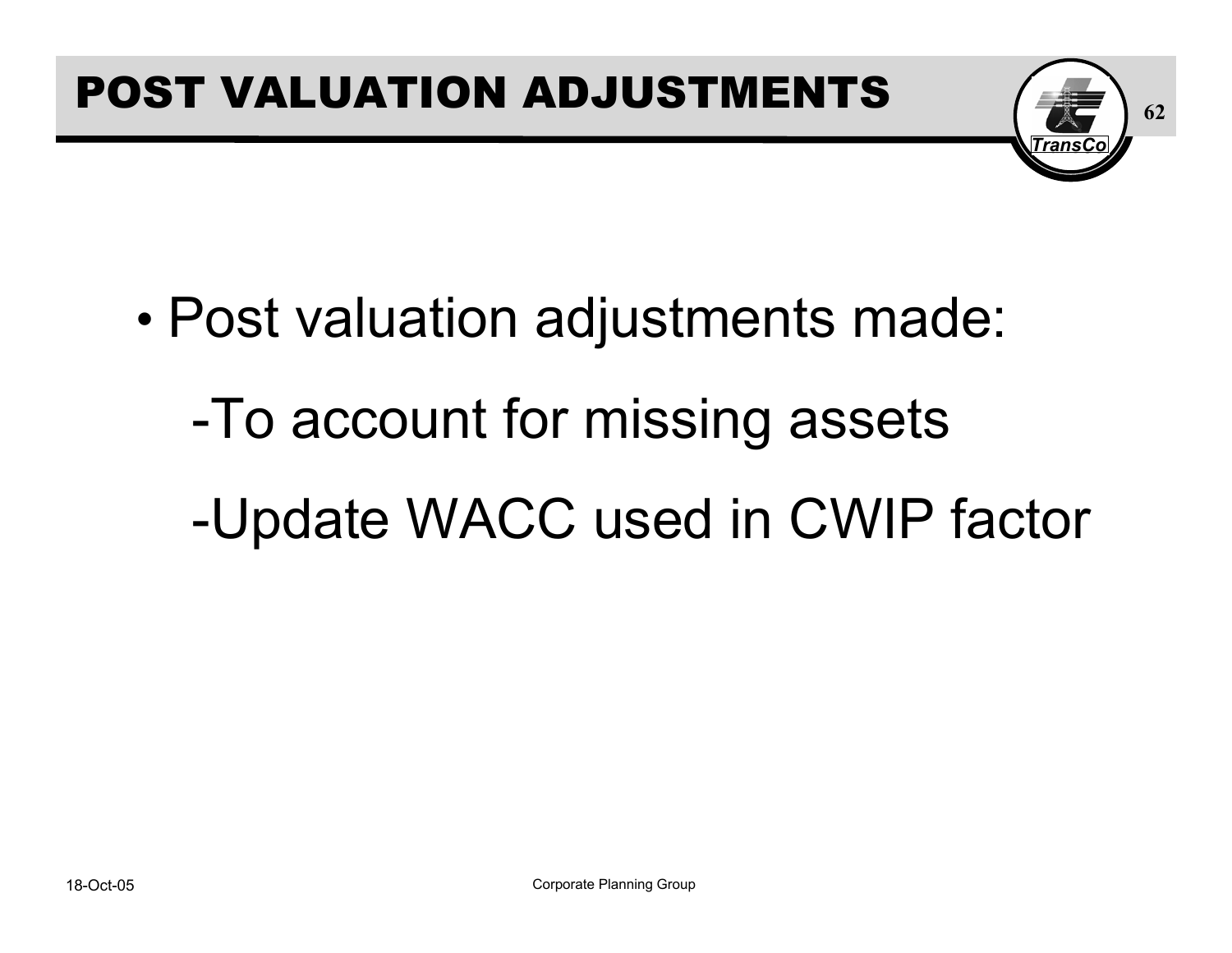### ADJUSTMENTS FOR MISSING ASSETS  $\left(\frac{1}{2}\mathbf{E}\right)_{63}$

| . Inclusion of Missing Assets  |       |  |  |  |
|--------------------------------|-------|--|--|--|
| - Optimization of Naga-Tayabas | 2,026 |  |  |  |
| - Omitted repeater stations    | 912   |  |  |  |
| - Omitted PABX at Mindanao     |       |  |  |  |
| - Sub-trans Lines              | 105   |  |  |  |
| Sub-total                      | 3,046 |  |  |  |
| • Deletion of Double Counting  |       |  |  |  |
| - Interconnector land          | 1,427 |  |  |  |
| <b>TOTAL Adjustment</b>        | 1,618 |  |  |  |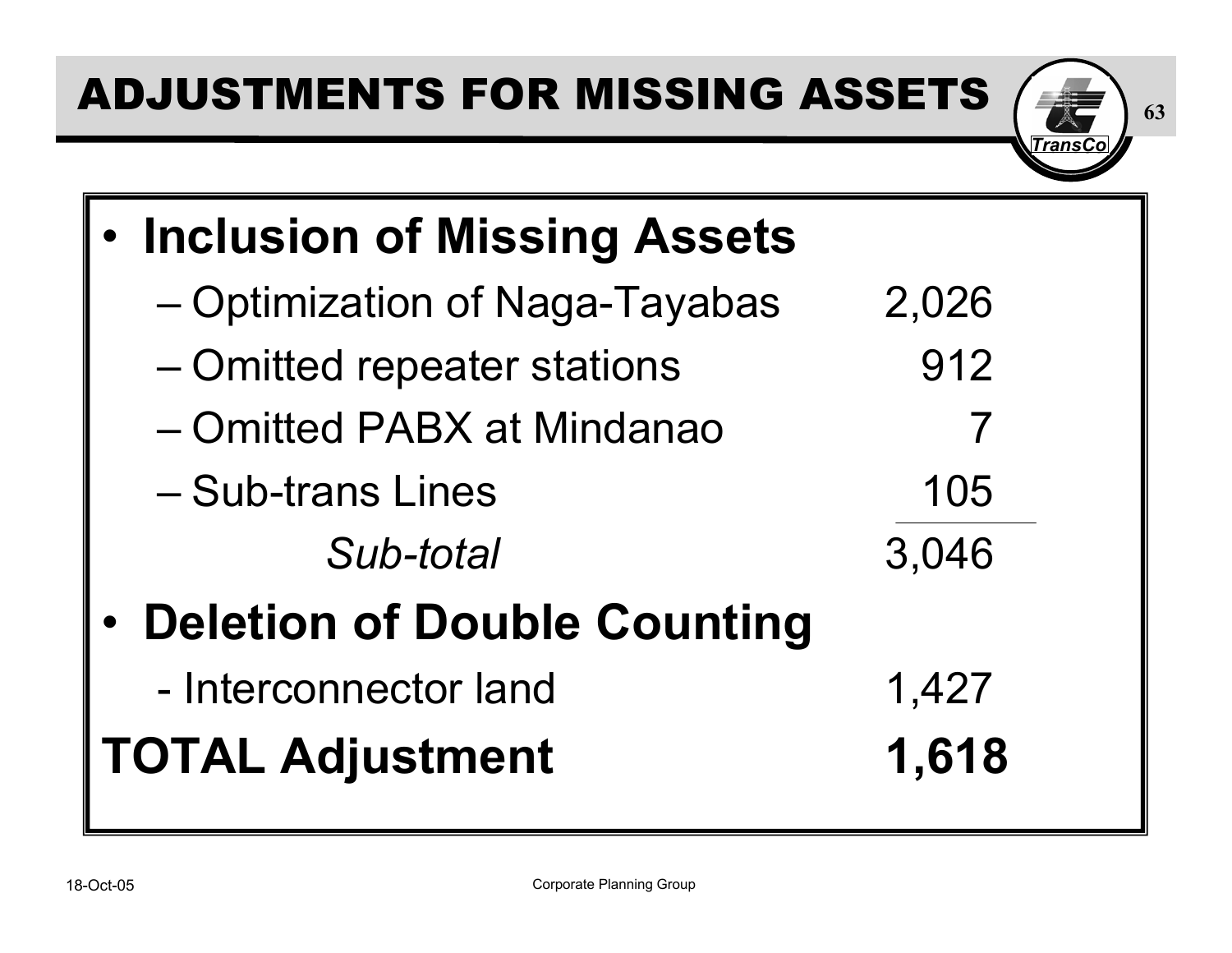### SUMMARY: ROLLED FORWARD 2005 RAB , PHP MN

|                                                      | <b>PhP Mn</b> |
|------------------------------------------------------|---------------|
| <b>RAB Dec 31, 2004</b>                              | 133,655       |
| <b>RAB Dec 31, 2004 indexed to Dec 31, 2005</b>      | 144,793       |
| Add Mssing Assets less double countring              | 1,618         |
| <b>Modified December 2004 RAB</b>                    | 146,411       |
| Less Depredation on RAB                              | (4,810)       |
| <b>Plus CAPEX</b>                                    | 5,459         |
| <b>Less Depreciation on CAPEX</b>                    | (66)          |
| Less forecast disposals                              | (1,526)       |
| <b>RAB Dec 31, 2005</b>                              | 145,469       |
| Add WACC adjustment to CWIP factor (for WACC of 22%) | 5,934         |
| Add CWIP at Dec 04, not commissioned in 2005         | 8,054         |
| <b>Modified December 2005 RAB</b>                    | 159,458       |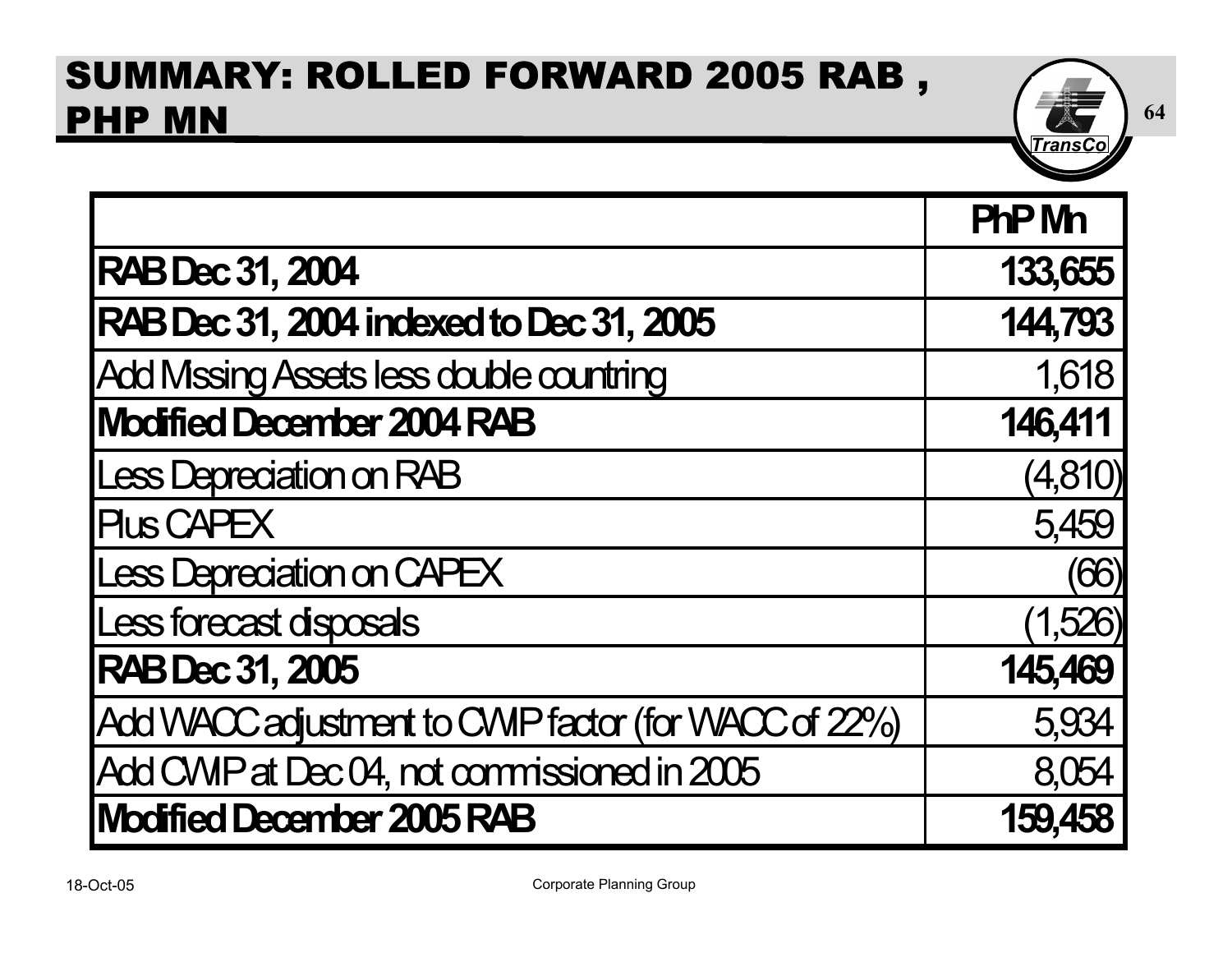#### 2006 FORECAST DISPOSAL**65 65**

| 1. Davao del Norte Electric Cooperative (DANECO) | 162.23 |
|--------------------------------------------------|--------|
| 2. Antique Electric Cooperative (ANTECO)         | 42.76  |
| 3. Guimaras Electric Cooperative (GUIMELCO)      | 15.43  |
| 4. Iloilo 3 Electric Cooperative (ILECO 3)       | 28.61  |
| 5. Iloilo I Electric Cooperative (ILECO I)       | 93.42  |
| 6. Bohol Light Company, Inc. (BLCI)              | 3.16   |
| 7. Agusan del Norte Electric Cooperative (ANECO) | 62.63  |
| 8. Lanao del Norte Electric Cooperative (LANECO) | 34.49  |
| 9. Cotabato Light and Power Inc. (COLIGHT)       | 13.84  |
| 10. Ilocos Norte Electric Cooperative (INEC)     | 53.33  |
| 11. La Union Electric Cooperative (LUELCO)       | 63.73  |
| 12. Zambales 2 Electric Cooperative (ZAMECO 2)   | 17.20  |
| 13. Peninsula Electric Cooperative (PENELCO)     | 162.87 |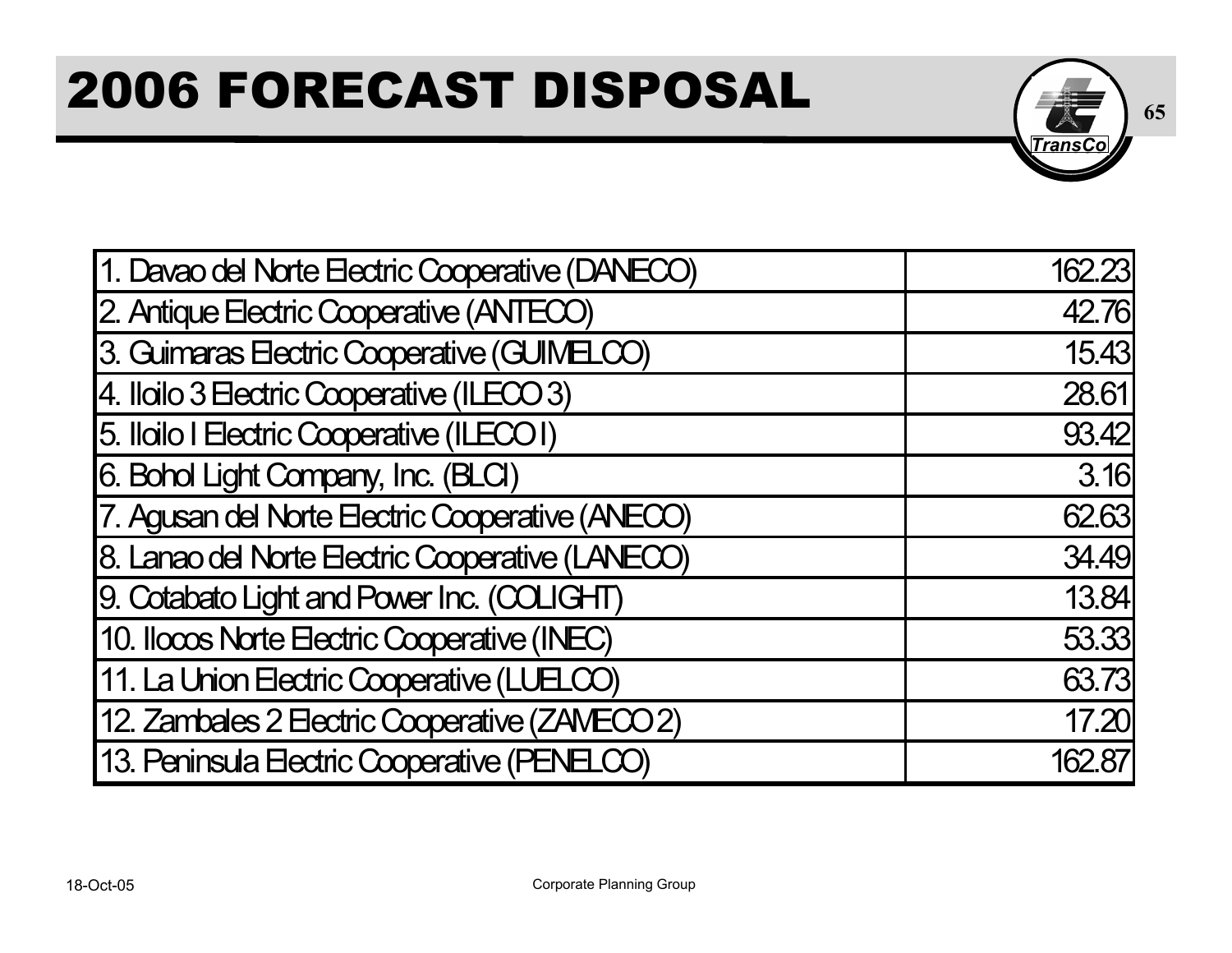### ROLLED FORWARD RAB 2006-2010

| <b>Particulars</b>               |         |          |         |         |         |
|----------------------------------|---------|----------|---------|---------|---------|
| (PhP Mn)                         | 2006    | 2007     | 2008    | 2009    | 2010    |
| $RAB$ <sub>(t)0</sub>            | 159,458 | 164,844  | 76,152  | 80,937  | 80,691  |
| $RegDepn_{(t)}$                  | 4,994   | 4,994    | 4,994   | 4,994   | 4,983   |
| $Capex_{(t)}$                    | 11,827  | 17,203   | 10,987  | 6,163   | 5,645   |
| Disposal $_{(t)}$                | 998     |          |         |         |         |
| ∥ Capex RegDep <mark>l</mark> ନ୍ | 450     | 900      | 1,207   | 1,415   | 1,638   |
| $RAB$ <sub>(t)</sub>             | 164,844 | 176, 152 | 180,937 | 180,691 | 179,715 |

*TransCo*

**66**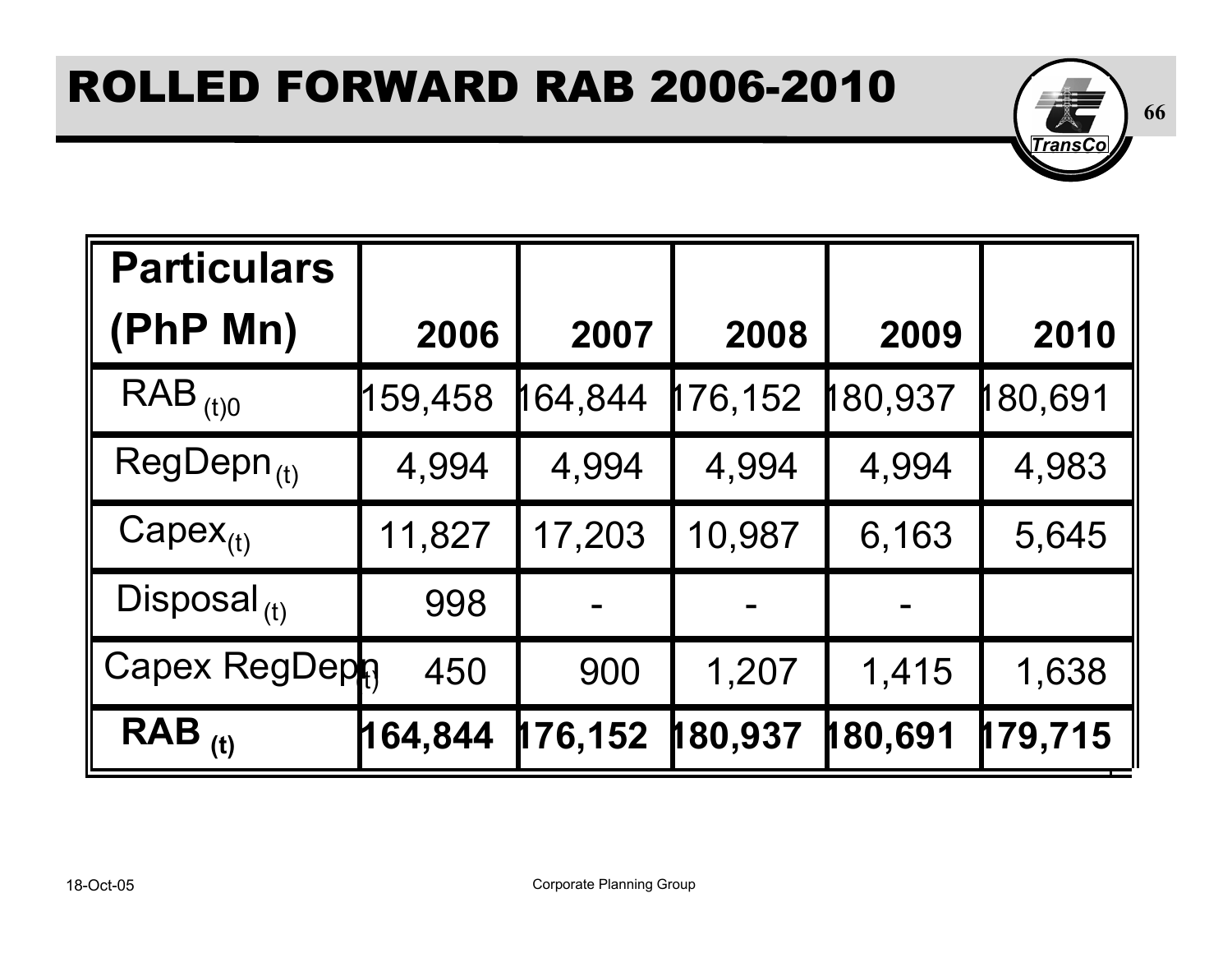



National Transmission Corporation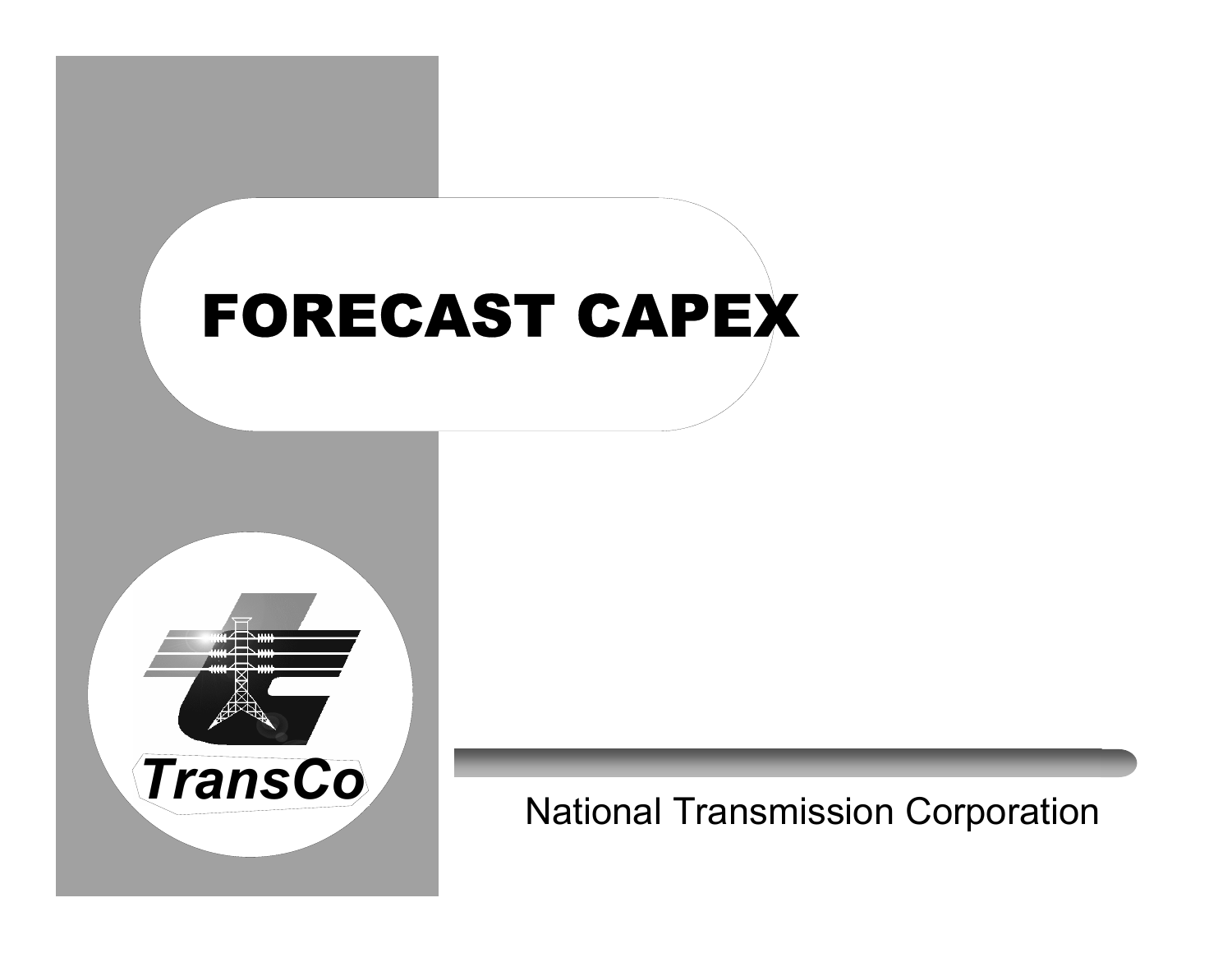**Introduction**

CAPEX

Review of Forecast

**Conclusion** 

# **Rationale**

*TransCo*

Part of TransCo's submission to the ERC for the Second Regulatory Period (2006-2010)

(Per Sec. 4.10.1 of the TWRG)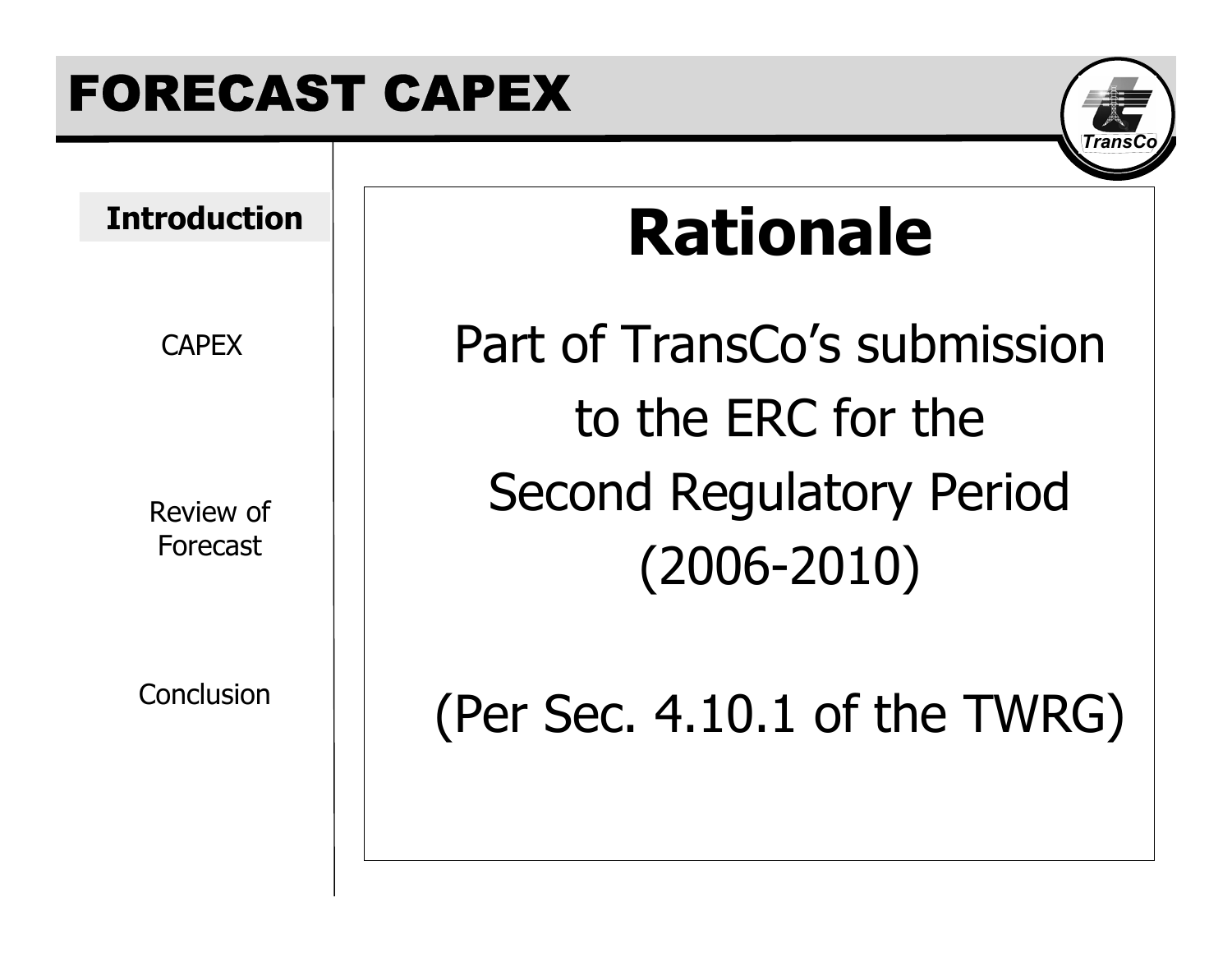**Introduction**

CAPEX

Review of Forecast

Conclusion

# **Methodology**

### **References**

- **Transmission Development Plan**
- **TransCo's costing methodology**
- **TWRG and Issues Paper**
- **TransCo's Capex forecast**
- **Project feasibility studies**

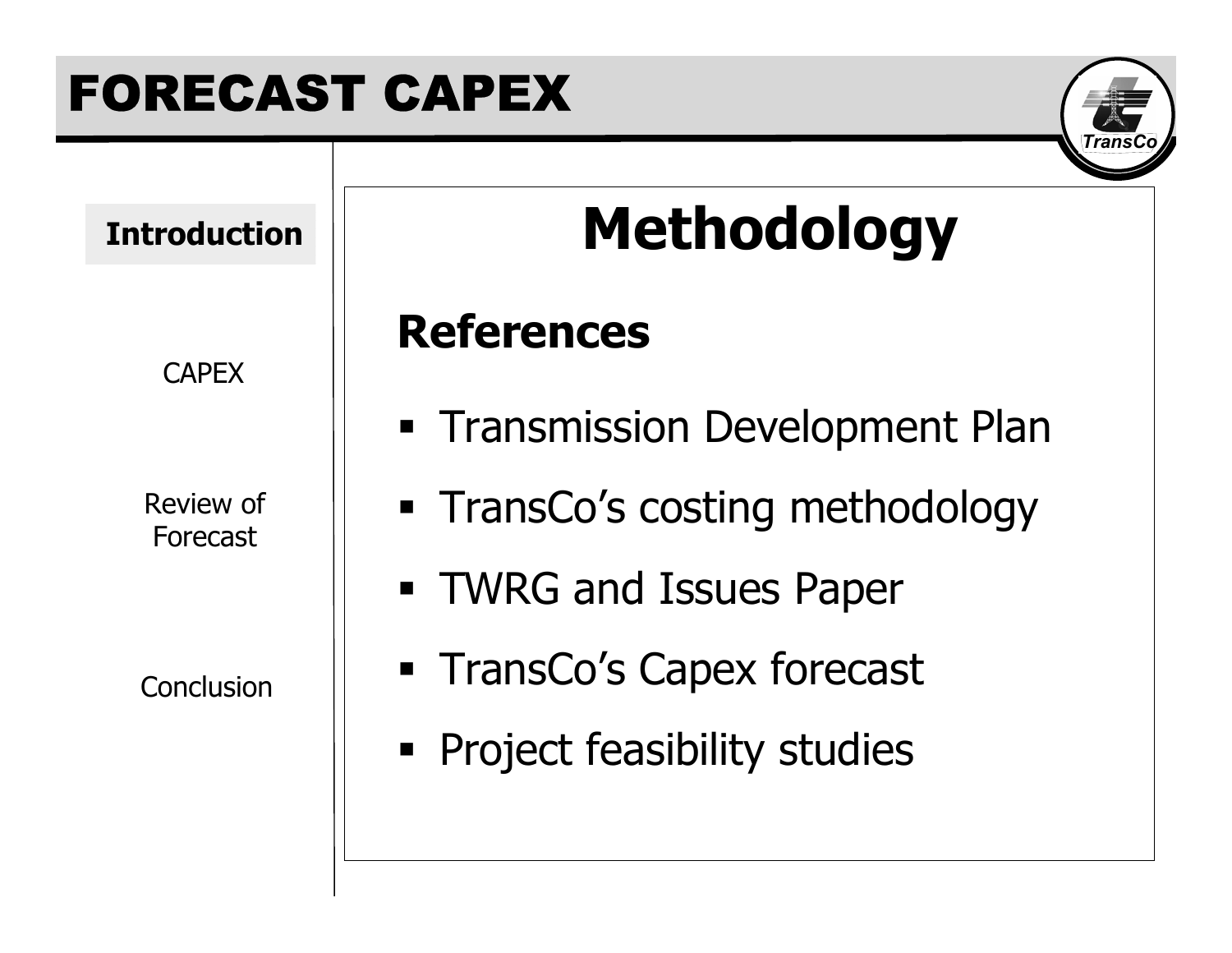**Introduction**

CAPEX

Review of Forecast

**Conclusion** 

# **Methodology (cont'd)**

### **References**

- **Demand forecasts**
- **DBM Economic and Fiscal Targets**
- **Project cost estimates**
- **Other TransCo documents**
- **E** Interviews

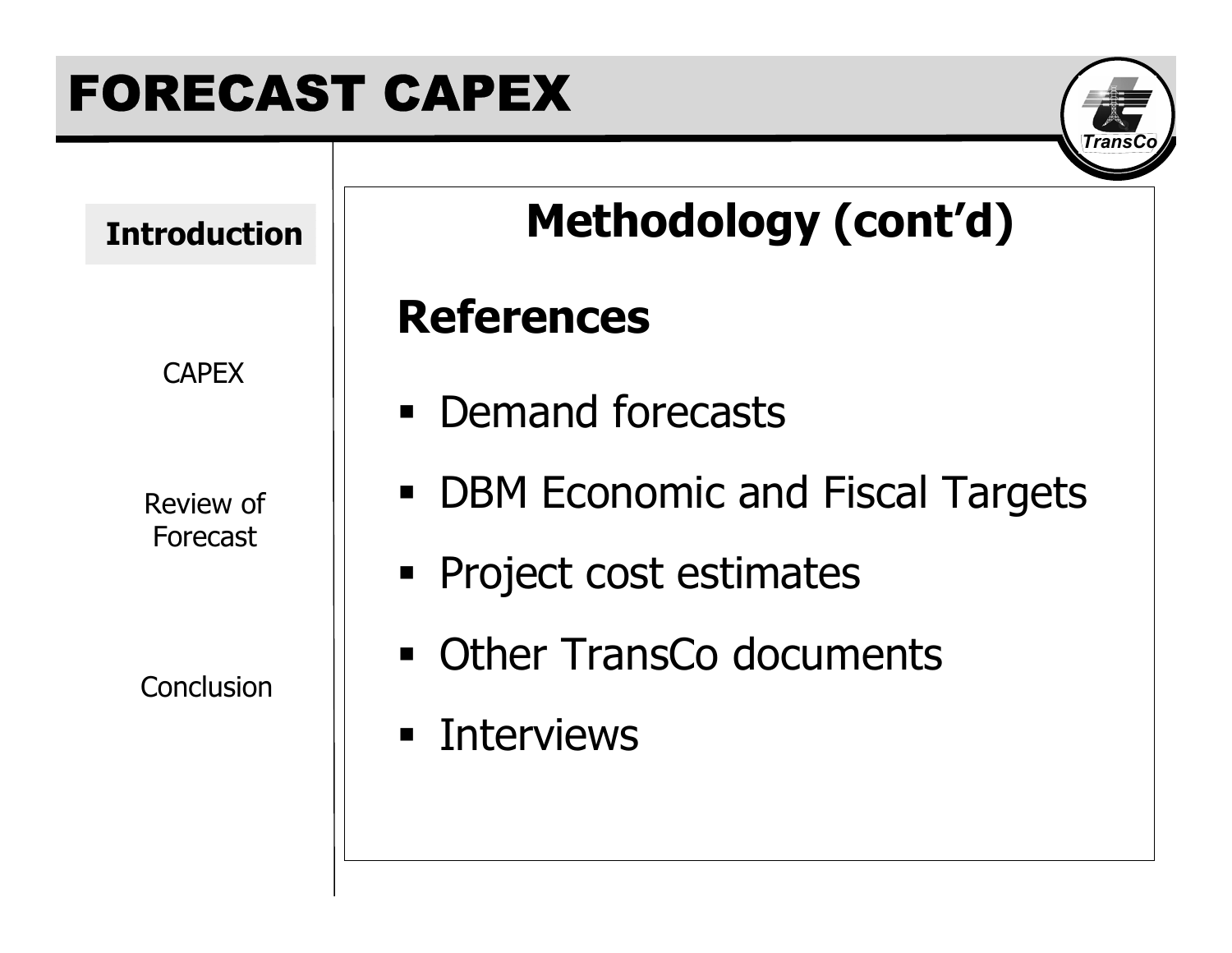

**CAPEX**

Review of Forecast

**Conclusion** 

### **Adjustments Made**

- Conversion from nominal to real
- **IDC** removed
- Use of conservative forecast
- Adjustment on capitalized overhead
- **Inclusion of transmission line easement**

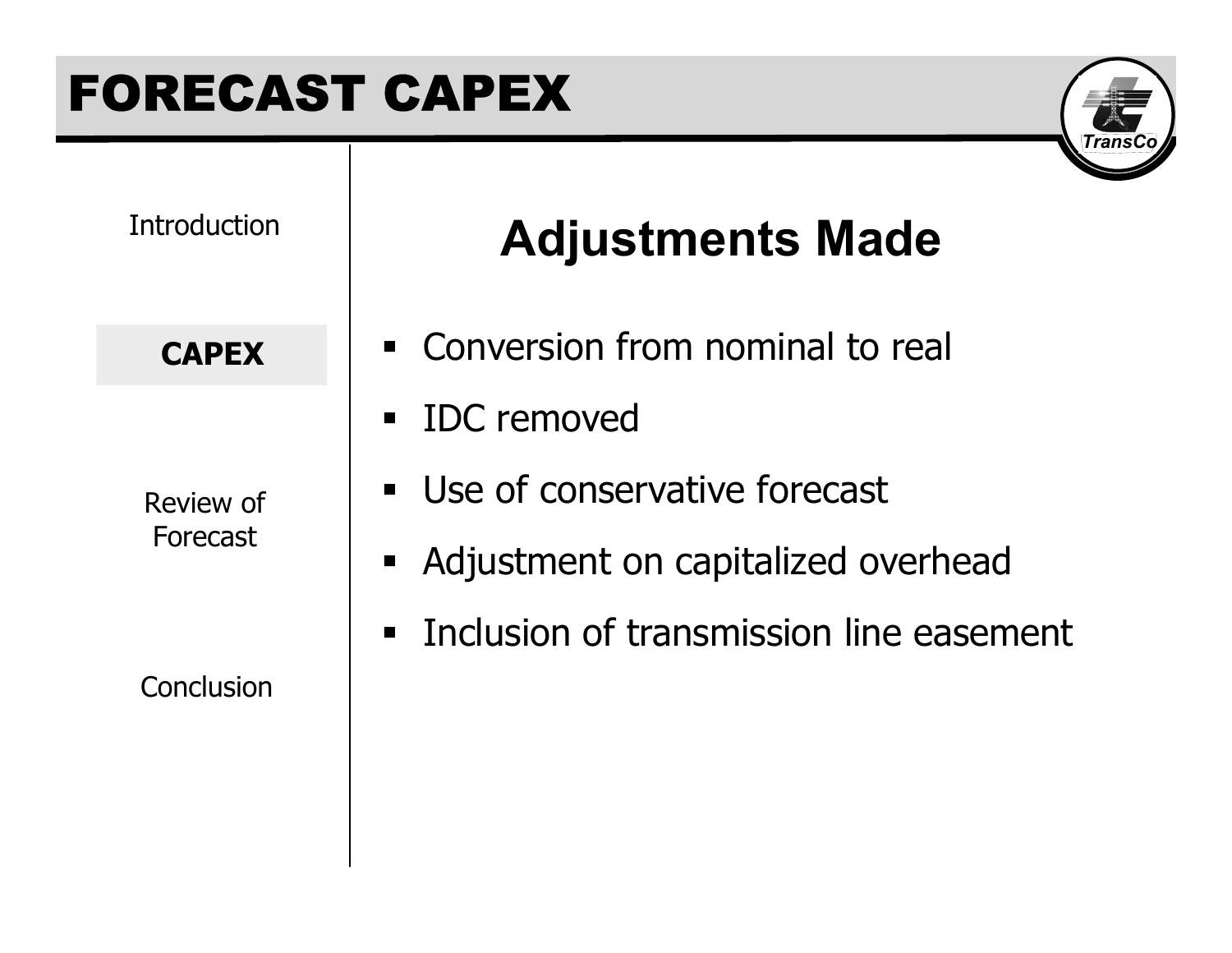**Introduction** 

**CAPEX**

Review of Forecast

**Conclusion** 

# **CAPEX Forecasts Submission**

### **TWRG Requirements**

- Project Cost > P 50-Million
- **Asset categories**
- **Example 1 Individual project profile**
- **Summary spreadsheets**

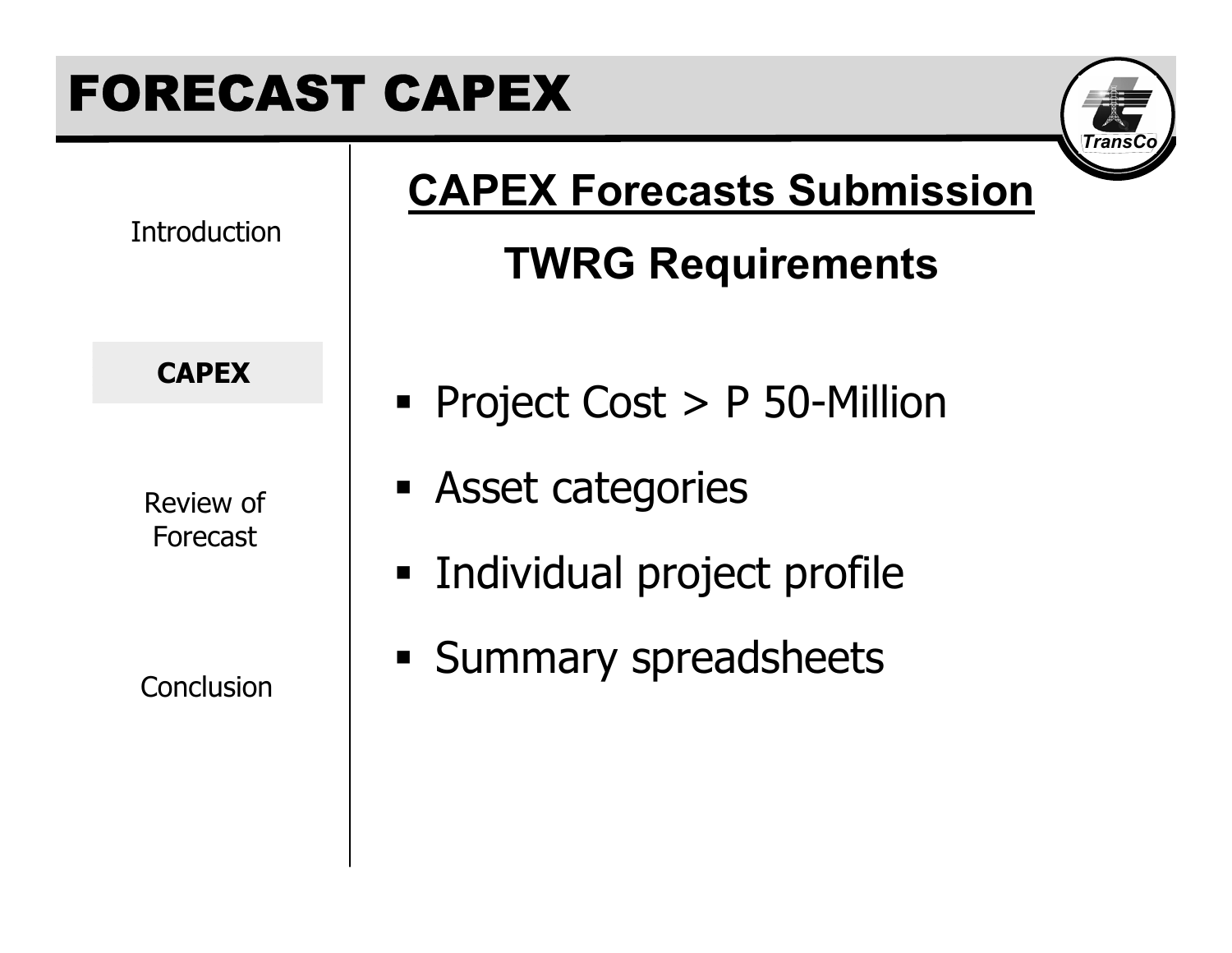

# **Results of Review Explained**

**Discrete projects.** SKM found no evidence that projects have been split to fall below the P50-M threshold stipulated in the TWRG for detailed project disclosure.

 **Estimates are reasonable.** The transmission line and substation cost estimates are considered within the reasonable range.

- **Prudent and efficient capital.** The planning criteria used in the TDP are considered reasonable.
- **Conservative forecast** (for Luzon only)
	- **-Impact on timing** (deferment of 4 projects, from 1 to 2 years)
	- **- Impact on Capex forecast** (0.5% reduction)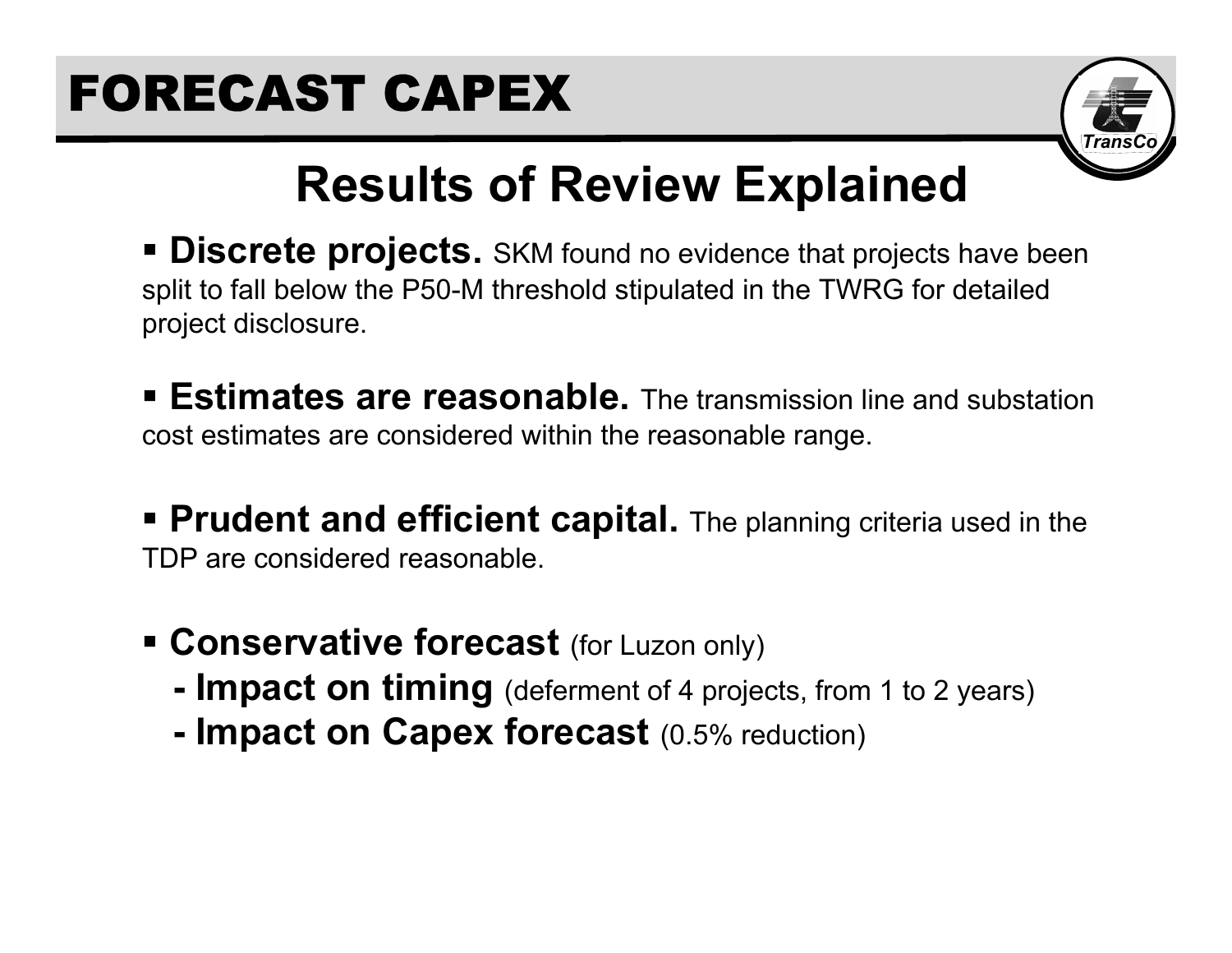## MINDANAO GRID ON-GOING PROJECTS



**74**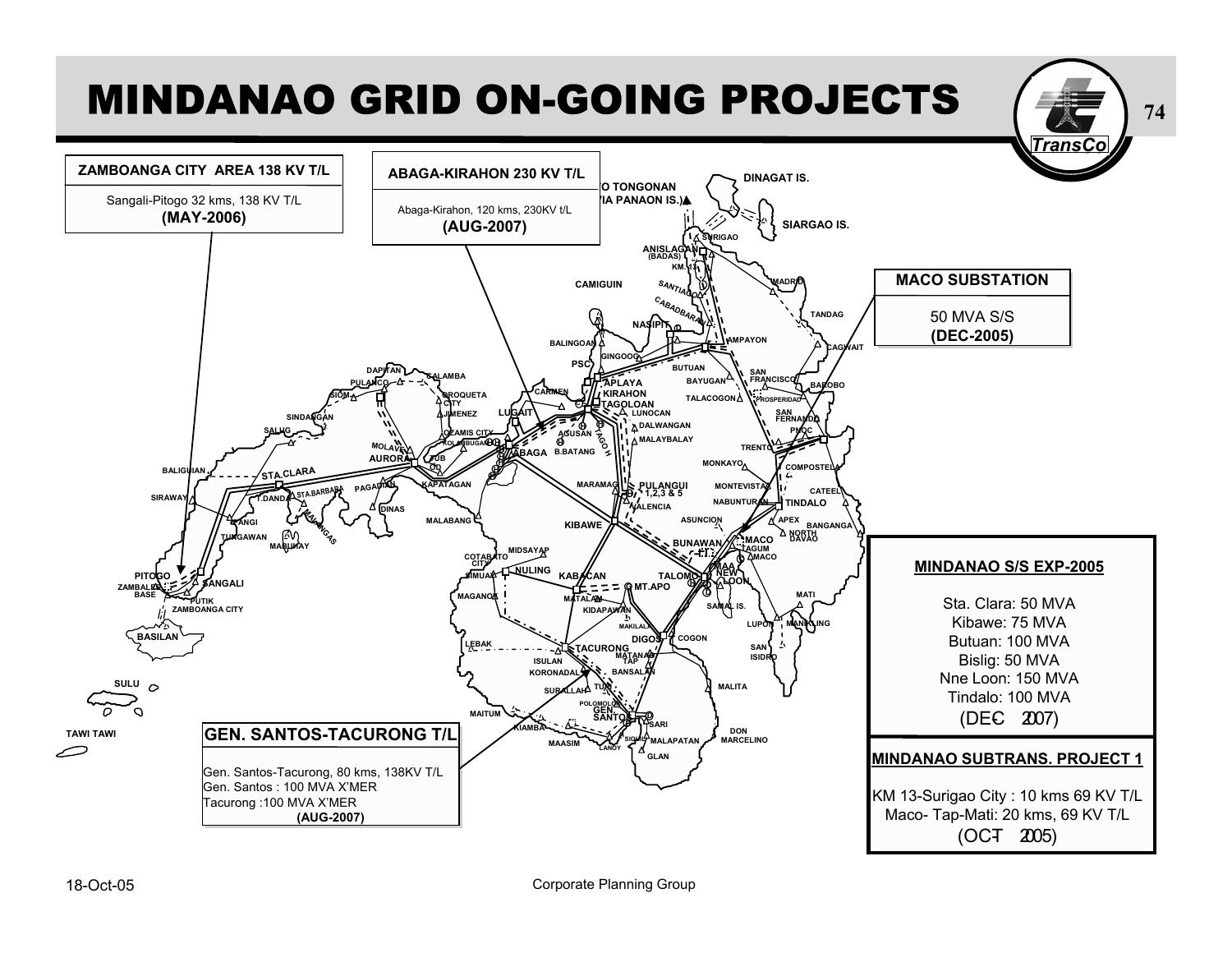

#### **SUMMARY OF PROJECT COST DISBURSEMENTS FOR MINDANAO**

| <b>NAME OF PROJECTS</b>                                | <b>STATUS/</b><br><b>RANK</b> | <b>Cost Disbursement</b><br>2005-2010<br>(Millions, Real Terms) |          |                            |
|--------------------------------------------------------|-------------------------------|-----------------------------------------------------------------|----------|----------------------------|
|                                                        |                               | US\$                                                            | PhP      | <b>Total</b><br><b>PhP</b> |
| Abaga-Kirahon 230kV TL Project                         | On-going                      | 35.62                                                           | 817.53   | 2,812.21                   |
| Bunawan S/S                                            | On-going                      | 0.00                                                            | 43.81    | 43.81                      |
| Gen.Santos-Tacurong-Nuling Trans.Reinf.Proj.           | On-going                      | 11.96                                                           | 332.93   | 1,002.89                   |
| <b>Maco Substation</b>                                 | On-going                      | 0.00                                                            | 104.12   | 104.12                     |
| Mindanao S/S Expansion - 2005                          | On-going                      | 12.09                                                           | 59.92    | 737.05                     |
| Mindanao S/S Expansion Project                         | On-going                      | 0.00                                                            | 23.12    | 23.12                      |
| Mindanao Subtransmission Projects-I                    | On-going                      | 0.00                                                            | 11.03    | 11.03                      |
| Zamboanga City Area 138kV T/L Project                  | On-going                      | 14.08                                                           | 445.08   | 1,233.77                   |
| Aurora-Polanco(Dipolog) 138kV TL Proj (Turnkey)        | 1st Priority                  | 12.59                                                           | 477.54   | 1,182.51                   |
| Kirahon-Pulangui 230KV Transmission Backbone (Stage 2) | 1st Priority                  | 19.98                                                           | 596.05   | 1,714.78                   |
| Pulangui-Bunawan 230kV T/L Proj.(Turnkey) (Stage 1)    | 1st Priority                  | 26.46                                                           | 760.72   | 2,242.47                   |
| San Francisco 138kV S/S Project (New)                  | 1st Priority                  | 0.00                                                            | 96.72    | 96.72                      |
| Mindanao Mobile Transformer Project Project            | 2nd Priority                  | 4.51                                                            | 0.00     | 252.77                     |
| Power Circuit Breaker Replacement Program              | 2nd Priority                  | 8.59                                                            | 101.89   | 582.92                     |
| Reliability Compliance Project I                       | 2nd Priority                  | 0.00                                                            | 108.46   | 108.46                     |
| Tacurong-Nuling 138 kV Transmission Line Project       | 2nd Priority                  | 0.00                                                            | 46.16    | 46.16                      |
|                                                        |                               | 145.89                                                          | 4,025.07 | 12,194.78                  |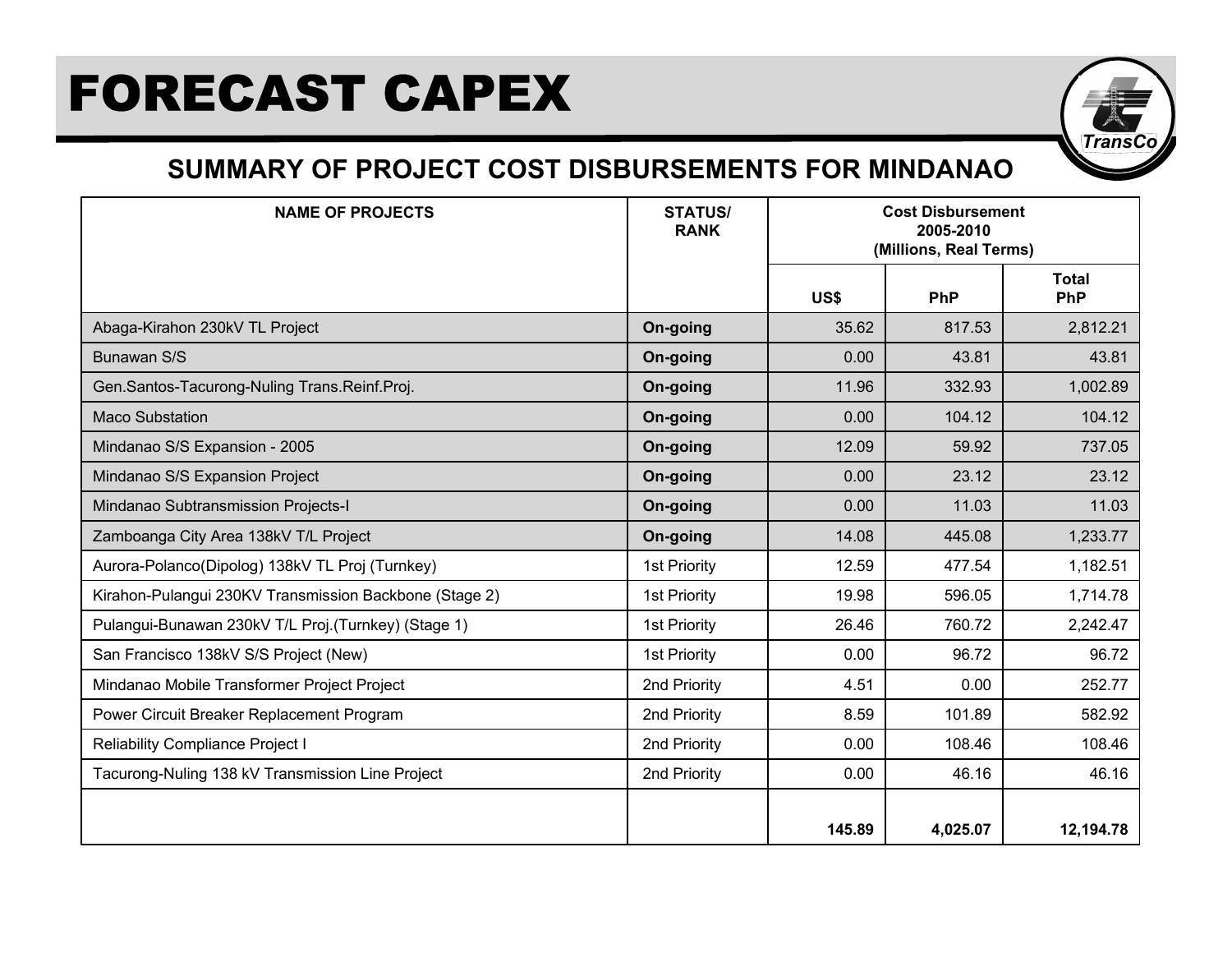# **Visayas Grid On-Going Projects**



**76**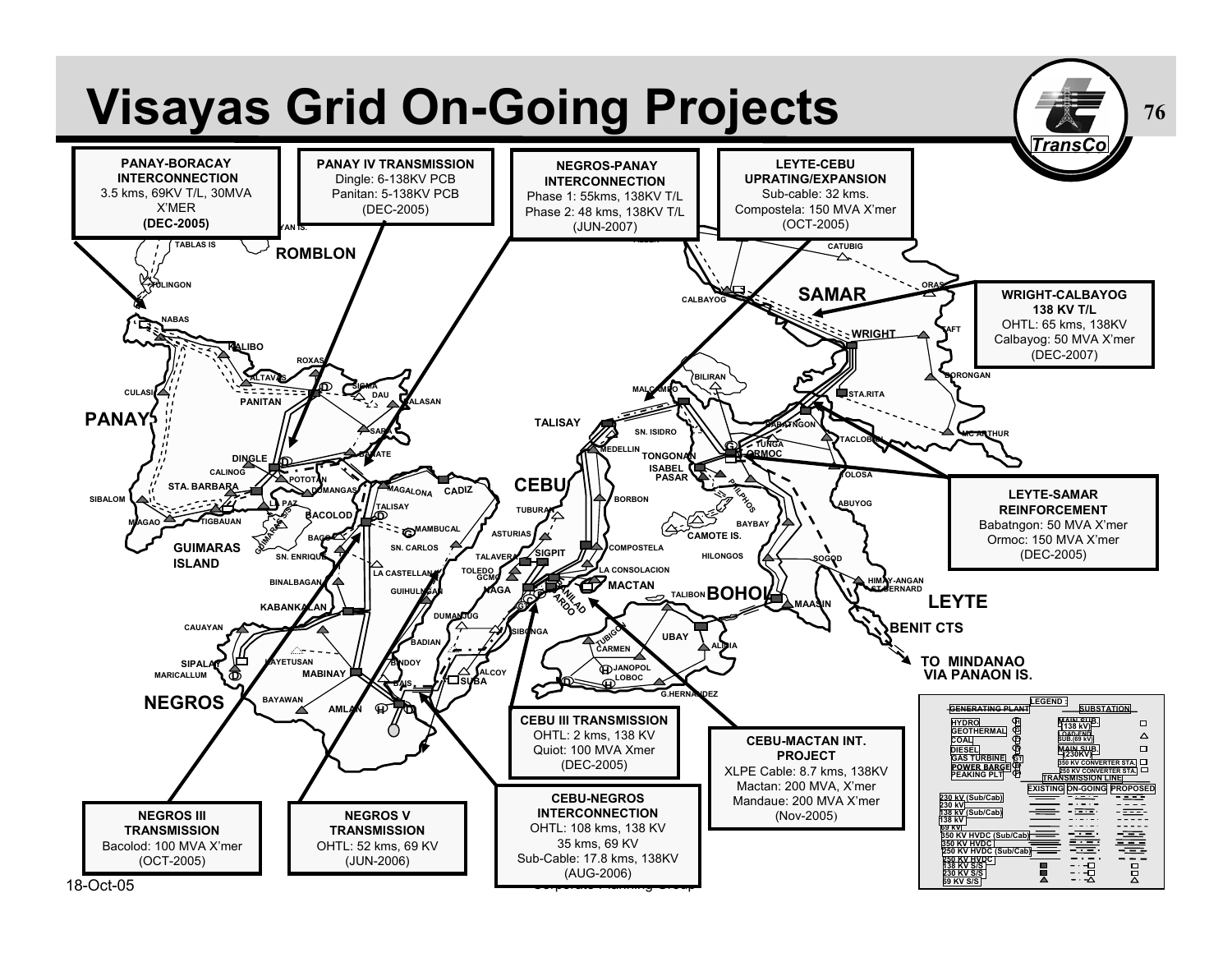

#### **SUMMARY OF PROJECT COST DISBURSEMENTS FOR VISAYAS**

| <b>NAME OF PROJECTS</b>                          | <b>STATUS/</b><br><b>RANK</b> | <b>Cost Disbursement</b><br>2005-2010<br>(Millions) |        |                     |
|--------------------------------------------------|-------------------------------|-----------------------------------------------------|--------|---------------------|
|                                                  |                               | US\$                                                | PhP    | <b>Total</b><br>PhP |
| Leyte-Bohol Interconnection.Project (Stage2)     | Completed                     | 0.00                                                | 65.85  | 65.85               |
| Leyte-Cebu HVAC Interconnection Project (Stage1) | Completed                     | 0.00                                                | 11.80  | 11.80               |
| Leyte-Luzon HVAC Interconnection Project         | Completed                     | 0.00                                                | 11.60  | 11.60               |
| Leyte-Samar Reinf. 69/138kV Project              | Completed                     | 0.52                                                | 127.61 | 156.90              |
| Negros IV 138kV Transmission Project             | Completed                     | 0.00                                                | 8.00   | 8.00                |
| Cebu III Transmission                            | On-going                      | 0.00                                                | 212.07 | 212.07              |
| Cebu-Mactan Interconnection Project(Turnkey)     | On-going                      | 23.61                                               | 61.84  | 1,383.72            |
| Cebu-Negros Interconnection Uprating (Turnkey)   | On-going                      | 42.29                                               | 583.53 | 2,951.75            |
| Leyte-Cebu Exp/Uprating Project                  | On-going                      | 45.64                                               | 640.73 | 3,196.31            |
| <b>Negros III Transmission</b>                   | On-going                      | 0.13                                                | 15.72  | 23.00               |
| <b>Negros V Transmission Project</b>             | On-going                      | 0.00                                                | 130.66 | 130.66              |
| Negros-Panay Interconnection Uprating (Turnkey)  | On-going                      | 42.35                                               | 369.65 | 2,741.22            |
| Panay IV Transmission                            | On-going                      | 0.00                                                | 69.95  | 69.95               |
| Panay-Boracay Interconnection Project            | On-going                      | 0.00                                                | 146.96 | 146.96              |
| <b>Visayas Capacitor Project 1</b>               | On-going                      | 2.71                                                | 26.50  | 178.18              |
| Wright-Calbayog 138kV T/L Proj.(Turnkey)         | On-going                      | 8.60                                                | 330.50 | 811.83              |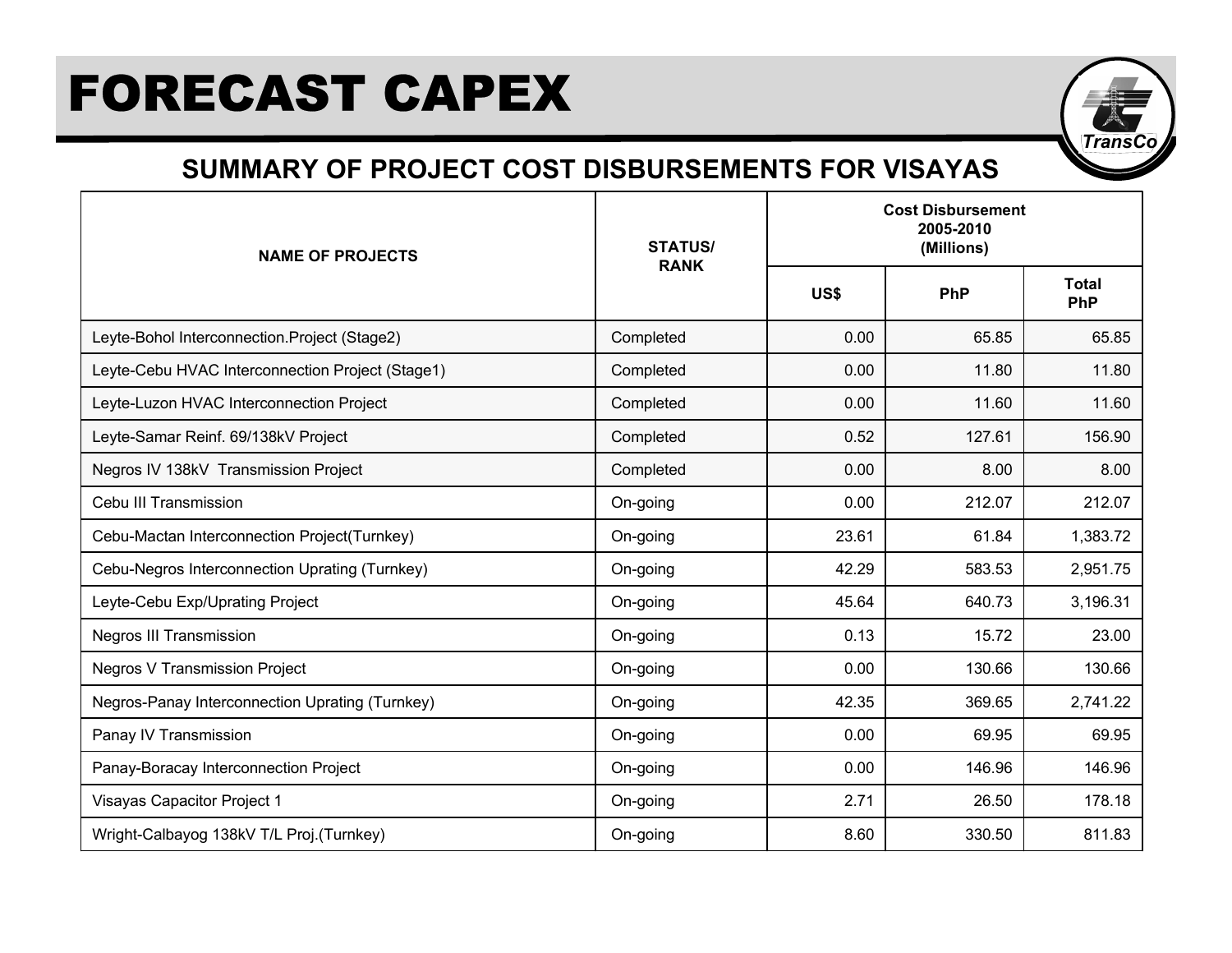

#### **SUMMARY OF PROJECT COST DISBURSEMENTS FOR VISAYAS (cont**'**d)**

| <b>NAME OF PROJECTS</b>                   | <b>STATUS/</b><br><b>RANK</b> | <b>Cost Disbursement</b><br>2005 2010<br>(Millions) |            |                            |
|-------------------------------------------|-------------------------------|-----------------------------------------------------|------------|----------------------------|
|                                           |                               | US\$                                                | <b>PhP</b> | <b>Total</b><br><b>PhP</b> |
| Northern Panay Backbone Project           | 1st Priority                  | 15.47                                               | 433.12     | 1,299.48                   |
|                                           |                               |                                                     |            |                            |
| <b>Bohol Backbone Project</b>             | 2nd Priority                  | 0.00                                                | 110.98     | 110.98                     |
| New Naga Substation Project               | <b>2nd Priority</b>           | 4.02                                                | 104.08     | 329.14                     |
| Power Circuit Breaker Replacement Project | <b>2nd Priority</b>           | 5.79                                                | 68.72      | 393.13                     |
| Southern Panay Backbone T/L Project       | <b>2nd Priority</b>           | 0.00                                                | 55.93      | 55.93                      |
|                                           |                               | 191.12                                              | 3,585.78   | 14,288.45                  |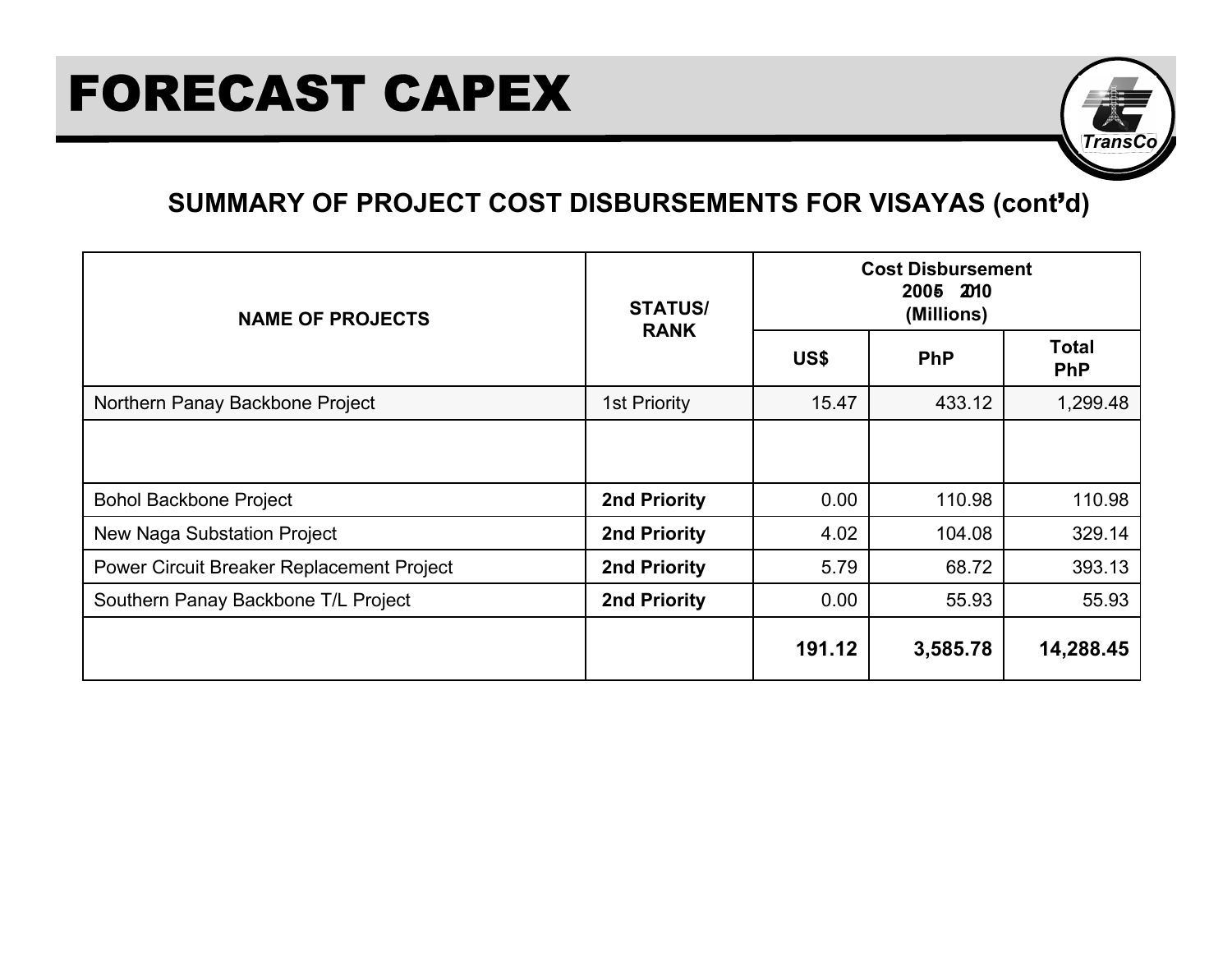## LUZON GRID ON-GOING PROJECTS



**79**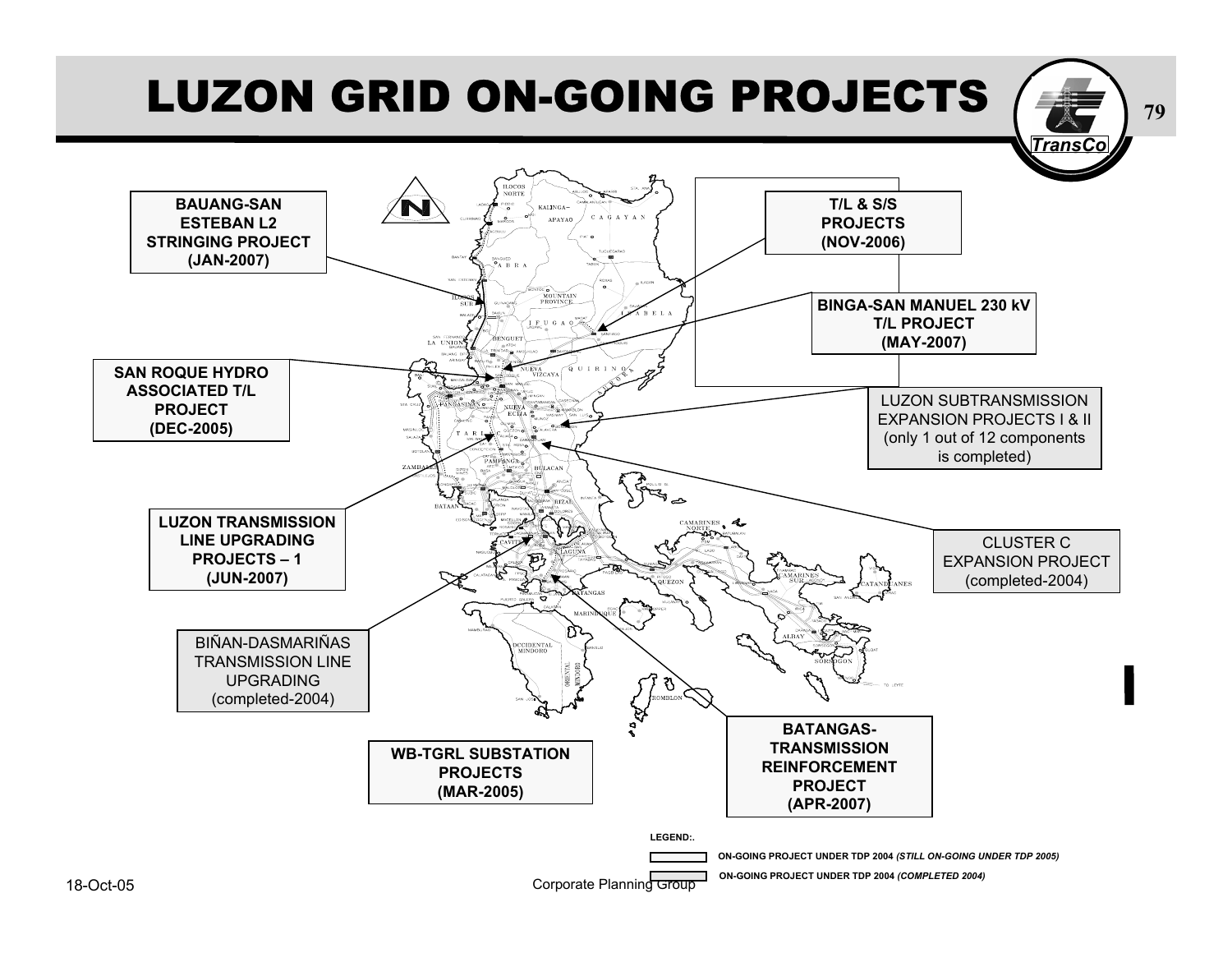

#### **SUMMARY OF PROJECT COST DISBURSEMENTS FOR LUZON**

| <b>Name of Projects</b>                        | Status/<br><b>Rank</b> | <b>Cost Disbursement</b><br>2005-2010<br>(Millions) |        |                  |
|------------------------------------------------|------------------------|-----------------------------------------------------|--------|------------------|
|                                                |                        | US\$                                                | PhP    | <b>Total PhP</b> |
| <b>Biñan</b><br>Demariñas T/L Upgrading        | <b>Completed</b>       | 0.00                                                | 150.35 | 150.35           |
| Calaca II Associated T/L                       | <b>Completed</b>       | 0.00                                                | 3.46   | 3.46             |
| Casecnan (Manablon) Hydro Associated TL        | <b>Completed</b>       | 0.00                                                | 41.26  | 41.26            |
| Affected T/L Relocation Project<br>Lahar       | <b>Completed</b>       | 0.00                                                | 8.56   | 8.56             |
| Luzon Cluster C S/S Expansion Project          | <b>Completed</b>       | 0.00                                                | 32.36  | 32.36            |
| Luzon(North) Subtransmission Project 182       | <b>Completed</b>       | 0.00                                                | 1.70   | 1.70             |
| Natural Gas Ilijan Associated T/L              | <b>Completed</b>       | 0.00                                                | 4.98   | 4.98             |
| <b>Northwestern EHV</b>                        | <b>Completed</b>       | 0.00                                                | 43.89  | 43.89            |
| Pagbilao Coal T/L                              | <b>Completed</b>       | 0.00                                                | 119.06 | 119.06           |
| Sucat <b>S</b> a Mesa<br>Balintawak            | <b>Completed</b>       | 0.00                                                | 19.53  | 19.53            |
| <b>Batangas Trans. Reinf. Project</b>          | On-going               | 13.71                                               | 536.89 | 1,304.76         |
| Bauang <b>S</b> n Esteban L2 Stringing Project | On-going               | 0.00                                                | 173.39 | 173.39           |
| San Roque Asso. T/L & S/S                      | On-going               | 1.86<br>41.44                                       |        | 145.70           |
| T/L & S/S Proj Package 1 & 2                   | On-going               | 4.66<br>19.07                                       |        | 279.92           |
| <b>WB TGRL - Luzon S/S Reinf Project</b>       | On-going               | 0.29<br>11.38                                       |        | 27.51            |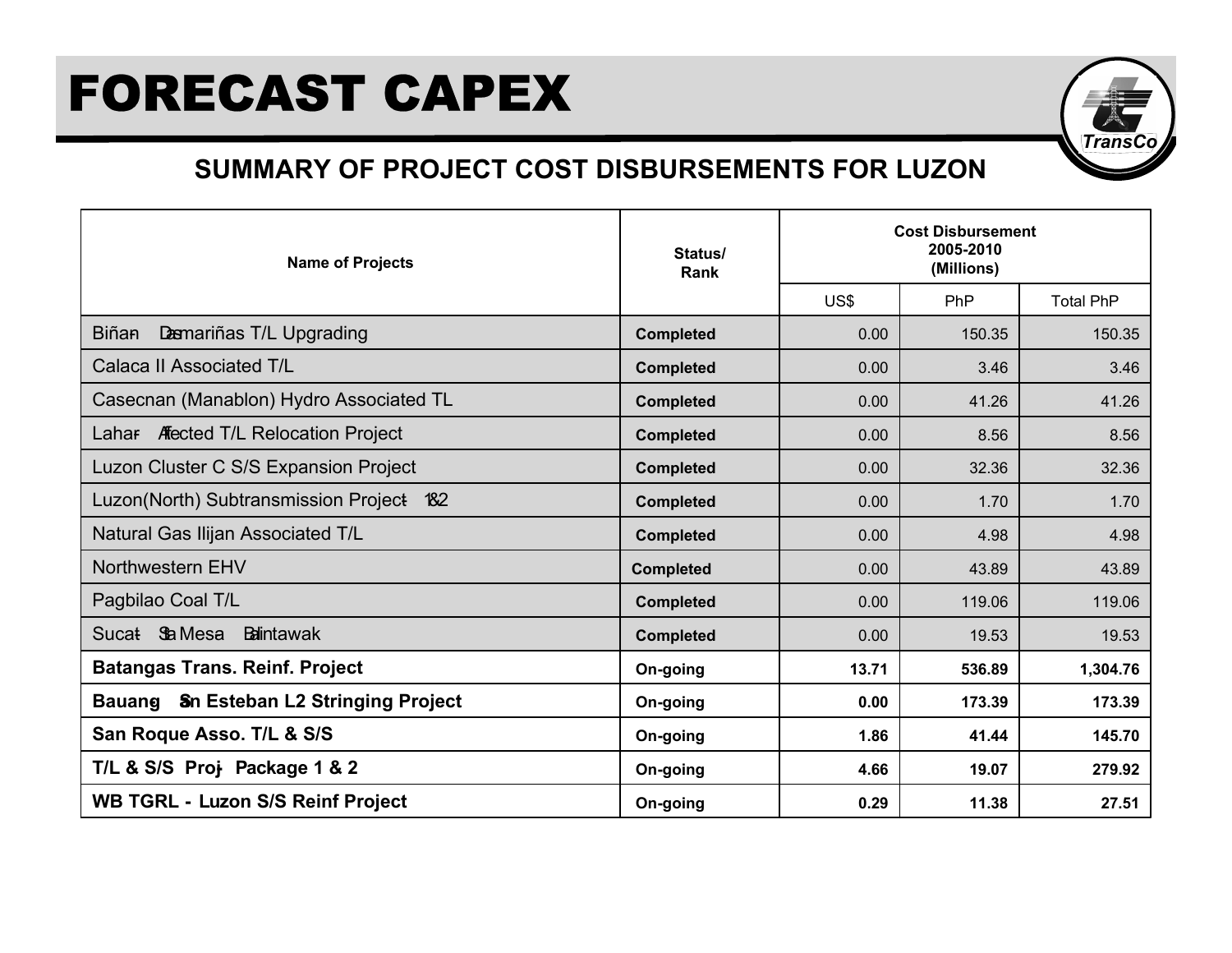

#### **SUMMARY OF PROJECT COST DISBURSEMENTS FOR LUZON (cont**'**d)**

| <b>Name of Projects</b>                     | Status/<br>Rank | <b>Cost Disbursement</b><br>2005-2010<br>(Millions) |          |                  |
|---------------------------------------------|-----------------|-----------------------------------------------------|----------|------------------|
|                                             |                 | US\$                                                | PhP      | <b>Total PhP</b> |
| <b>Biñan</b><br>Strat 230kV Line Upgrade    | 1st Priority    | 4.73                                                | 232.26   | 496.87           |
| San Manuel 230kV TL Project<br><b>Binga</b> | 1st Priority    | 19.87                                               | 433.22   | 1,545.93         |
| Dasmariñas<br>Reario 230KV T/L Project      | 1st Priority    | 4.15                                                | 206.79   | 439.46           |
| Luzon S/S Expansion Proj 1                  | 1st Priority    | 27.54                                               | 329.96   | 1,872.04         |
| <b>Luzon Transmission Equipment Upgrade</b> | 1st Priority    | 15.40                                               | 178.16   | 1,040.75         |
| Luzon(North) T/L Upgrading Projects 1       | 1st Priority    | 39.84                                               | 1,285.93 | 3,516.98         |
| New Gamu 230 KV SS Project                  | 1st Priority    | 1.07                                                | 98.74    | 158.57           |
| Tap Hermosa<br>Balintawak                   | 1st Priority    | 0.37                                                | 14.42    | 35.17            |
| Voltage Improvement Project- 1              | 1st Priority    | 7.79                                                | 82.90    | 519.21           |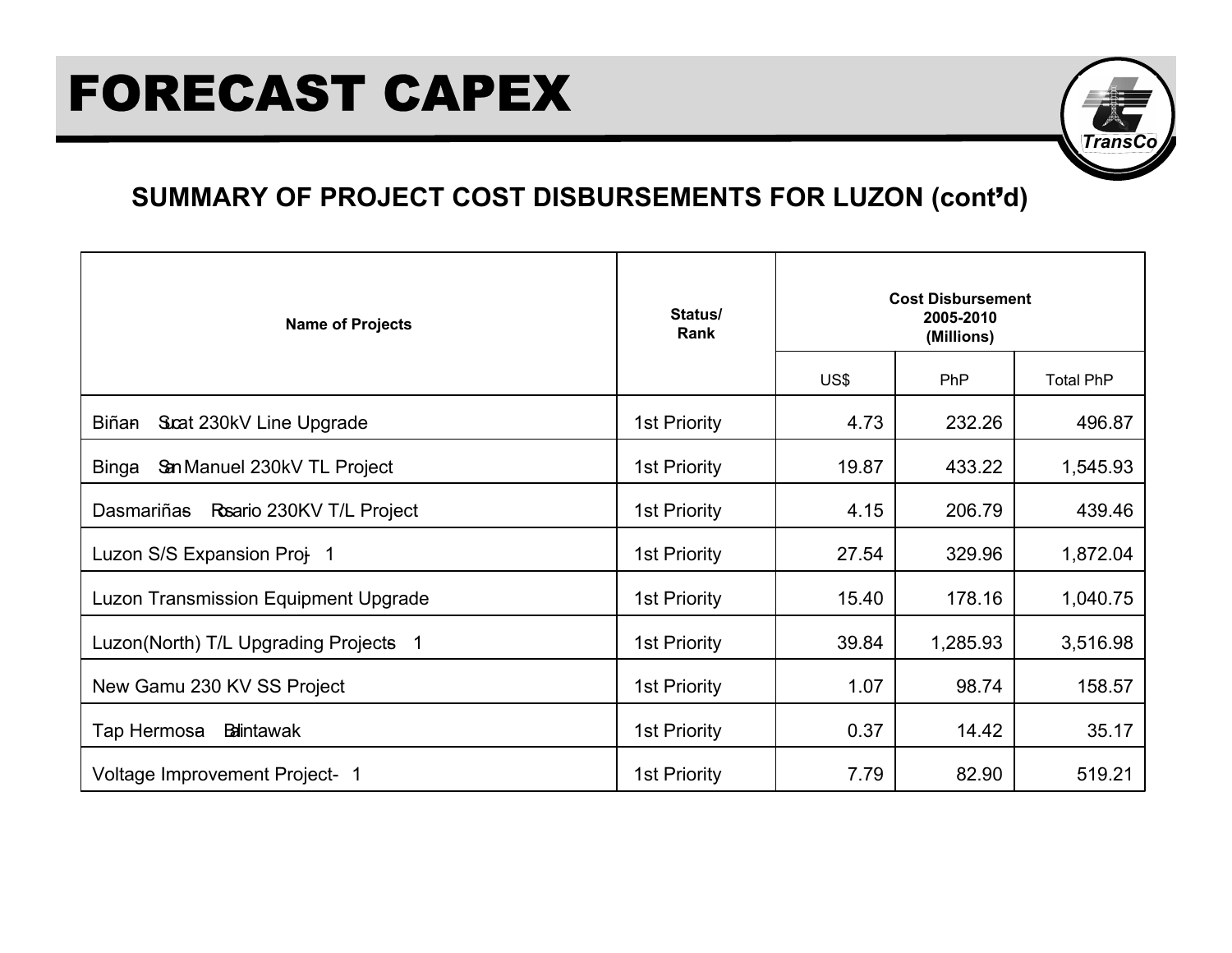

#### **SUMMARY OF PROJECT COST DISBURSEMENTS FOR LUZON (cont**'**d)**

| <b>Name of Projects</b>                          | Status/<br>Rank | <b>Cost Disbursement</b><br>2005 2010<br>(Millions) |            |                  |
|--------------------------------------------------|-----------------|-----------------------------------------------------|------------|------------------|
|                                                  |                 | US\$                                                | <b>PhP</b> | <b>Total PhP</b> |
| Luzon PCB Replacement Program                    | 2nd Priority    | 0.82                                                | 9.41       | 55.22            |
| Luzon Substation Expansion- 2                    | 2nd Priority    | 0.00                                                | 0.42       | 0.42             |
| Luzon Substation Expansion- 3                    | 2nd Priority    | 0.00                                                | 0.00       | 0.00             |
| Luzon Subtransmission Equipment Upgrade          | 2nd Priority    | 0.00                                                | 0.68       | 0.68             |
| Luzon Subtransmission Line/Equipment Replacement | 2nd Priority    | 0.00                                                | 1.22       | 1.22             |
| Luzon Mindoro Interconnection                    | 2nd Priority    | 0.00                                                | 1.58       | 1.58             |
| Luzon Voltage Improvement Project- 2             | 2nd Priority    | 0.30                                                | 3.45       | 20.26            |
| <b>Bantawak Reconductoring</b><br>Mexico         | 2nd Priority    | 0.00                                                | 1.40       | 1.40             |
| Tayabas T/L Rehabilitation<br>Naga               | 2nd Priority    | 0.00                                                | 16.68      | 16.68            |
| San Jose 500 KV Reconfiguration                  | 2nd Priority    | 0.00                                                | 1.40       | 1.40             |
| San Jose Balintawak T/L Upgrade                  | 2nd Priority    | 0.00                                                | 0.46       | 0.46             |
|                                                  |                 | 142.40                                              | 4,106.40   | 12,080.72        |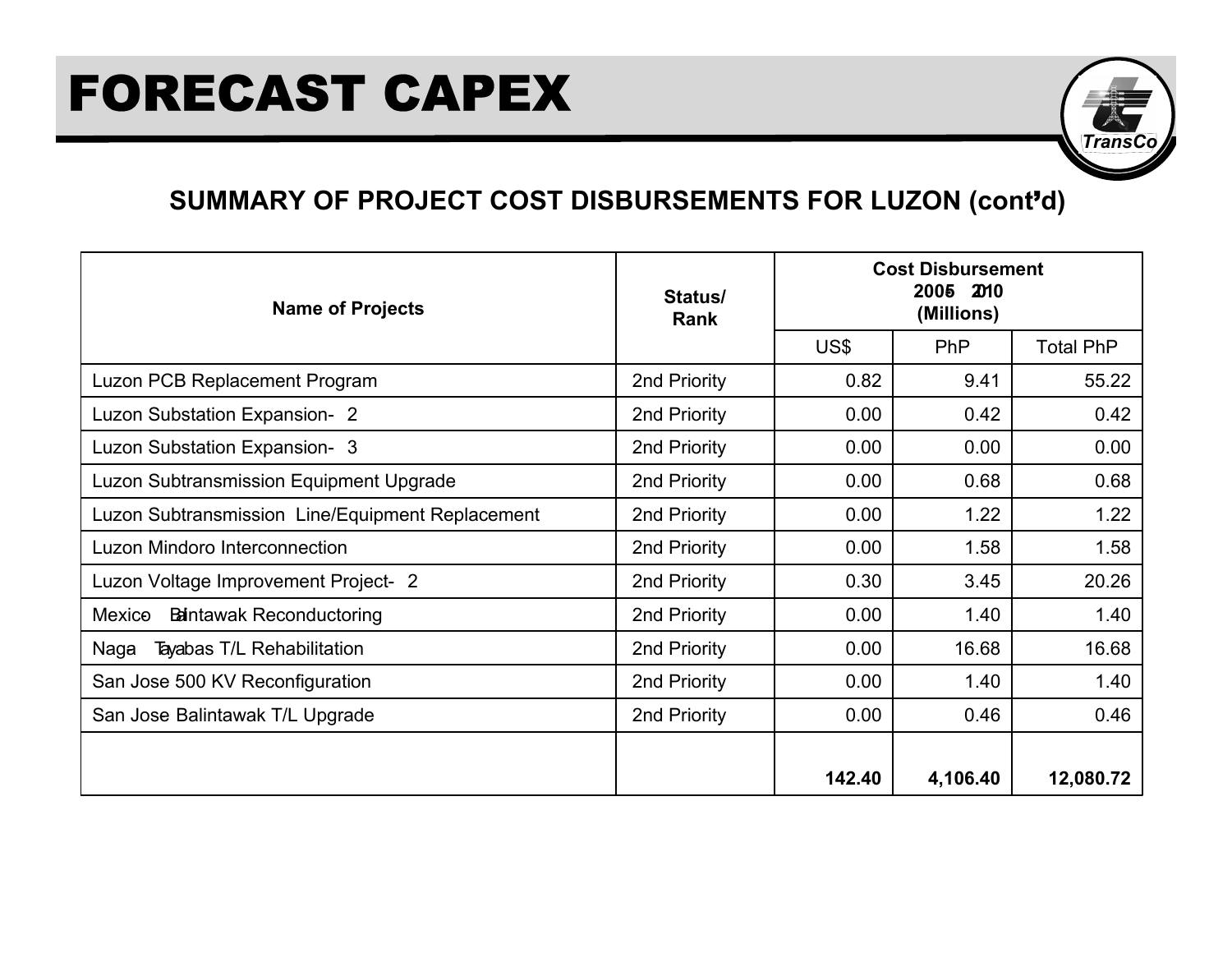# *TransCo*

## **Revised (nominal) TransCo Capex, 2005-2010**

|                    | 2005    | 2006     | 2007     | 2008              | 2009                      | 2010    |
|--------------------|---------|----------|----------|-------------------|---------------------------|---------|
|                    |         |          |          |                   |                           |         |
| <b>USD</b>         | 50.5    | 118.7    | 169.5    | 85.8              | 45.9                      | 38.6    |
|                    |         |          |          |                   |                           |         |
|                    |         |          |          |                   | <b>US\$ 985.3-Million</b> |         |
| <b>Pesos</b>       | 3,587.6 | 4,766.5  | 6,680.4  | $\sqrt{5}$ ,438.2 | 3,144.1                   | 3,058.1 |
|                    |         |          |          |                   |                           |         |
| <b>Total USD</b>   | 114.6   | 203.9    | 288.8    | 182.9             | 102.1                     | 93.2    |
|                    |         |          |          |                   |                           |         |
|                    |         |          |          |                   |                           |         |
| <b>Total Pesos</b> | 6,416.9 | 11,415.7 | 16,170.5 | 10,240.4          | 5,715.0                   | 5,218.0 |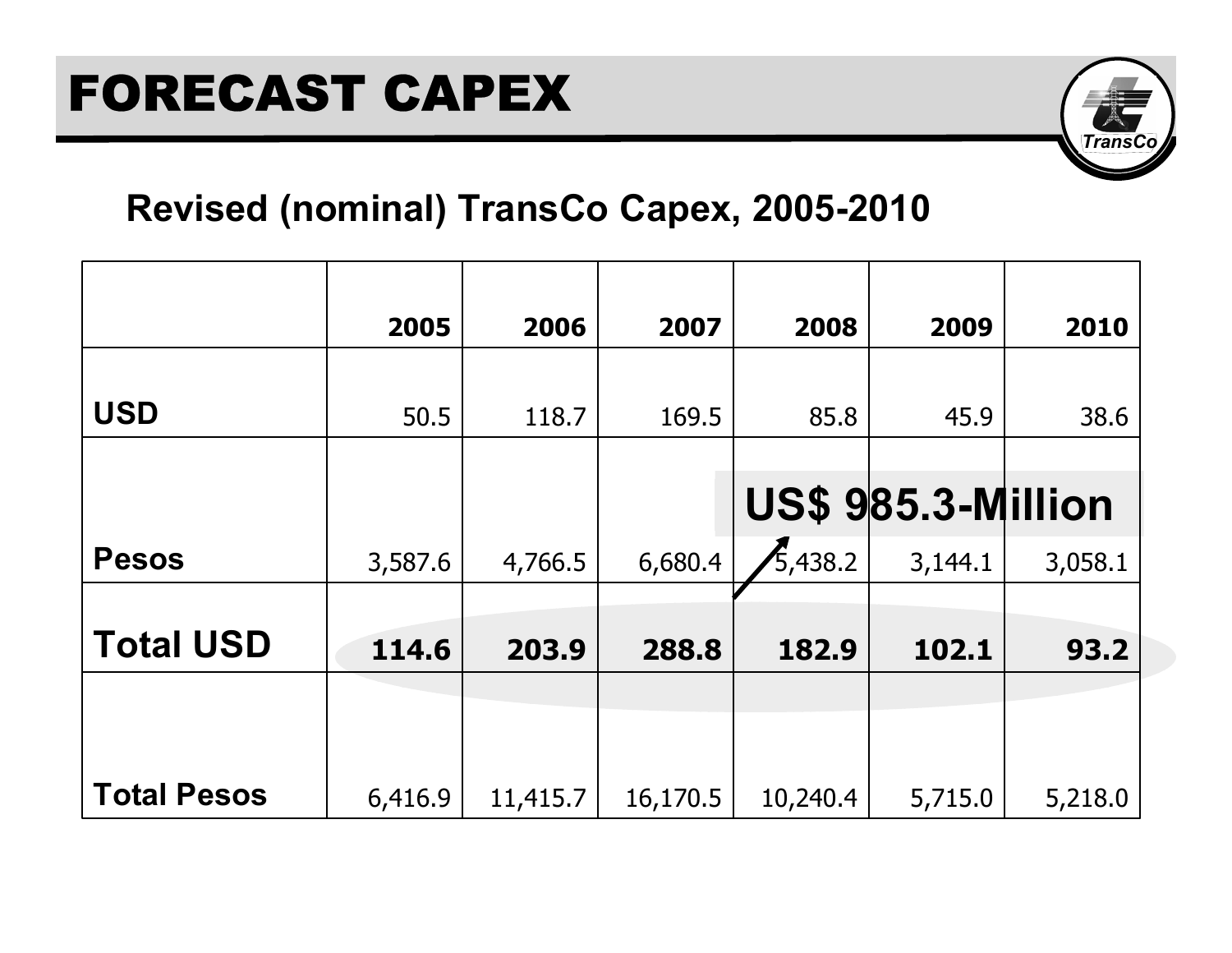

### **Revised (Real) TransCo Capex, 2005-2010**

|                        | 2005          | 2006     | 2007     | 2008            | 2009               | 2010    |
|------------------------|---------------|----------|----------|-----------------|--------------------|---------|
| Capex                  | <b>Budget</b> |          |          | <b>Forecast</b> |                    |         |
| (USD)                  | 50.5          | 116.0    | 161.6    | 79.9            | 41.8               | 34.3    |
|                        |               |          |          |                 | US\$ 915.9-Million |         |
| (PhP)                  | 3,587.6       | 4,539.6  | 6,117.6  | 4,788.5         | 2,662.0            | 2,489.6 |
| <b>Total USD</b>       | 114.6         | 197.0    | 270.9    | 165.4           | 89.3               | 78.7    |
|                        |               |          |          |                 |                    |         |
| <b>Total PhP capex</b> | 6,416.9       | 11,032.9 | 15,168.1 | 9,260.9         | 5,000.2            | 4,408.0 |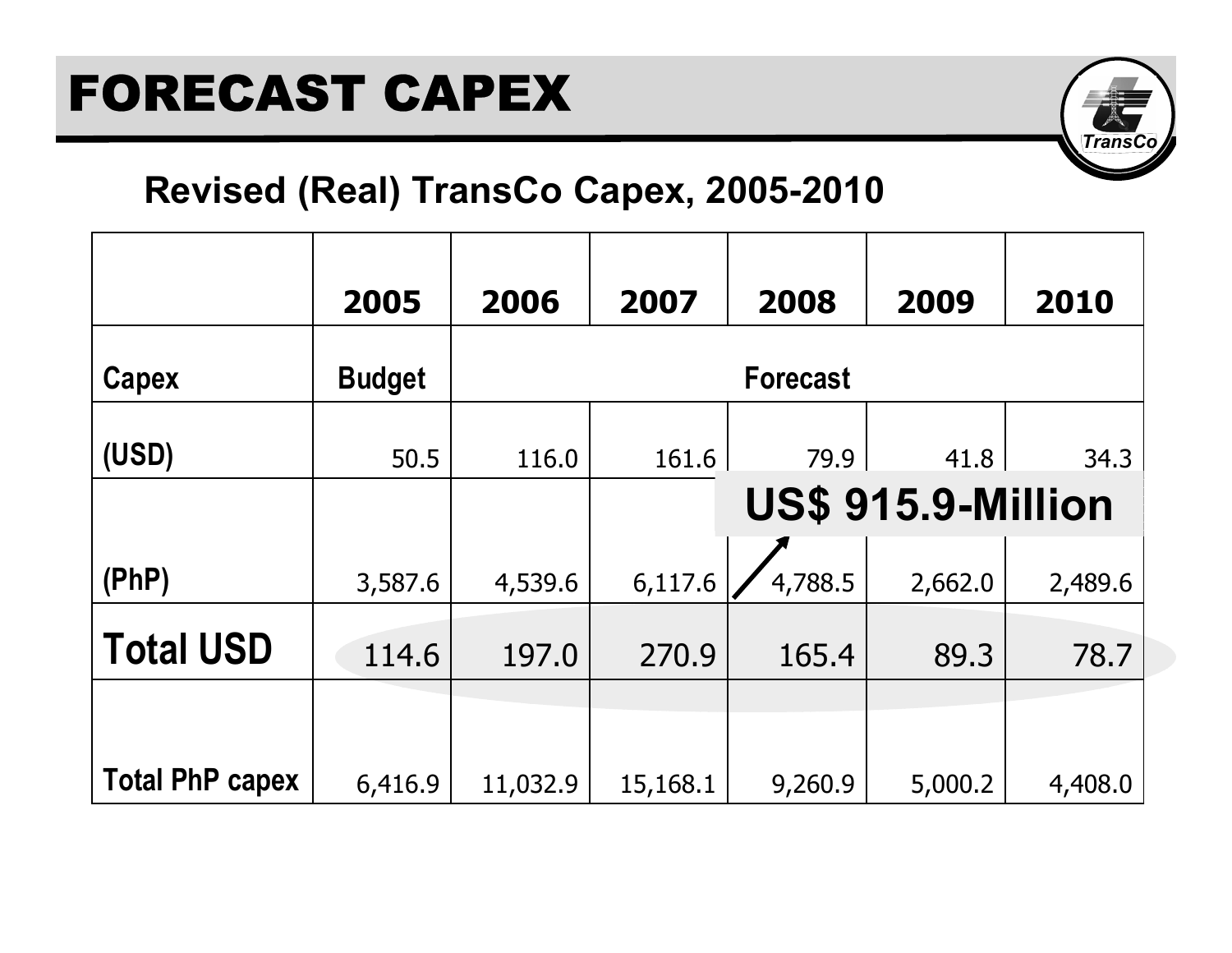

# **Comparative Forecasts**

| 4.1% difference |                | <b>Capex</b>                   |
|-----------------|----------------|--------------------------------|
|                 |                | 2005-2010                      |
|                 | Original       | US\$1,027.8-M                  |
| <b>Nominal</b>  | <b>Revised</b> | US\$<br>985.3-M                |
| <b>Real</b>     | <b>Revised</b> | $915.\overline{9} - M$<br>US\$ |